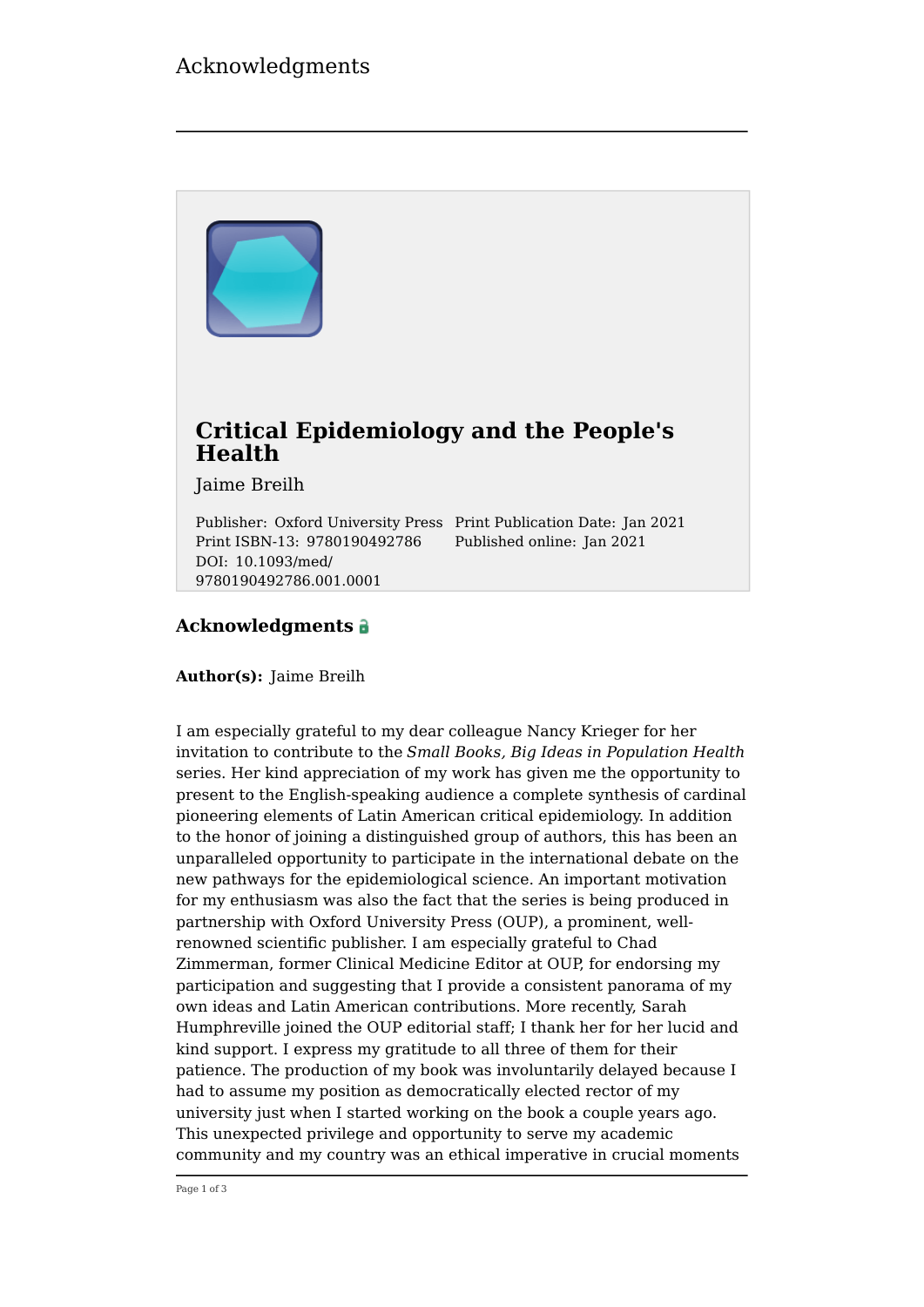### Acknowledgments

of the defense of superior education autonomy and the protection of the right to critical academic freedom.

In a lifetime dedicated to critical research and epistemological debate, I have met so many good, inspiring, and supportive people who supportedmy work, taught me so much, and gave me a hand at critical moments that it is not possible to list them all here. But I recognize and am especially thankful to all those who in recent years not only allowed me the time to prepare the materials of the book and the initial English texts but also persistently facilitated with their reflections and advice the difficult work of preparing in the English language an abridged version of complex epistemological, methodological, and practical elements of the contemporary debate on epidemiology and the nature of science.

I thank my intimate familiar circle: three generous, talented, conscious and strong women—Cristina, María Cristina, and María José, my beloved wife and two daughters—who have valued my work, helped polish it, and offered me their support in times of doubt. I also thank my dear grandchild and son-in-law, who kept close and supportive, even in the difficult days of my struggle as rector.

I am thankful to my university and my colleagues in the Health Science Area for their participation in the rounds of discussion and their important specialized contributions: Luiz Allan Kunzle, María José Breilh; Maria Lourdes Larrea, Giannina Zamora, Bayron Torres, Mónica Izurieta; Doris Guilcamaigua, and Orlando Felicita. I thank the collaborators of the "AndinaEcoSaludable" program and the former Director of the Health Sciences Area, José Luis Coba, for their kind encouragement. In the prolonged period of this ambitious project, two other rectors of my university provided the institutional support for my work: Enrique Ayala and Cesar Montaño. I thank them sincerely. I also cherish my colleagues from other universities who during my career contributed to the development of my work, especially those at Central University of Ecuador's School of Medicine, who taught me about health and the importance of academic reform; those at the Autonomous Metropolitan University of México for providing me the knowledge and epistemological platform that made possible my first essay on critical epidemiology; those at the Collective Health Institute of the Federal University of Bahía-Brazil for giving me the means to expand my methodological and practical propositions; and those at the London School of Tropical Medicine and Hygiene for a fruitful experience to understand the power and limits of quantitative analysis.

I express very special words of gratitude to my dear friend Gerard Coffey, who laboriously made the translations from Spanish to English of some sections and the text revisions of my originals in English. I also appreciate the talented colleges and graduate students who provided key discussions and critical arguments during a variety of courses in Argentina, Bolivia, Brazil, Canada, Colombia, Costa Rica, Chile, the

Page 2 of 3

PRINTED FROM OXFORD MEDICINE ONLINE (www.oxfordmedicine.com). © Oxford University Press, 2022. All Rights Reserved. Under the terms of the licence agreement, an individual user may print out a PDF of a single chapter of a title in Oxford Medicine Online for personal use (for details see [Privacy Policy](https://global.oup.com/privacy) and [Legal Notice](https://oxfordmedicine.com/page/legal-notice)).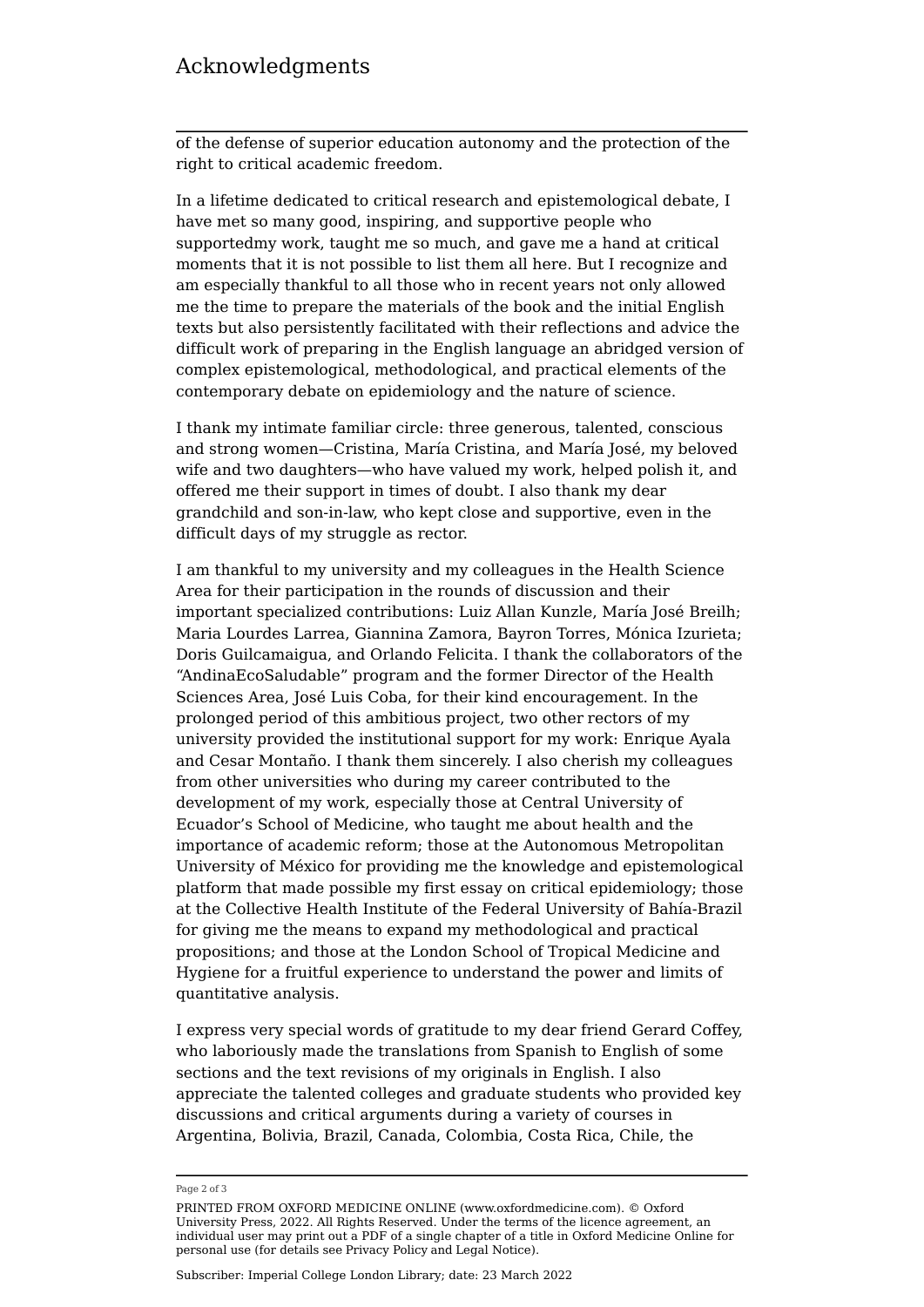# Acknowledgments

Dominican Republic, Ecuador, El Salvador, France, México, Peru, Portugal, the United States, and Venezuela.

Finally, I express my gratitude to all the social, community, and indigenous leaders who through their friendship and participation have made possible a productive intercultural alliance that has generated much material for this book.

Page 3 of 3

PRINTED FROM OXFORD MEDICINE ONLINE (www.oxfordmedicine.com). © Oxford University Press, 2022. All Rights Reserved. Under the terms of the licence agreement, an individual user may print out a PDF of a single chapter of a title in Oxford Medicine Online for personal use (for details see [Privacy Policy](https://global.oup.com/privacy) and [Legal Notice](https://oxfordmedicine.com/page/legal-notice)).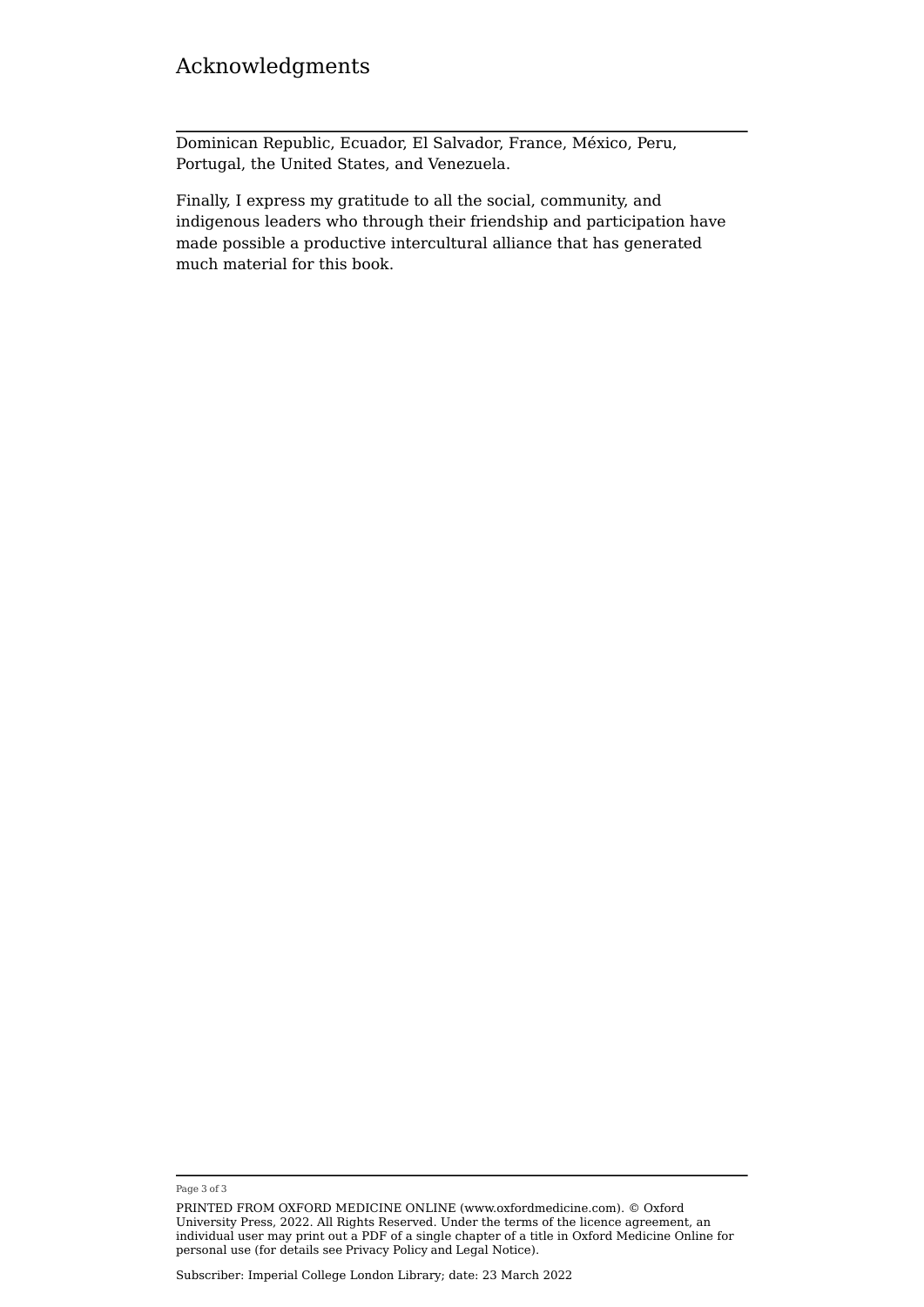

#### **References**

**Author(s):** Jaime Breilh

9780190492786.001.0001

Acero, M. (2010). *Zoonosis, animal health and other public health problems related to animals: Theoretical and methodological reflections*. Doctoral dissertation, Interdisciplinary Doctoral Program on Public Health, National University of Colombia, Bogotá, Colombia.

Acosta, A. (2013). Extractivism and neo-extractivism: Two sides of the same curse. In M. Lang & D. Mokrani (Eds.), *Beyond development: Alternative visions from Latin America* (pp. 61–86). Quito, Ecuador: Fundación Rosa Luxemburg/Abya Yala.

Aguilar, M. (2019, August 14). Salud Pública en shock. *El Comercio*. Retrieved from [https://www.elcomercio.com/opinion/salud-publica-shock](https://www.elcomercio.com/opinion/salud-publica-shock-marcelo-aguilar.html#.XUl8Po8-7vs.whatsapp)[marcelo-aguilar.html#.XUl8Po8-7vs.whatsapp](https://www.elcomercio.com/opinion/salud-publica-shock-marcelo-aguilar.html#.XUl8Po8-7vs.whatsapp)

Allende, S. (1939). *La realidad médico-social chilena*. Santiago: Ministerio de Salubridad, Previdencia y Asistencia Social.

Almeida-Filho, N. (2000). *La ciencia tímida: Ensayos de deconstrucción de la epidemiología*. Buenos Aires, Argentina: Lugar Editorial. Retrieved from [http://www.casadellibro.com/libro-la-ciencia-timida-ensayos-de](http://www.casadellibro.com/libro-la-ciencia-timida-ensayos-de-deconstruccion-de-la-epidemiologia/9508920955/881504)[deconstruccion-de-la-epidemiologia/9508920955/881504](http://www.casadellibro.com/libro-la-ciencia-timida-ensayos-de-deconstruccion-de-la-epidemiologia/9508920955/881504)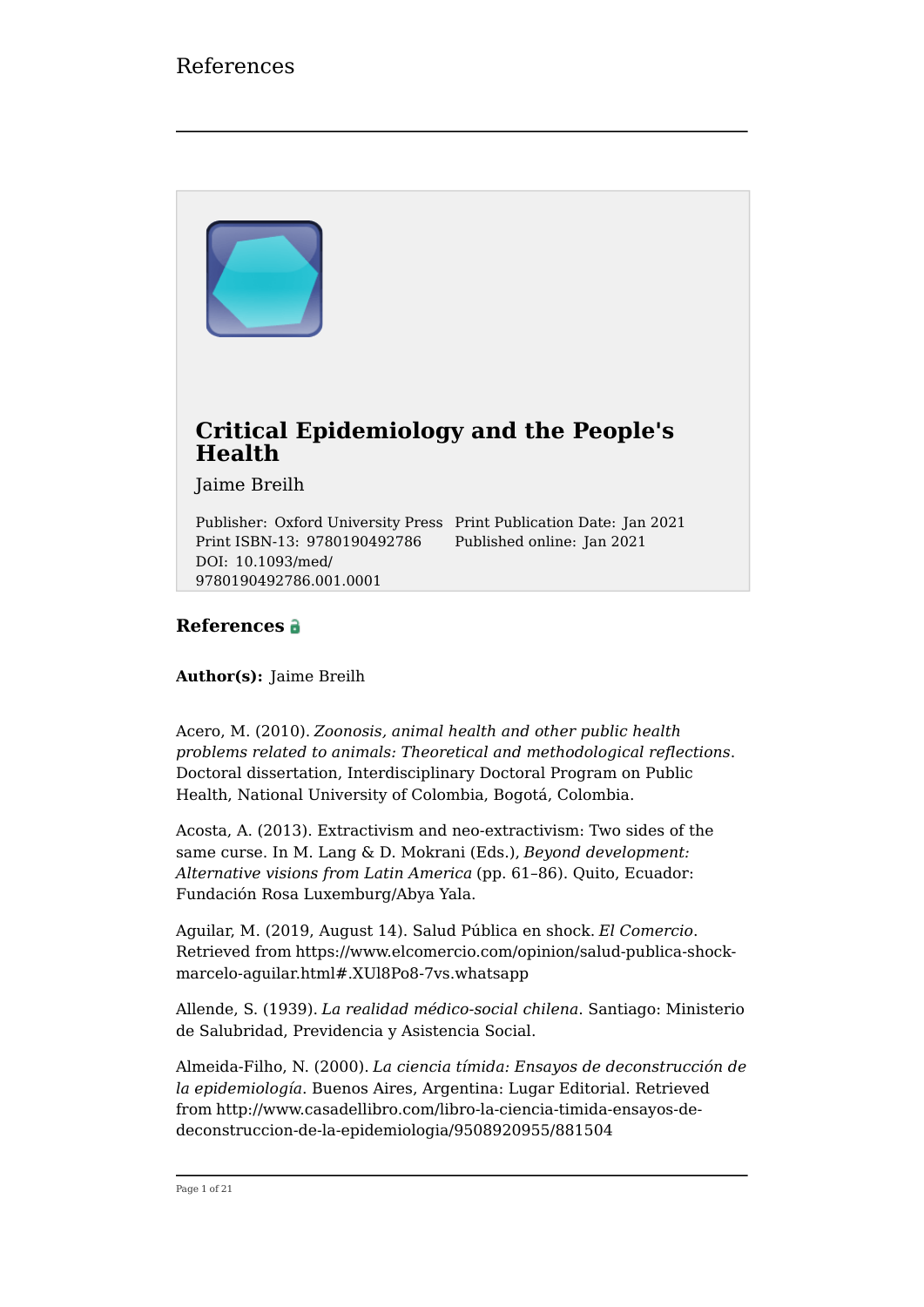Almeida-Filho, N., Pan American Health Organization, & World Health Organization. (1992). Epidemiología sem números: Una introducción crítica a la ciencia epidemiológica. Retrieved from [http://](http://www.bvsde.paho.org/documentosdigitales/bvsde/texcom/cd045364/01740.pdf) [www.bvsde.paho.org/documentosdigitales/bvsde/texcom/](http://www.bvsde.paho.org/documentosdigitales/bvsde/texcom/cd045364/01740.pdf) [cd045364/01740.pdf](http://www.bvsde.paho.org/documentosdigitales/bvsde/texcom/cd045364/01740.pdf)

Alulema, R. (2018). *La sabiduría cañari de la chacra en relación con la salud y el ambiente, frente a la modernización agropecuaria en la organización Tucayta*. Doctoral dissertation, Universidad Andina Simón Bolívar, Quito, Ecuador.

Alvaredo, F., Chancel, L., Piketty, T., Saez, I., & Zucman, G. (2018). *World inequality report 2018*. Berlin, Germany: World Inequality Lab.

Arendt, H. (1968). *Imperialism*. New York, NY: Harcourt Brace Jovanovich.

Arístegui, C. (2019). *Expone Dussel trasfondo de la ideología evangelista para justificar golpes de Estado* [Video]. Retrieved from [http://](http://aristeguinoticias.com) [aristeguinoticias.com](http://aristeguinoticias.com)

Arizmendi, L. (2007). El florecimiento humano como mirador iconoclasta ante la mundialización de la pobreza. *Desacatos: Revista de Ciencias Sociales* (23). Retrieved from <https://doi.org/10.29340/23.636>

Arouca, S. (1975). *O dilema preventivista. Contribuçao para a comprençao e crítica de medicina preventiva*. Campinas, Brazil: Tesis de doutoramento da Facultad de Ciencias Médicas da UNICAMP.

Aspin, D. N. (1995). Logical empiricism, post-empiricism and education. In P. Higgs (Ed.), *Metatheories in philosophy of education* (pp. 21–49). Johannesburg, South Africa: Heinemann.

Ayres, J. R. (1997). *Sobre o risco: Para compreender a epidemiologia*. São Paulo, Brazil: HUCITEC.

Barata, R., Barreto, M., Almeida-Filho, N., & Veras, R. P. (Eds.). (1997). *Eqüidade e saúde: Contribuições da epidemiologia*. Rio de Janeiro, Brazil: Editora Fiocruz/ABRASCO.

Barreda, A. (2008). *El urbanismo salvaje*. Ponencia en el Foro Social Mundial, Derecho a la ciudad y el hábitat, Mesa "Derecho a la ciudad, el hábitat y a la vivienda," January 23.

Barreto, M. L., De Almeida-Filho, N., & Breilh, J. (2001). Epidemiology is more than discourse: critical thoughts from Latin America. *J Epidemiol Community Health, 55*(3), 158–159.

Bartra, A. (2006). El capital en su laberinto: De la renta de la tierra a la renta de la vida. Universidad Autónoma de la Ciudad de México, Editorial Itaca, CEDRSSA.

Page 2 of 21

PRINTED FROM OXFORD MEDICINE ONLINE (www.oxfordmedicine.com). © Oxford University Press, 2022. All Rights Reserved. Under the terms of the licence agreement, an individual user may print out a PDF of a single chapter of a title in Oxford Medicine Online for personal use (for details see [Privacy Policy](https://global.oup.com/privacy) and [Legal Notice](https://oxfordmedicine.com/page/legal-notice)).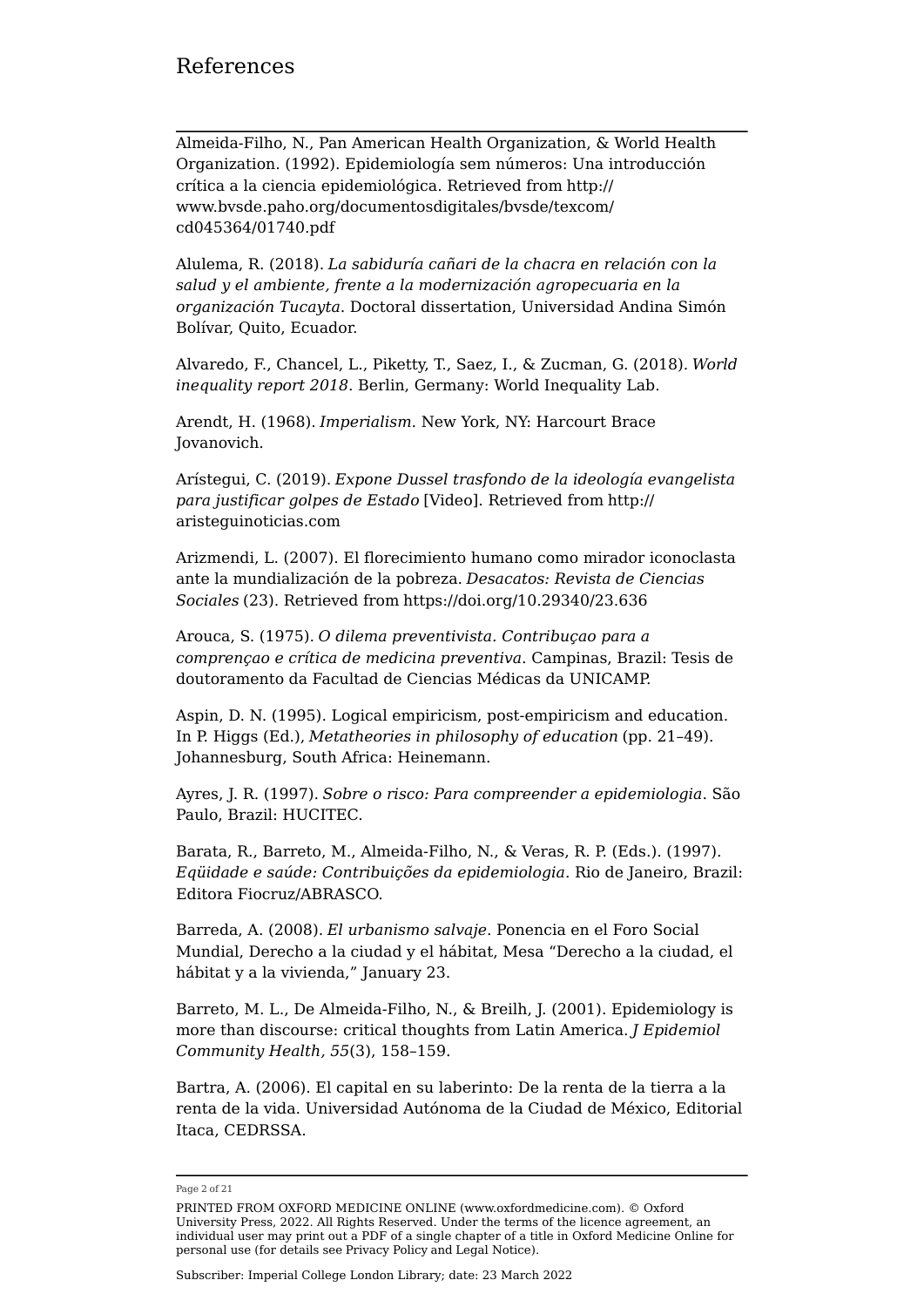Beckfield, J. (2018). *Political Sociology and The People's Health*. New York, NY: Oxford University Press.

Behm, H. (1992). *Desigualdades sociales ante la muerte en América Latina*. Santiago, Chile: CELADE.

Bhaskar, R. (1986). *Scientific realism and human emancipation*. London, UK: Verso.

Birn, A. E., & Muntaner, C. (2019). Latin American social medicine across borders: South-South cooperation and the making of health solidarity. *Glob Public Health, 14*(6–7), 817–834.

Birn A-E, Pillay Y, Holtz TH. *Textbook of Global Health*. 4th ed. New York, NY: Oxford University Press, 2017.

Bijoy, C. (2018). Lessons from Plachimada. In N. C. Narayanan, S. Parasuraman, & R. Ariyabandu (Eds.), *Water governance and civil society responses in South Asia*, pp. 309–342. London, UK: Routledge. [doi.org/](http://doi.org/10.4324/9781315734071) [10.4324/9781315734071](http://doi.org/10.4324/9781315734071)

Black, D., & Whitehead, M. (1988). Inequalities in health: The Black report. In P. Townsend & N. Davidson (Eds.), *The health divide*. London, UK: Penguin.

Boltvinik, J. (2005, January). Ampliar la mirada: Un nuevo enfoque de la pobreza y el florecimiento humano. *Papeles de Población*, *11*(44).

Bourdieu, P. (1998). *O poder simbólico*. Rio de Janeiro, Brazil: Bertrand Brasil.

Bowker, G. C., & Star, S. L. (1999). *Sorting things out: Classification and its consequences*. Cambridge, MA: MIT Press.

Brauer, F. (2017). Mathematical epidemiology: Past, present, and future. *Infectious Disease Modeling*, *2*(2), 113–127. doi:10.1016/j.idm. 2017.02.001

Breilh, J. (1977). *Crítica a la interpretación ecológico funcionalista de la epidemiología: Un ensayo de desmitificación del proceso salud enfermedad*. Mexico City, Mexico: Universidad Autónoma Metropolitana de Xochimilco.

Breilh, J. (1979). *Epidemiología: Economía, Medicina y Política* (1st ed.). Quito, Ecuador: Universidad Central del Ecuador.

Breilh, J. (1989). *Breve recopilación sobre operacionalización de la clase social para encuestas en la investigación social*. Quito, Ecuador: Centro de Estudios y Asesoría en Salud. Retrieved from [http://hdl.handle.net/](http://hdl.handle.net/10644/3565) [10644/3565](http://hdl.handle.net/10644/3565)

Page 3 of 21

PRINTED FROM OXFORD MEDICINE ONLINE (www.oxfordmedicine.com). © Oxford University Press, 2022. All Rights Reserved. Under the terms of the licence agreement, an individual user may print out a PDF of a single chapter of a title in Oxford Medicine Online for personal use (for details see [Privacy Policy](https://global.oup.com/privacy) and [Legal Notice](https://oxfordmedicine.com/page/legal-notice)).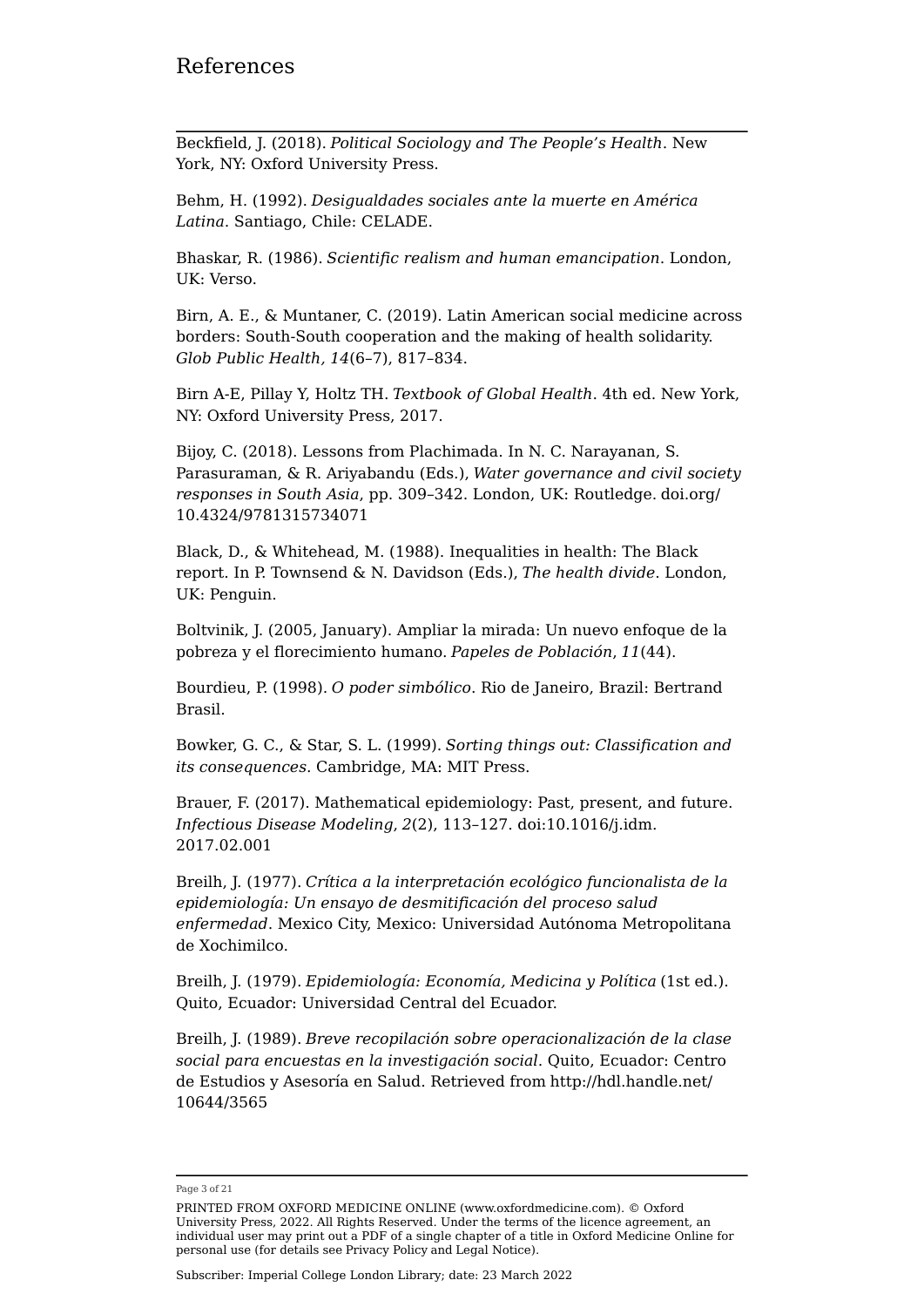Breilh, J. (1991). *La triple carga (Trabajo, práctica doméstica y procreación): Deterioro prematuro de la mujer en el neoliberalismo*. Quito, Ecuador: CEAS.

Breilh, J. (1993a). Trabajo hospitalario, estrés y sufrimiento mental: Salud internos en Quito. *Revista Salud Problema*, *23*, 21–38.

Breilh, J. (1993b). *Género, poder y salud*. Quito, Ecuador: Universidad Técnica del Norte/CEAS.

Breilh, J. (1994). Las ciencias de la salud pública en la construcción de una prevención profunda. In M. I. Rodriguez (Ed.), *Lo biológico y lo social: Su articulación en la formación del personal de salud* (Serie Desarrollo de Recursos Humanos, Vol. 101, pp. 63–100). Washington, DC: Pan American Health Organization/World Health Organization. Retrieved from <http://hist.library.paho.org/Spanish/DRH/21485.pdf>

Breilh, J. (1996). *El género entrefuegos: Inequidad y esperanza*. Quito, Ecuador: CEAS.

Breilh, J. (1997). *Nuevos Conceptos y Técnicas de Investigación* (3rd ed.). Quito, Ecuador: CEAS.

Breilh, J. (1999). La inequidad y la perspectiva de los sin poder: Construcción de lo social y del género. In M. Viveros & G. Garay Ariza (Eds.), *Cuerpo, diferencias y desigualdades: Simposio del VIII Congreso de Antropología en Colombia, Diciembre de 1997* (pp. 130–141). Centro de Estudios Sociales, Facultad de Ciencias Humanas, U. Nacional.

Breilh, J. (2001). *Eugenio: La otra memoria: Nueva lectura de la historia de las ideas científicas*. Cuenca, Ecuador: Universidad de Cuenca, Facultad de Ciencias Médicas: Centro de Estudios y Asesoría en Salud– Consejo Internacional de Salud de los Pueblos.

Breilh, J. (2003a). *Epidemiología crítica ciencia emancipadora e interculturalidad*. Buenos Aires, Argentina: Lugar Editorial.

Breilh, J. (2003b). De la vigilancia convencional al monitoreo participativo. *Ciencia e SaúdeColetiva, 8*(4), 937–951.

Breilh, J. (2004). Epidemiología crítica ciencia emancipadora e interculturalidad (2nd ed.). Buenos Aires, Argentina: Lugar Editorial.

Breilh, J. (2007). New model of accumulation and agro-business: The ecological and epidemiological implications of the Ecuadorian cut flower production. *Ciência & Saúde Coletiva, 12*(1), 91–104. Retrieved from [http://www.scielo.br/scielo.php?](http://www.scielo.br/scielo.php?pid=S1413-81232007000100013&script=sci_arttext) [pid=S1413-81232007000100013&script=sci\\_arttext](http://www.scielo.br/scielo.php?pid=S1413-81232007000100013&script=sci_arttext)

Breilh, J. (2010). *Epidemiología: Economía política y salud* (7th ed.). Quito, Ecuador: Universidad Andina.

Page 4 of 21

PRINTED FROM OXFORD MEDICINE ONLINE (www.oxfordmedicine.com). © Oxford University Press, 2022. All Rights Reserved. Under the terms of the licence agreement, an individual user may print out a PDF of a single chapter of a title in Oxford Medicine Online for personal use (for details see [Privacy Policy](https://global.oup.com/privacy) and [Legal Notice](https://oxfordmedicine.com/page/legal-notice)).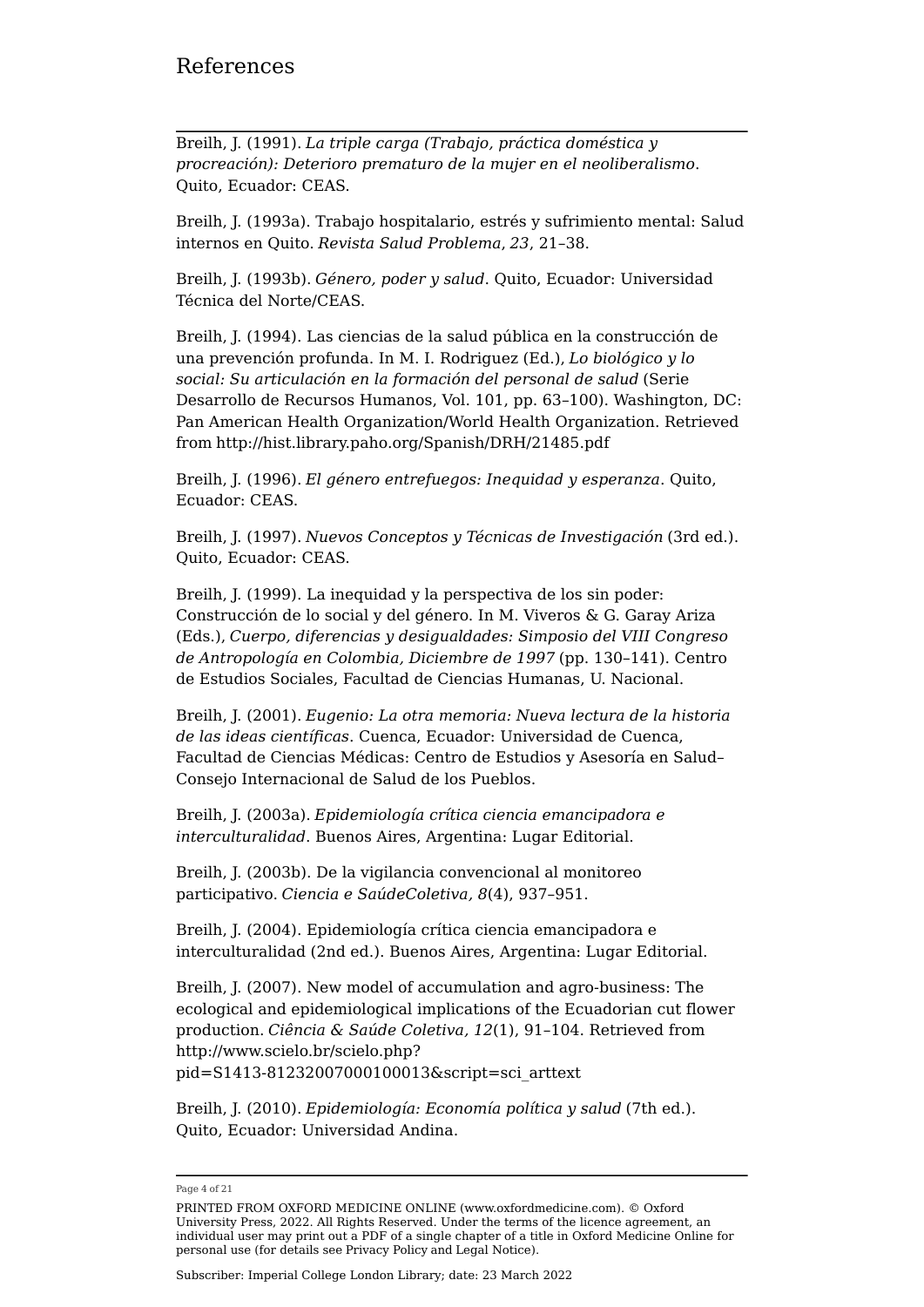### References

Breilh, J. (2011). The subversion of the good life (enlightened rebelliousness for the 21st century: A critical perspective on the work of Bolívar Echeverría). *Salud Colectiva English Edition*, *7*(3), 389–397.

Breilh, J. (2013). *Proyecto de investigacion sobre la teoria de la determinacion social de la salud la critica de la nocion del "buen vivir."* Quito, Ecuador: Fondo de Investigacion de la Universidad Andina Simon Bolivar.

Breilh, J. (2015a). Epidemiología crítica latinoamericana: Raíces, desarrollos recientes y ruptura metodológica. (La determinación social de la salud como herramienta de ruptura hacia la nueva salud pública— Salud Colectiva). In *Tras las huellas de la determinación* (Memorias de Seminario Inter-universitario de determinación social de la salud; pp. 19– 75). Bogotá, Columbia: Universidad Nacional de Colombia.

Breilh, J. (2015b). Epidemiology of the 21st century and cyberspace: Rethinking power and the social determination of health. *Revista Brasileira de Epidemiologia*, *18*(4), 965–975.

Breilh, J. (2016). *Espejo, adelantado de la ciencia crítica (una "antihistoria" de sus ideas en salud)*. Quito, Ecuador: Universidad Andina Simón Bolívar y Corporación Editora Nacional.

Breilh, J. (2017a). *Matriz de procesos críticos: fundamentos teórico explicativos*. Quito, Ecuador: Dirección Nacional de Derechos de Autor y Conexos. Certificado: QUI-052531; Trámite: 002302-2017.

Breilh, J. (2017b). *INSOC (Cuestionario para la investigación de la inserción social en la investigación: Fundamentos teóricos y explicativos)* (No. 002301). Quito, Ecuador: Dirección Nacional de Derechos de Autor y Conexos.

Breilh J. (2018a). *Herramientas de la epidemiología crítica para desarrollar el principio de precaución*. Paper presented at the Conferencia al Seminario Internacional "Nuevas Tendencias Tecnológicas y sus Impactos en América Latina," Mexico City, Mexico, May 21.

Breilh, J. (2018b). Contribuciones teórico-metodológicas de la medicina ecuatoriana para la investigación de la inequidad social y la desigualdad en salud. In J. Breilh (Ed.), *La medicina ecuatoriana en el siglo XXI* (Vol. 3, pp. 57–73). Quito, Ecuador: Universidad Andina Simón Bolívar-Corporación Editora Nacional.

Breilh, J. (2018c). Critical epidemiology in Latin America: Roots, philosophical and methodological ruptures. In J. Vallverdú, A. Puyol, & A. Estany (Eds.), *Philosophical and methodological debates in public health* (pp. 21–46) Cham, Switzerland: Springer.

Breilh, J. (2019). *Ciencia crítica sobre impactos en la salud colectiva y ecosistemas (Guía investigativa pedagógica, evaluación de las 4 "S" de la vida)*. Quito, Ecuador: Andina EcoSaludable, UASB-E.

Page 5 of 21

PRINTED FROM OXFORD MEDICINE ONLINE (www.oxfordmedicine.com). © Oxford University Press, 2022. All Rights Reserved. Under the terms of the licence agreement, an individual user may print out a PDF of a single chapter of a title in Oxford Medicine Online for personal use (for details see [Privacy Policy](https://global.oup.com/privacy) and [Legal Notice](https://oxfordmedicine.com/page/legal-notice)).

Subscriber: Imperial College London Library; date: 23 March 2022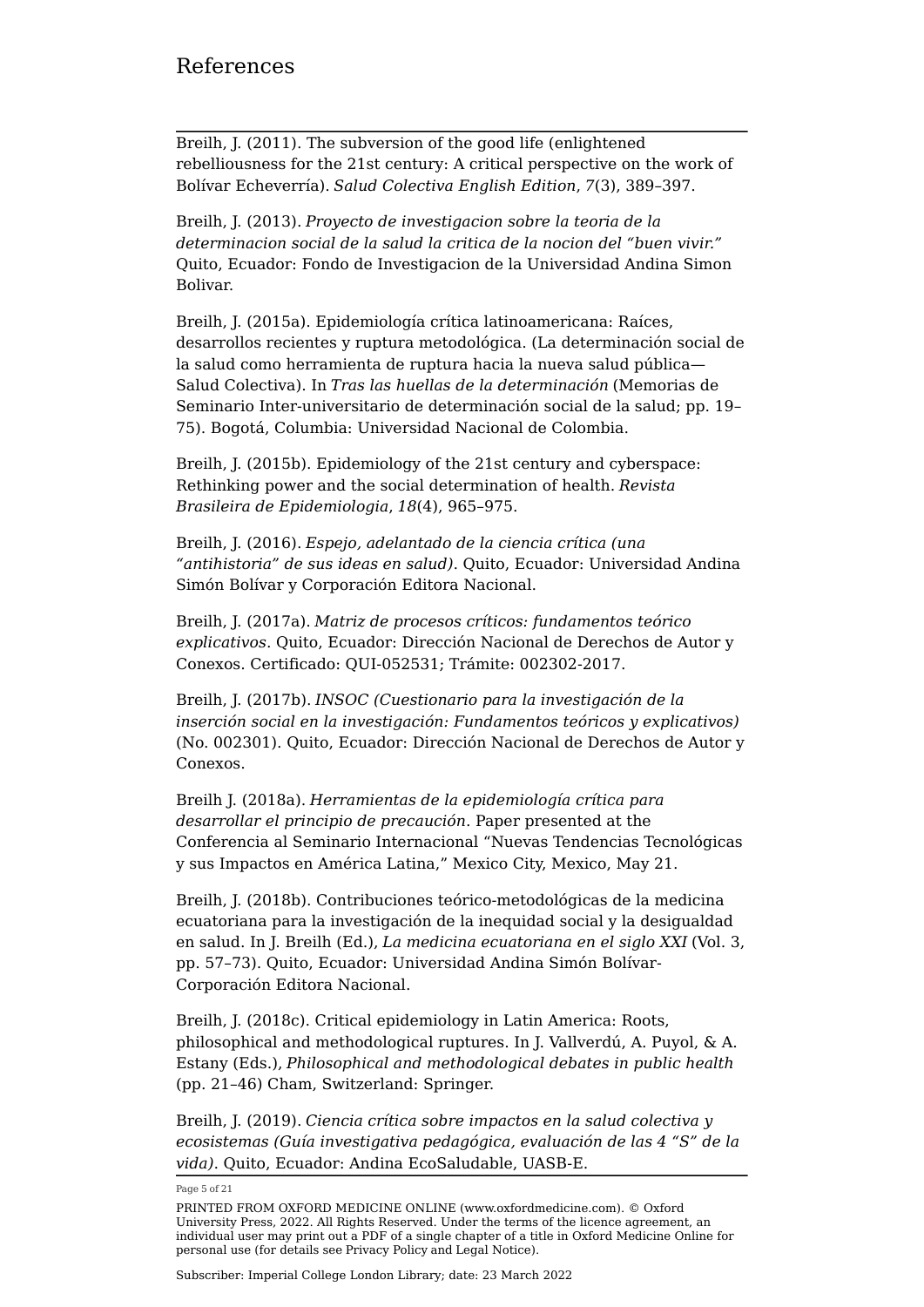Breilh, J., Campaña, A., Hidalgo, F., Sánchez, D., Larrea, M., Felicita, O., . . . López, J. (2005). Floriculture and the health dilemma: Towards fair and ecological flower production. In *Latin American health watch: Alternative Latin American health report*. Quito, Ecuador: CEAS.

Breilh, J., Granda, E., Campaña, A., & Betancourt, O. (1983). *Ciudad y Muerte Infantil: El deterioro de la salud capitalismo*. Quito, Ecuador: Ediciones CEAS.

Breilh, J., Pagliccia, N., & Yassi, A. (2012). Chronic pesticide poisoning from persistent low-dose exposures in Ecuadorean floriculture workers: Toward validating a low-cost test battery. *International Journal of Occupational and Environmental Health*, *18*(1), 7–21.

Breilh, J., & Tillería Muñoz, Y. (2009). *Aceleración global y despojo en Ecuador: El retroceso del derecho a la salud en la era neoliberal*. Quito, Ecuador: Universidad Andina Simón Bolívar/Abya Yala.

Breilh, M. C. (2019). *An approximation to the statement of aesthetic value: Examining performance art/studies* [Essay]. University of British Columbia Interdisciplinary Doctoral Program, Vancouver, British Columbia, Canada.

Breilh J. (2019). Critical epidemiology in Latin America: roots philosophical and methodological ruptures. In: Methodological Ruptures. In J. Vallverdú, A. Puyol, A. Estany (Eds.), *Philosophical and Methodological Debates in Public Health*. Springer, Cham. doi:[https://](https://doi.org/10.1007/978-3-030-28626-2_3) [doi.org/10.1007/978-3-030-28626-2\\_3](https://doi.org/10.1007/978-3-030-28626-2_3)

Breilh J. (2003). *Epidemiología Crítica: Ciencia Emancipadora e Interculturalidad*. Buenos Aires, Argentina; Lugar Editorial, S.A.

Breilh, J. (2008). Latin American critical ("social") epidemiology: new settings for an old dream. *Int J Epidemiol*, *37*(4), 745–750.

Briggs, C. (2005). Critical perspectives on health and communicative hegemony: Progressive possibilities, lethal connections. *Revista de Antropología Social*, *14*, 101–124.

Briggs, C. L., & Mantini-Briggs, C. (2003). *Stories in the time of cholera: Racial profiling during a medical nightmare*. Berkeley, CA: University of California Press.

Bringsjord, S., & Govindarajulu, N. S. (2018, Fall). Artificial intelligence. In E. N. Zalta (Ed.), *The Stanford encyclopedia of philosophy*. Retrieved from [https://plato.stanford.edu/archives/fall2018/entries/artificial](https://plato.stanford.edu/archives/fall2018/entries/artificial-intelligence)[intelligence](https://plato.stanford.edu/archives/fall2018/entries/artificial-intelligence)

Broadbent, A. (2013). *Philosophy of epidemiology*. Houndmills, UK: Palgrave Macmillan.

Page 6 of 21

PRINTED FROM OXFORD MEDICINE ONLINE (www.oxfordmedicine.com). © Oxford University Press, 2022. All Rights Reserved. Under the terms of the licence agreement, an individual user may print out a PDF of a single chapter of a title in Oxford Medicine Online for personal use (for details see [Privacy Policy](https://global.oup.com/privacy) and [Legal Notice](https://oxfordmedicine.com/page/legal-notice)).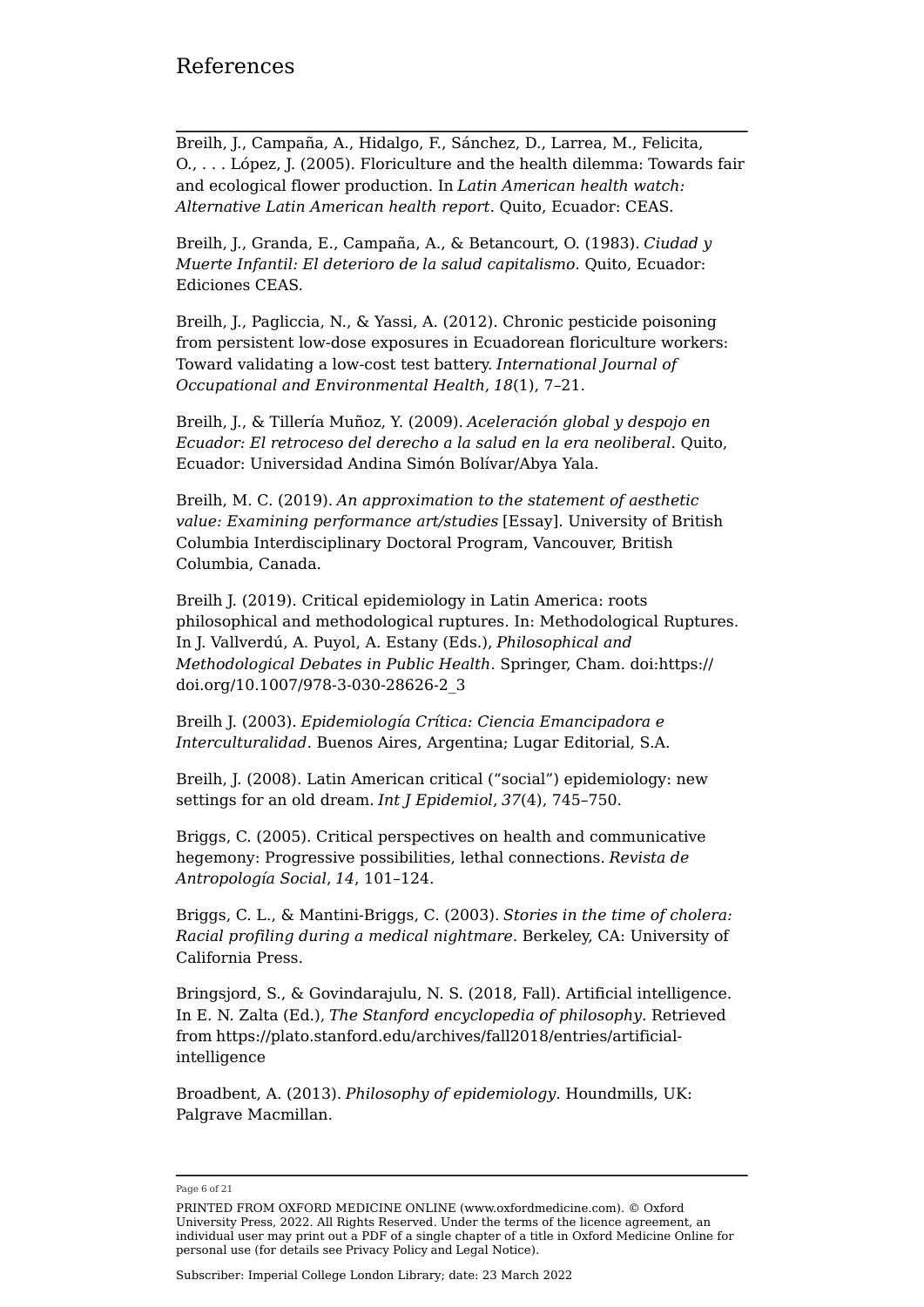Bronfman, M. (1992). Infant mortality and crisis in México. *International Journal of Health Services, 22,* 157–168.

Bunge, M. (1972). *Causalidad (El principio de causalidad en la ciencia moderna)* (3rd ed.). Buenos Aires, Argentina: EDEBA.

Cañete, R., et al. (2015). *Privilegios que niegan derechos: Desigualdad extrema y secuestro de la democracia en América Latina y el Caribe*. Oxford, UK: Oxfam.

Carrillo, R. (1951). *Plan sintético de Salud Pública 1952–1958*. Buenos Aires, Argentina: Ministerio de Salud Pública de la Nación.

Casallas, A. L. (2019). *Aportes y desafíos de la salud colectiva latinoamericana una perspectiva histórica* (Tesis doctoral en Salud Colectiva, Ambiente y Sociedad). Universidad Andina Simón Bolívar Sede Ecuador, Quito, Ecuador.

Coffey, C., Espinoza Revollo, P., Harvey, R., Lawson, M., Parvez Butt, A., Piaget, K., . . . Thekkudan, J. (2020). *Time to care: Unpaid and underpaid care work and the global inequality crisis*. Oxford, UK: Oxfam. [https://](https://doi.org/10.21201/2020.5419) [doi.org/10.21201/2020.5419](https://doi.org/10.21201/2020.5419)

Cohen, I. B. (1985). *Revolution in science*. Cambridge, MA: Belknap.

Cohen, J. (1994). The earth is round (*p* < .05). *American Psychologist, 49*(12), 997–1003. <https://doi.org/10.1037/0003-066X.49.12.997>

Cordeiro, J. (2019). *Singularity* [lecture communication]. Santa Clara, CA: Singularity University.

Cotula, L., Anseeuw, W., & Baldinelli, G. M. (2019). Between promising advances and deepening concerns: A bottom-up review of trends in land governance 2015–2018. *Land*, *8*(7), 1–13.

Creswell, J. W. (2014). *Research design: Qualitative, quantitative, and mixed methods approaches* (4th ed.). Thousand Oaks, CA: Sage.

Cueto M. *Medicine and Public Health in Latin America: A History*. New York, NY: Cambridge University Press, 2015.

Dance, G., LaForgia, M., & Confessore, N. (2018). New York Times, December 18th, [https://www.nytimes.com/2018/12/18/technology/](https://www.nytimes.com/2018/12/18/technology/facebook-privacy.html) [facebook-privacy.html](https://www.nytimes.com/2018/12/18/technology/facebook-privacy.html)

De Almeida-Filho N. *La Ciencia Tímida: Ensayos de Deconstrucción de la Epidemiología*. Buenos Aires: Lugar Editorial, 2000.

Donnangelo, M. C. (1976). *Saúde e sociedade*. Sao Paulo, Brazil: Tesis de doutorado, FM/USP.

Page 7 of 21

PRINTED FROM OXFORD MEDICINE ONLINE (www.oxfordmedicine.com). © Oxford University Press, 2022. All Rights Reserved. Under the terms of the licence agreement, an individual user may print out a PDF of a single chapter of a title in Oxford Medicine Online for personal use (for details see [Privacy Policy](https://global.oup.com/privacy) and [Legal Notice](https://oxfordmedicine.com/page/legal-notice)).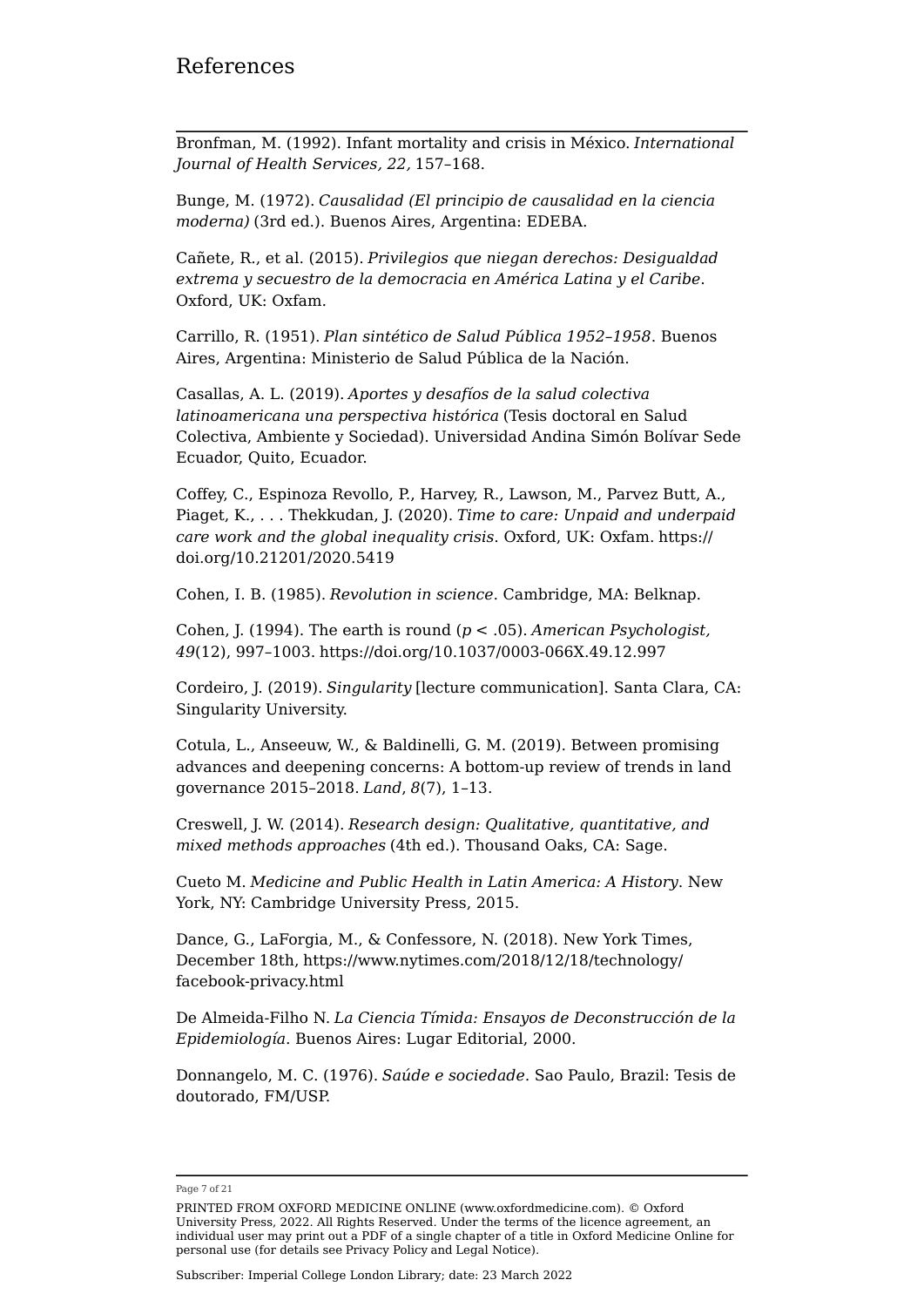Donnangelo, M. C. (2014). *O social na epidemiologia em Um legado de Cecília Donnangelo* (J. Carvalheiro, L. Heimann, & M. Derbli, Eds.). São Paulo, Brazil: Instituto de Saúde.

Druker, S. (2013). *Altered genes, twisted truth: How the venture to genetically engineer our food has subverted science, corrupted government and systematically deceived the public*. Salt Lake City, UT: Clear River Press.

Duarte Nunes, E. (1986). *Ciencias Sociales y Salud en la América Latina*. Montevideo, Uruguay: OPS-CIESU.

Dunk, J., Jones, D., Capon, A., & Anderson, W. (2019). Human health on an ailing planet—Historical perspectives on our future. *New England Journal of Medicine, 381*(8), 778–782.

Eastermann, J. (2006). *Filosofía Andina: Sabiduría indígena para un mundo nuevo*. La Paz, Mexico: Central Gráfica.

Echeverría, B. (1990). *La izquierda: Reforma y revolución*. Utopías, Revista de la Facultad de Filosofía y letras–UNAM, 6.

Echeverría, B. (2015). *Siete aproximaciones a Walter Benjamin*. Bogotá, Colombia: Ediciones desde abajo.

Echeverría, B. (2017). *Valor de uso y utopía* (Reprint). Mexico City, Mexico: Siglo Veintiuno.

Eibenschutz, C., Tamez, S., & González, R. (Eds.). (2011). *Determinación social o determinantes sociales de la salud? Memoria del Taller Latinoamericano sobre Determinación Social de la Salud*. Mexico City, Mexico: Universidad Autónoma Metropolitana de Xochimilco.

EJAtlas. (2019). *Environmental justice atlas*. Retrieved from [https://](https://ejatlas.org) [ejatlas.org](https://ejatlas.org)

Equipo Evaluador Internacional. (2017). *Evaluación de la Estrategia Nacional de Inmunizaciones Ecuador 2017*. Quito, Ecuador. Ministerio de Salud Pública/SENPLADES/OPS-OMS, abril.

Erikson, R., & Goldthorpe, J. (1992). *The constant flux: A study of class mobility in industrial societies*. Oxford, UK: Oxford University Press.

Escobar, H. (2019, August 26). There's no doubt that Brazil's fires are linked to deforestation, scientists say. *Science*. Retrieved from [https://](https://www.sciencemag.org/news/2019/08/theres-no-doubt-brazils-fires-are-caused-deforestation-scientists-say) [www.sciencemag.org/news/2019/08/theres-no-doubt-brazils-fires-are](https://www.sciencemag.org/news/2019/08/theres-no-doubt-brazils-fires-are-caused-deforestation-scientists-say)[caused-deforestation-scientists-say](https://www.sciencemag.org/news/2019/08/theres-no-doubt-brazils-fires-are-caused-deforestation-scientists-say)

Escudero, J. C. (1976). Desnutrición en América Latina (una primera aproximación). *Revista Mexicana de Ciencias Políticas*, *84*, 83–130.

Page 8 of 21

PRINTED FROM OXFORD MEDICINE ONLINE (www.oxfordmedicine.com). © Oxford University Press, 2022. All Rights Reserved. Under the terms of the licence agreement, an individual user may print out a PDF of a single chapter of a title in Oxford Medicine Online for personal use (for details see [Privacy Policy](https://global.oup.com/privacy) and [Legal Notice](https://oxfordmedicine.com/page/legal-notice)).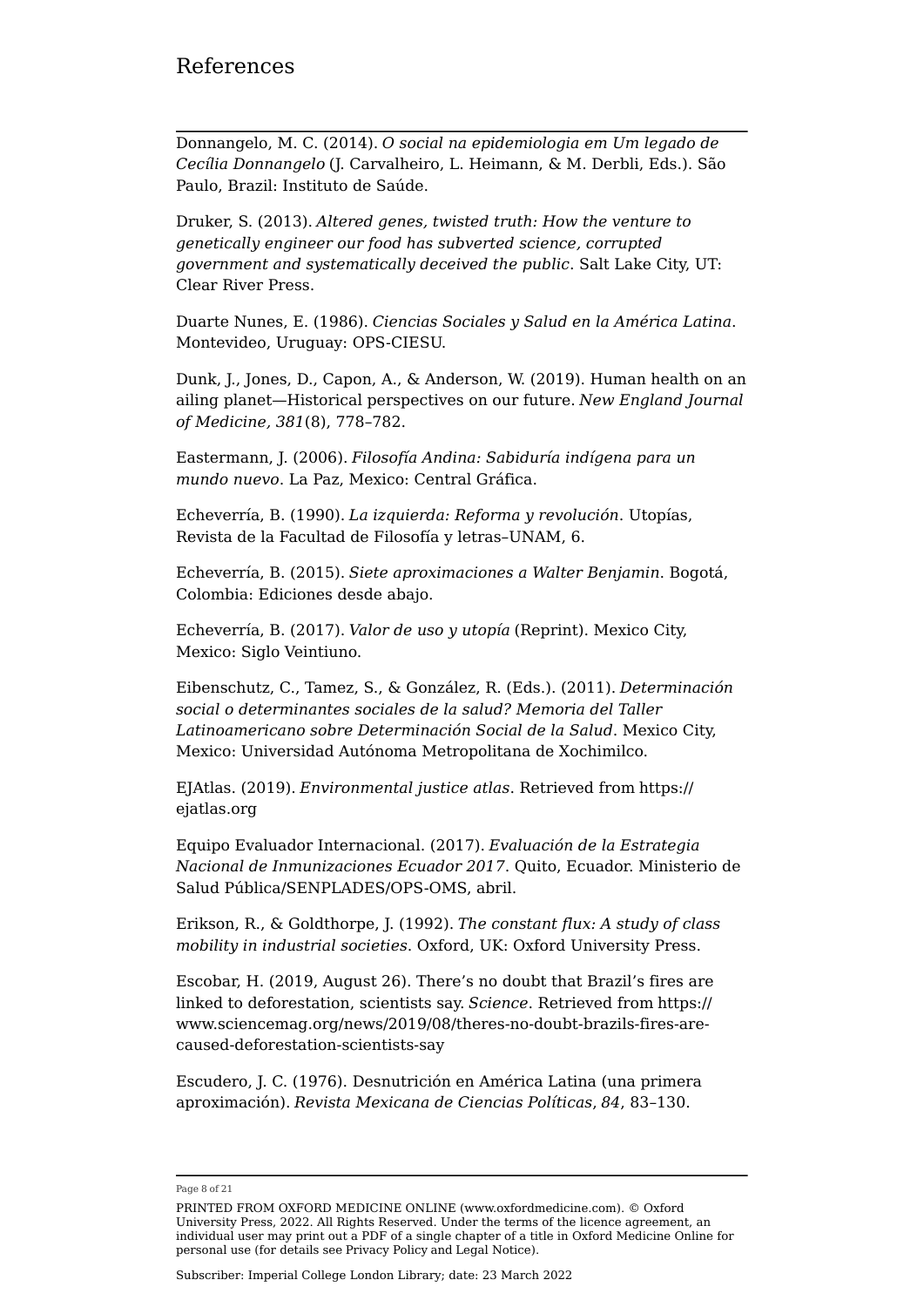Espejo, E. (1930). *Reflexiones sobre el contagio y transmisión de las viruelas por el Doctor Don Francisco Javier Eugenio de Santa Cruz y Espejo*. Quito, Ecuador: Imprenta Municipal. (Original work 1785), 77.

Espejo, E. (1994). *Reflexiones sobre la utilidad, importancia y conveniencias que propone Don Francisco Gil en su disertación físicomédica, acerca de un método seguro para preservar a los pueblos de viruelas*. Quito, Ecuador: Edición facsimilar de la Nueva Editorial de la Casa de la Cultura. Quito, Ecuador: Nueva Editorial de la Casa de la Cultura Ecuatoriana. (Original work published 1785)

Farmer, P. (2005). *Pathologies of power: Health, human rights, and the new war on the poor: With a new preface by the author*. Berkeley, CA: University of California Press.

Felt, U., Fouché, R., Miller, C. A., & Smith-Doerr, L. (Eds). (2017). *The Handbook of Science and Technology Studies*. 4th ed. Cambridge, MA: MIT Press.

Foster, J. B. (2000). *Marx's ecology: Materialism and nature*. New York, NY: Monthly Review Press.

Foucault, M. (1982). The subject and power. In H. L. Dreyfus & P. Rabinow (Eds.), *Michel Foucault. Beyond structuralism and hermeneutics* (pp. 208–226). New York, NY: Harvester Wheatsheaf.

Foucault, M., Lotringer, S., & Hochroth, L. (2007). *The politics of truth*. Los Angeles, CA: Semiotext(e).

Fox, A., & Brainard, J. (2019). University of California takes a stand on open access. *Science, 363*(6431), 1023. Retrieved from [https://doi.org/](https://doi.org/10.1126/science.363.6431.1023-a) [10.1126/science.363.6431.1023-a](https://doi.org/10.1126/science.363.6431.1023-a)

Francesca, F. (2013). Posthumanism, transhumanism, antihumanism, metahumanism, and new materialisms: Differences and relations. *Existenz, 8*(2), 26–32.

Franco, S. (2003). A social-medical approach to violence in Colombia. *Am J Public Health*, *93*(12), 2032–2036.

Franco, S., Nunes, E., Breilh, J., & Laurell, C. (1991). *Debates in social medicine*. Quito, Ecuador: OPS-ALAMES.

Franco S, Nunes E, Breilh J, Granda E, Yépez, Costales P, Laurell C. *Debates en Medicina Social.* Organizacíon Panamericana de la Salud— Alames. Quito, Ecuador: *Imprenta Non Plus Ultra*, 1991.

Friel S. *Climate Change and The People's Health*. New York, NY: Oxford University Press, 2019.

Page 9 of 21

PRINTED FROM OXFORD MEDICINE ONLINE (www.oxfordmedicine.com). © Oxford University Press, 2022. All Rights Reserved. Under the terms of the licence agreement, an individual user may print out a PDF of a single chapter of a title in Oxford Medicine Online for personal use (for details see [Privacy Policy](https://global.oup.com/privacy) and [Legal Notice](https://oxfordmedicine.com/page/legal-notice)).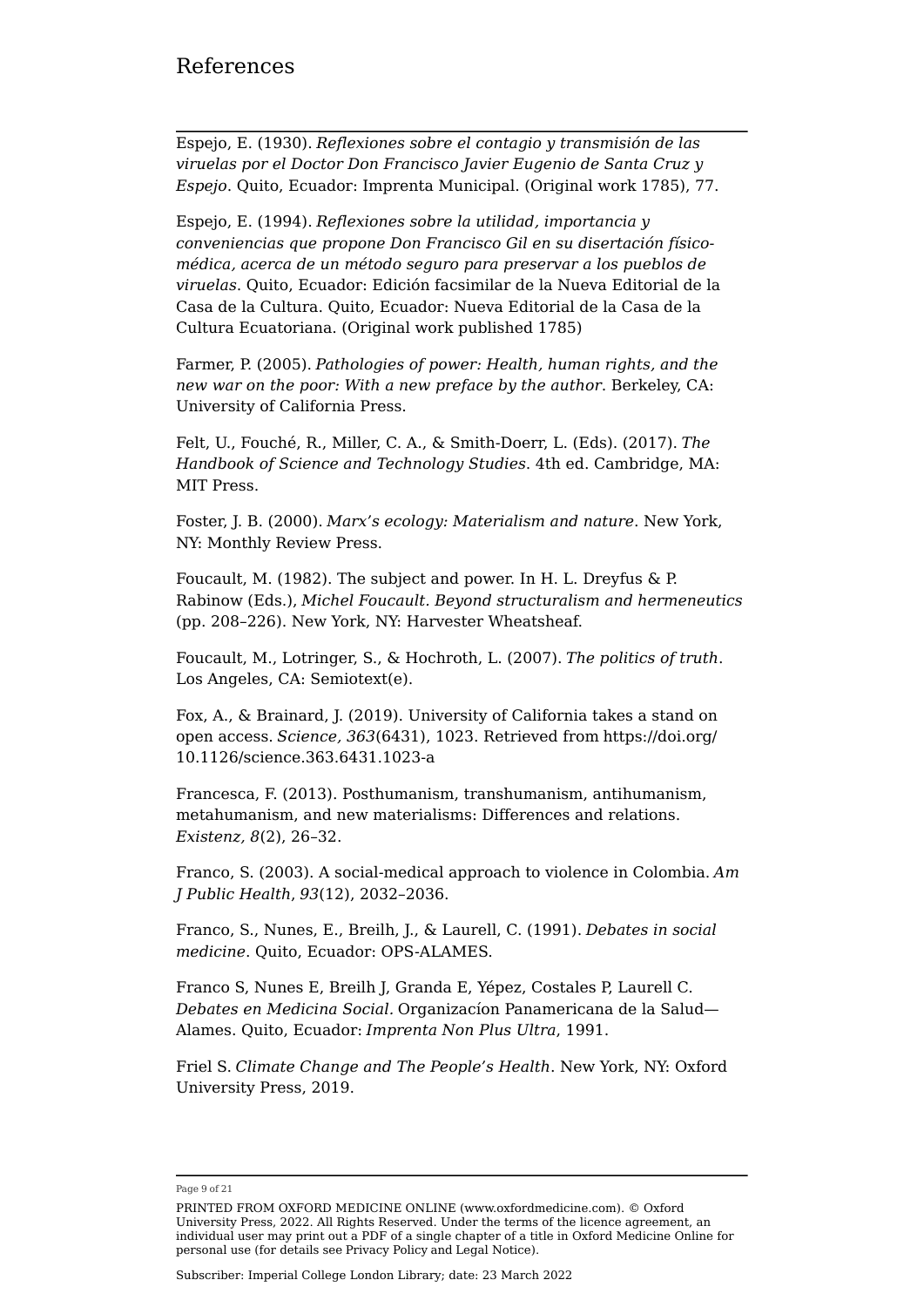Fry, R., & Taylor, P. (2013). *A rise for the wealthy; Declines for the lower 93%: An uneven recovery*. Retrieved December 30, 2019, from [http://](http://www.pewresearch.org/search/household+recovery) [www.pewresearch.org/search/household+recovery](http://www.pewresearch.org/search/household+recovery)

Fukuyama, F. (1989, Summer). The end of history? *The National Interest*, 3–18. ISSN:0884-9382

Galea S, Hernán MA. Win-win: reconciling social epidemiology and causal inference. *Am J Epidemiol* 2019 Oct 3. pii: kwz158. doi: 10.1093/aje/ kwz158. [Epub ahead of print]

Galeano, E. (2004). *Las Venas Abiertas de América Latina*. Mexico City, Mexico: Siglo Veintiuno Ediciones.

Garcés, M. (2019). Condición póstuma, o el tiempo del "todo se acaba." *Nueva Sociedad*, *283*, 16–27.

García, C. (1986). *Mortalidad infantil y clases sociales: El caso de Medellín en la década del 70*. Medellín, Colombia: Universidad Pontificia Bolivariana (Ediciones del Cincuentenario).

García, J. C. (1972). *La educación médica en América Latina* (Scientific Publication No. 255). Washington, DC: Organización Panamericana de la Salud/Organización Mundial de la Salud.

García, J. C. (1979). Medicina y sociedad: Ideología y filosofía. In D. Tejeda (Ed.), *Salud y política* (pp. 14–33). Santo Domingo, Dominican Republic: Universidad Autónoma de Santo Domingo.

García Canclini, N. (1993). *Gramsci e as culturas populares na América Latina em "Gramsci e a América Latina"* (C. Coutinho & M. Nogueira, Eds.). São Paulo, Brazil: Paz e Terra.

Grandjean, P., & Landrigan, P. J. (2014). Neurobehavioural effects of developmental toxicity. *Lancet Neurology*, *13*(3), 330–338. Retrieved from [https://doi.org/10.1016/S1474-4422\(13\)70278-3](https://doi.org/10.1016/S1474-4422(13)70278-3)

Guerra, S. (1999). Problemas epistemológicos en el estudio del saber popular. In V. Serrano (Ed.), *Ciencia andina* (pp. 59–72). Quito, Ecuador: Abya Yala/CEDECO.

Habermas, J. (1973). *Teoría analítica de la ciencia y dialéctica en La disputa del positivismo en la sociología* (T. Adorno et al., Eds.). Barcelona, Spain: Grijalbo.

Hahn, N. (2012). The experience of land grab in Liberia. In J. A. Allan, M. Keulertz, S. Sojamo, & J. Warner (Eds.), *Handbook of land and water grabs in Africa—Foreign direct investment and food and water security*. London, UK: Routledge.

Page 10 of 21

PRINTED FROM OXFORD MEDICINE ONLINE (www.oxfordmedicine.com). © Oxford University Press, 2022. All Rights Reserved. Under the terms of the licence agreement, an individual user may print out a PDF of a single chapter of a title in Oxford Medicine Online for personal use (for details see [Privacy Policy](https://global.oup.com/privacy) and [Legal Notice](https://oxfordmedicine.com/page/legal-notice)).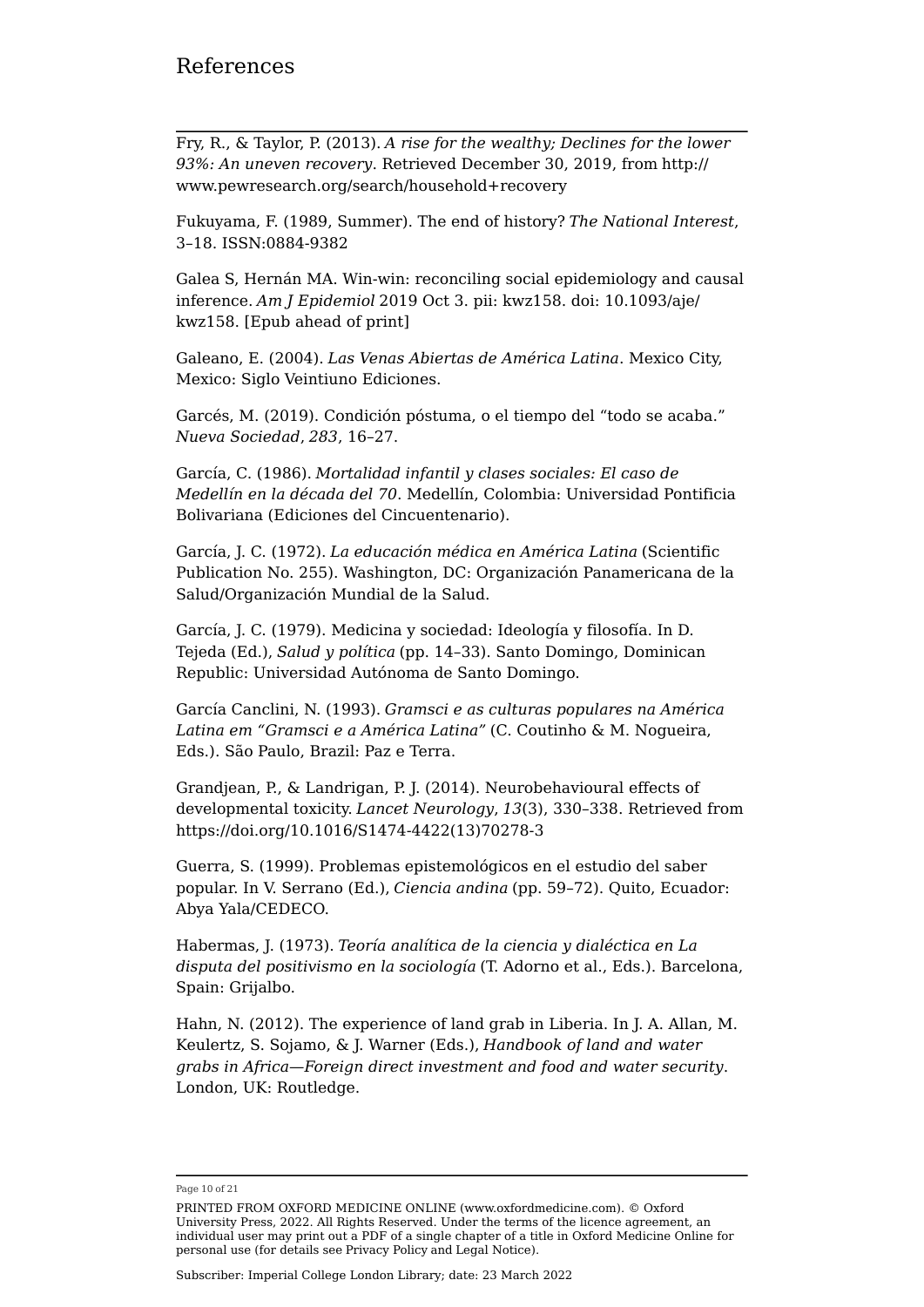Hall, S. (1992). The West and the rest: Discourse and power. In S. Hall & B. Gielben (Eds.), *Formation of modernity* (pp. 276–320). Cambridge, UK: Polity Press/.

Hancock, J. F. (2017). *Plantation crops, plunder and power: Evolution and exploitation*. New York, NY: Routledge.

Harvey, D. (2001). *Spaces of capital: Towards a critical geography*. Edinburgh, UK: Edinburgh University Press.

Harvey, D. (2003). *The new imperialism*. Oxford, UK: Oxford University Press.

Harvey, D. (2007). *Espacios del capital: Hacia una geografía crítica*. Madrid, Spain: Akal Ediciones.

Harvey, D. (2014). *Espacios del capital: Hacia una geografía crítica*. Madrid, Spain: Akal Ediciones.

Hassan, A., Velasquez, E., Belmar, R., Coye, M., Drucker, E., Landrigan, P. J., Michaels, D., & Sidel, K. B. (1981). Mercury poisoning in Nicaragua: a case study of the export of environmental and occupational hazards by a multinational corporation. *Int J Health Services, 11*(2), 221–226.

Herrera, D., González, F., & Saracho, J. F. (2017). *Apuntes teóricometodológicos para el análisis de la espacialidad: Aproximaciones a la dominación y la violencia. Una perspectiva multidisciplinaria. En Espacio, dominación y violencia*. Mexico City, Mexico: Ediciones Monosílabo– UNAM.

Hill, A. B. (1965). The environment and disease: Association or causation? *Proceedings of the Royal Society of Medicine, 58*(5), 295–300. doi: 10.1177/003591576505800503

Holloran, E. (1998). Concepts of infectious disease epidemiology. In K. Rothman & S. Greenland (Eds.), *Modern epidemiology* (pp. 529–554). Philadelphia, PA: Lippincott-Raven.

Hume, D. (1967). *A treatise of human nature*. Oxford, UK: Oxford University Press. (Original work published 1740)

Illich, V. (1966). *Una gran iniciativa en "Obras Escogidas."* Moscow, Russia: Editorial Progreso.

Inman, P., & Smith, H. (2013, June 5). IMF admits: We failed to realise the damage austerity would do to Greece. *The Guardian*. [https://](https://www.theguardian.com/business/2013/jun/05/imf-underestimated-damage-austerity-would-do-to-greece) [www.theguardian.com/business/2013/jun/05/imf-underestimated-damage](https://www.theguardian.com/business/2013/jun/05/imf-underestimated-damage-austerity-would-do-to-greece)[austerity-would-do-to-greece](https://www.theguardian.com/business/2013/jun/05/imf-underestimated-damage-austerity-would-do-to-greece)

International Peasants Movement. (2008). *La Via Campesina policy documents*. Policy Documents of the 5th Global Congress, Mozambique, Africa.

Page 11 of 21

PRINTED FROM OXFORD MEDICINE ONLINE (www.oxfordmedicine.com). © Oxford University Press, 2022. All Rights Reserved. Under the terms of the licence agreement, an individual user may print out a PDF of a single chapter of a title in Oxford Medicine Online for personal use (for details see [Privacy Policy](https://global.oup.com/privacy) and [Legal Notice](https://oxfordmedicine.com/page/legal-notice)).

Subscriber: Imperial College London Library; date: 23 March 2022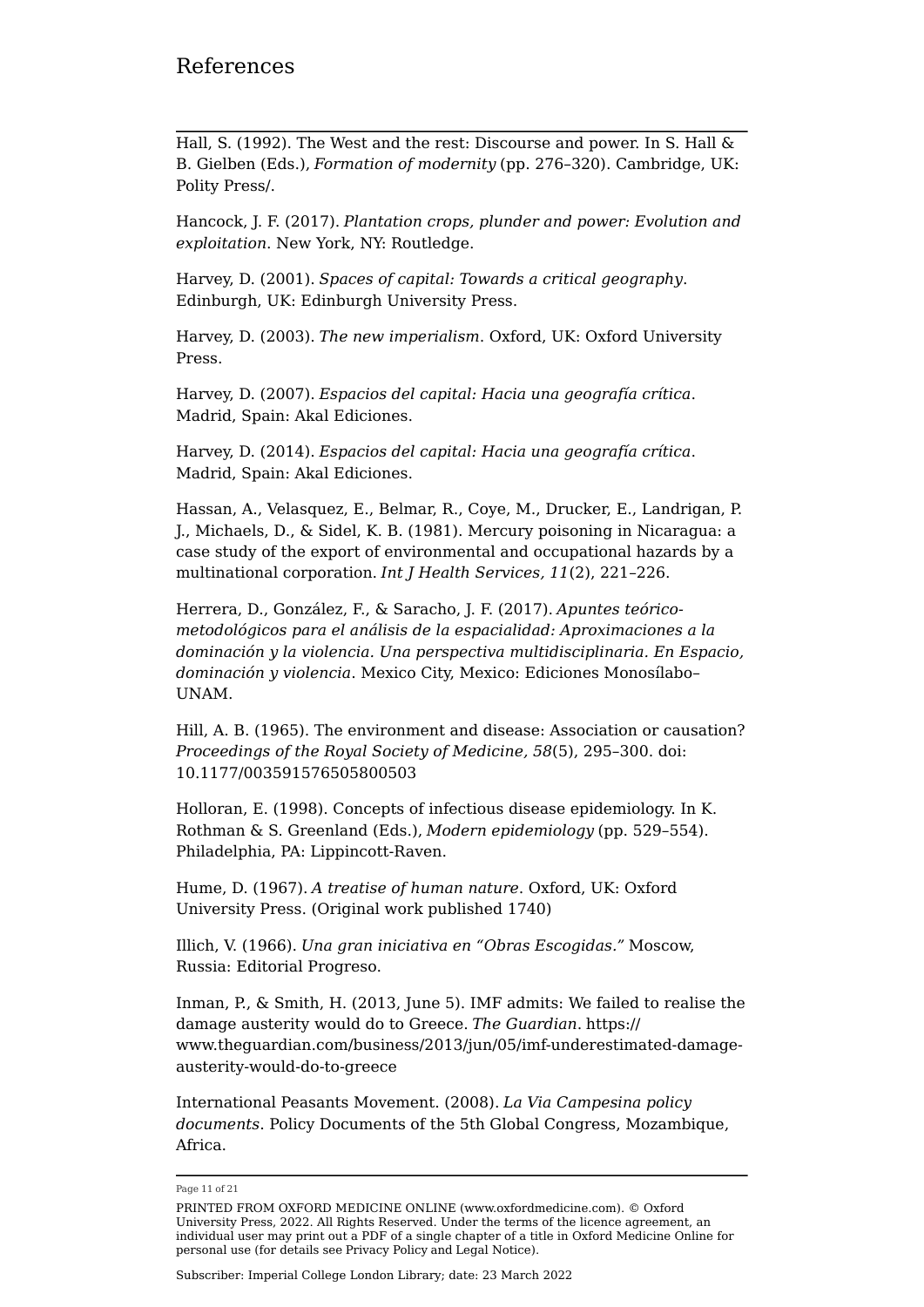Ioannidis, J. P. A. (2018). The proposal to lower *P* value thresholds to .005. *JAMA, 319*(14), 1429–1430.

Iriart, C., Waitzkin, H., Breilh, J., Estrada, A., & Merhy, E. E. (2002). Latin American Social Medicine: contributions and challenges. *Rev Panam Salud Publica*, *12*(2), 128–136.

Irvine, J., Miles, I., & Evans, J. (Eds.). (1979). *Demystifying social statistics*. London, UK: Pluto Press.

Jiménez-Paneque, R. (2016). The questioned *p* value: Clinical, practical and statistical significance. *Medwave*, *16*(8), e6534.

Jones, R., & Wilsdon, J. (2018). *The biomedical bubble. Why UK research and innovation needs a greater diversity of priorities, politics, places and people*. Cambridge, UK: NESTA.

Klein, N. (2000). *No logo*. Toronto, Ontario, Canada: Random House of Canada.

Klein, N. (2007). *The shock doctrine*. Toronto, Ontario, Canada: Random House.

Klein, N. (2008). *La doctrina del shock: El auge del capitalismo del desastre*. Buenos Aires, Argentina: PAIDOS.

Kneen, B. (1999). *Farmageddon: Food and the culture of biotechnology*. Gabriola Island, British Columbia, Canada: New Society Publishers.

Kowii, A. (2011). El Sumak Kawsay. *AportesAndinos*, *28*.

Krieger, N. (1988). Special report—epidemiology in Latin America: the emerging perspective of Social medicine. *Epidemiology Monitor*, *9*, 3–4.

Krieger, N. (1994). Epidemiology and the web of causation: has anyone seen the spider? *Soc Sci Med, 39*, 887–903.

Krieger, N. (2001). Theories for social epidemiology in the 21st century: an ecosocial perspective. *Int J Epidemiol*, *30*, 668–677.

Krieger N. Session organizer, "*Latin American Social Medicine and the quest for social justice & public health: linking history, data, and pedagogy,*" 130th annual meeting, American Public Health Association, Philadelphia, PA, Nov 9-13, 2002.

Krieger, N. (2003). Latin American social medicine: the quest for social justice and public health. *Am J Public Health*, *93*(12), 1989–1991.

Krieger N. *Epidemiology and The People's Health: Theory and Context*. New York, NY: Oxford University Press, 2011. (2011a)

Krieger N. Symposium organizer, "*Epidemiologic theories for analyzing health inequities: contributions from Latin America and North America—*

Page 12 of 21

PRINTED FROM OXFORD MEDICINE ONLINE (www.oxfordmedicine.com). © Oxford University Press, 2022. All Rights Reserved. Under the terms of the licence agreement, an individual user may print out a PDF of a single chapter of a title in Oxford Medicine Online for personal use (for details see [Privacy Policy](https://global.oup.com/privacy) and [Legal Notice](https://oxfordmedicine.com/page/legal-notice)).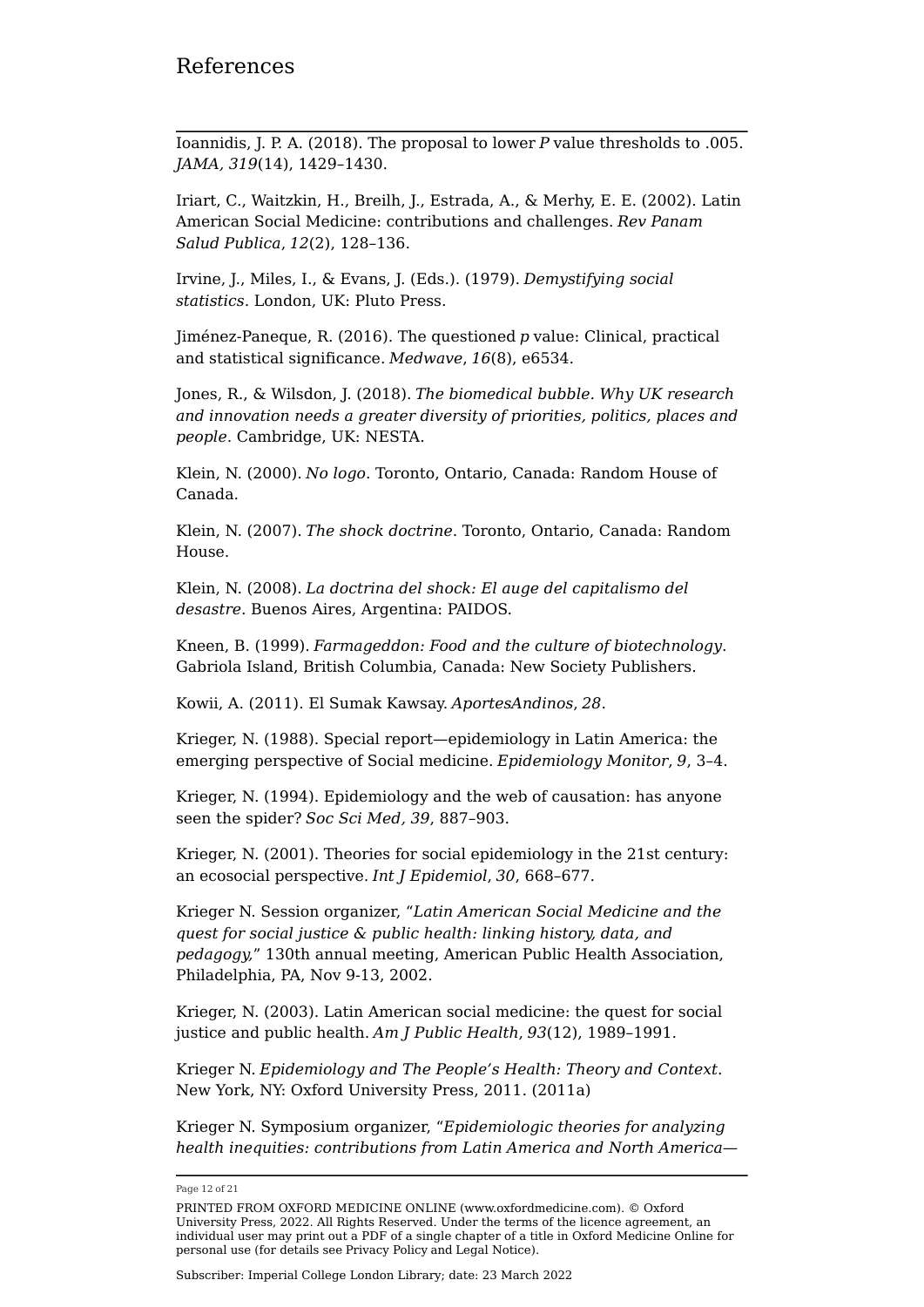*in global context,*" International Epidemiological Association for the 3rd North American Congress of Epidemiology, Montreal, Quebec, Canada, June 21-24, 2011. (2011b)

Krieger, N. (2014). Got theory?—on the 21st c CE rise of explicit use of epidemiologic theories of disease distribution: a review and ecosocial analysis. *Current Epidemiol Reports*, *1*(1), 45–56.

Krieger, N. (2016). Symposium co-organizer, on behalf of the International Epidemiological Association, in collaboration with the American Public Health Association Epidemiology Section, "Epidemiology across the Americas: Connecting Latin American, Caribbean, and North American Epidemiologists to Advance Epidemiological Thinking, Practice, and Health Equity – a panel discussion.," *Epidemiology Congress of the Americas*, Miami, FL.

Krieger, N. (2020). Climate crisis, health equity, & democratic governance: the need to act together. *J Public Health Policy.* [https://](https://doi.org/10.1057/s41271-019-00209-x) [doi.org/10.1057/s41271-019-00209-x](https://doi.org/10.1057/s41271-019-00209-x) (published on-line advance access: January 21, 2020)

Krieger, N. (2005). Embodiment: A conceptual glossary for epidemiology. *Journal of Epidemiology and Community Health, 59*, 350–355. doi: 10.1136/jech.2004.024562

Krieger, N. (2011). *Epidemiology and the people's health: Theory and context*. New York, NY: Oxford University Press.

Krieger, N. (2013). *Ecosocial theory of disease distribution: Why epidemiologic theory matters*. Paper presented at the 8th International Seminar on Public Health, March 4, Bogotá, Colombia.

Krieger, N., Alegría, M., Almeida-Filho, N., Barbosa da Silva, J., Barreto, M. L., Beckfield, J., Berkman, L., Birn, A. E., Duncan, B. B., Franco, S., Garcia, D. A., Gruskin, J., James, S. A., Laurell, A. C., Schmidt, M. I., & Walters, K. L. (2010). Who, and what, causes health inequities? Reflections on emerging debates from an exploratory Latin American/ North American workshop *J Epidemiol Community Health*, *64*(9), 747– 749.

Krieger, N., & Davey Smith, G. (2016). The tale wagged by the DAG: broadening the scope of causal inference and explanation for epidemiology. *Int J Epidemiol*, *45*(6), 1787–1808.

Kuhn, T. (1962). *The structure of scientific revolutions*. Chicago, IL: University of Chicago Press.

Kuhn, T. (1970). *The structure of scientific revolutions* (2nd ed.). Chicago, IL: University of Chicago Press.

Subscriber: Imperial College London Library; date: 23 March 2022

Page 13 of 21

PRINTED FROM OXFORD MEDICINE ONLINE (www.oxfordmedicine.com). © Oxford University Press, 2022. All Rights Reserved. Under the terms of the licence agreement, an individual user may print out a PDF of a single chapter of a title in Oxford Medicine Online for personal use (for details see [Privacy Policy](https://global.oup.com/privacy) and [Legal Notice](https://oxfordmedicine.com/page/legal-notice)).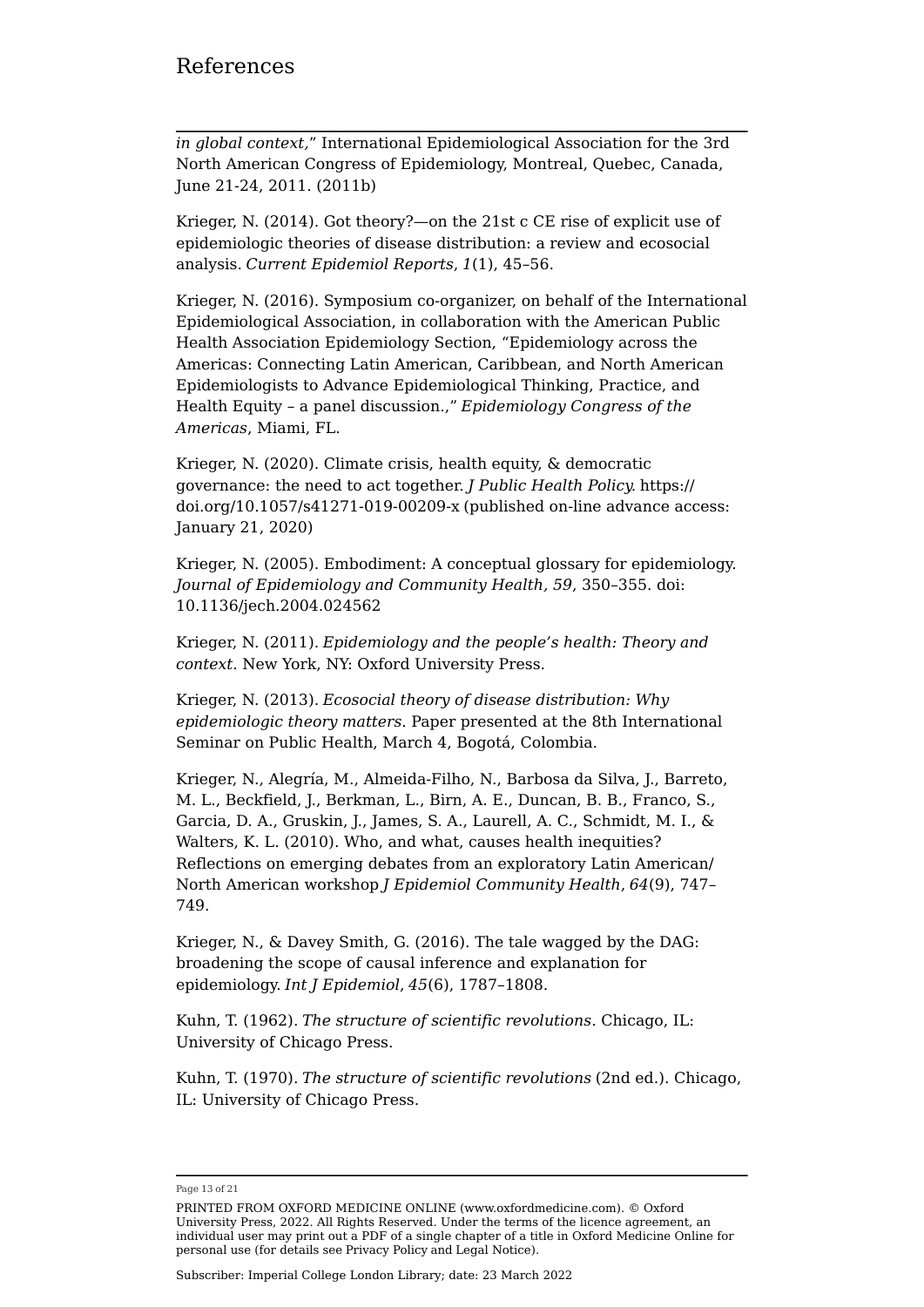Kuyek, D. (2001, March). *Intellectual property rights: Ultimate control of R&D in Asia*. Retrieved from [https://www.grain.org/article/entries/30](https://www.grain.org/article/entries/30-intellectual-property-rights-ultimate-control-of-agricultural-r-d-in-asia) [intellectual-property-rights-ultimate-control-of-agricultural-r-d-in-asia](https://www.grain.org/article/entries/30-intellectual-property-rights-ultimate-control-of-agricultural-r-d-in-asia)

Latham, J., Wilson, AK, & Steinbrecher, R. A. (2006). The mutational consequences of plant transformation. *Journal of Biomedicine and Biotechnology*, *2006*, 25376.

Laurell, A. C. (1976). Enfermedad y Desarrollo: Análisis sociológico de la morbilidad en dos pueblos mexicanos. *Revista Mexicana de Ciencias Políticas, 84,* 131–158.

Laurell, A. C. (1989). Social analysis of collective health in Latin America. *Soc Sci Med*, *28*(11), 1183–1191.

Laurell, A. C. (1994). Sobre la concepción biológica y social del proceso salud enfermedad. In *Desarrollo de recursos humanos: Vol. 101. Lo biológico y lo social: Su articulación en la formación del personal de salud* (pp. 1–12). Washington, DC: OPS.

Laurell, A. C. (2003). What does Latin American social medicine do when it governs? The case of the Mexico City Government. *Am J Public Health*, *93*(12), 2028–2031.

Laurell, A. C. (2018). Lasting Lessons From Social Ideas and Movements of the Sixties on Latin American Public Health. *Am J Public Health*, *108*(6), 730–731.

Latour B. *Down To Earth: Politics in the New Climate Regime*. Cambridge, UK: Polity Press, 2018.

Lawson M, Butt AP, Harvey R, Sarosi D, Coffey C, Piaget K, Tekkudan J. *Time to Care: Unpaid and Underpaid Care Work and the Global Inequality Crisis.* Oxfam International, 20 January 2020. [https://www.oxfam.org/en/](https://www.oxfam.org/en/research/time-care) [research/time-care](https://www.oxfam.org/en/research/time-care); accessed: February 12, 2020.

Leavell, H., & Clark, G. (1965). *Preventive medicine for the doctor in his community*. New York, NY: McGraw-Hill.

Lefebvre, H. (1991). *The production of space*. Malden, MA: Blackwell.

Lefebvre, H. (2007). *The production of space*. Malden, MA: Blackwell.

Lefebvre, H. (2014). *Critique of everyday life: The one-volume edition*. New York, NY: Verso.

Leiss, W. (1972). *The domination of nature*. New York, NY: Beacon.

León, M., Jiménez, M., Vidal, N., Bermúdez, K., & De Vos, P. (2020). The role of social movements in strengthening health systems: The experience of the National Health Forum in El Salvador (2009–2018). *International* 

Page 14 of 21

PRINTED FROM OXFORD MEDICINE ONLINE (www.oxfordmedicine.com). © Oxford University Press, 2022. All Rights Reserved. Under the terms of the licence agreement, an individual user may print out a PDF of a single chapter of a title in Oxford Medicine Online for personal use (for details see [Privacy Policy](https://global.oup.com/privacy) and [Legal Notice](https://oxfordmedicine.com/page/legal-notice)).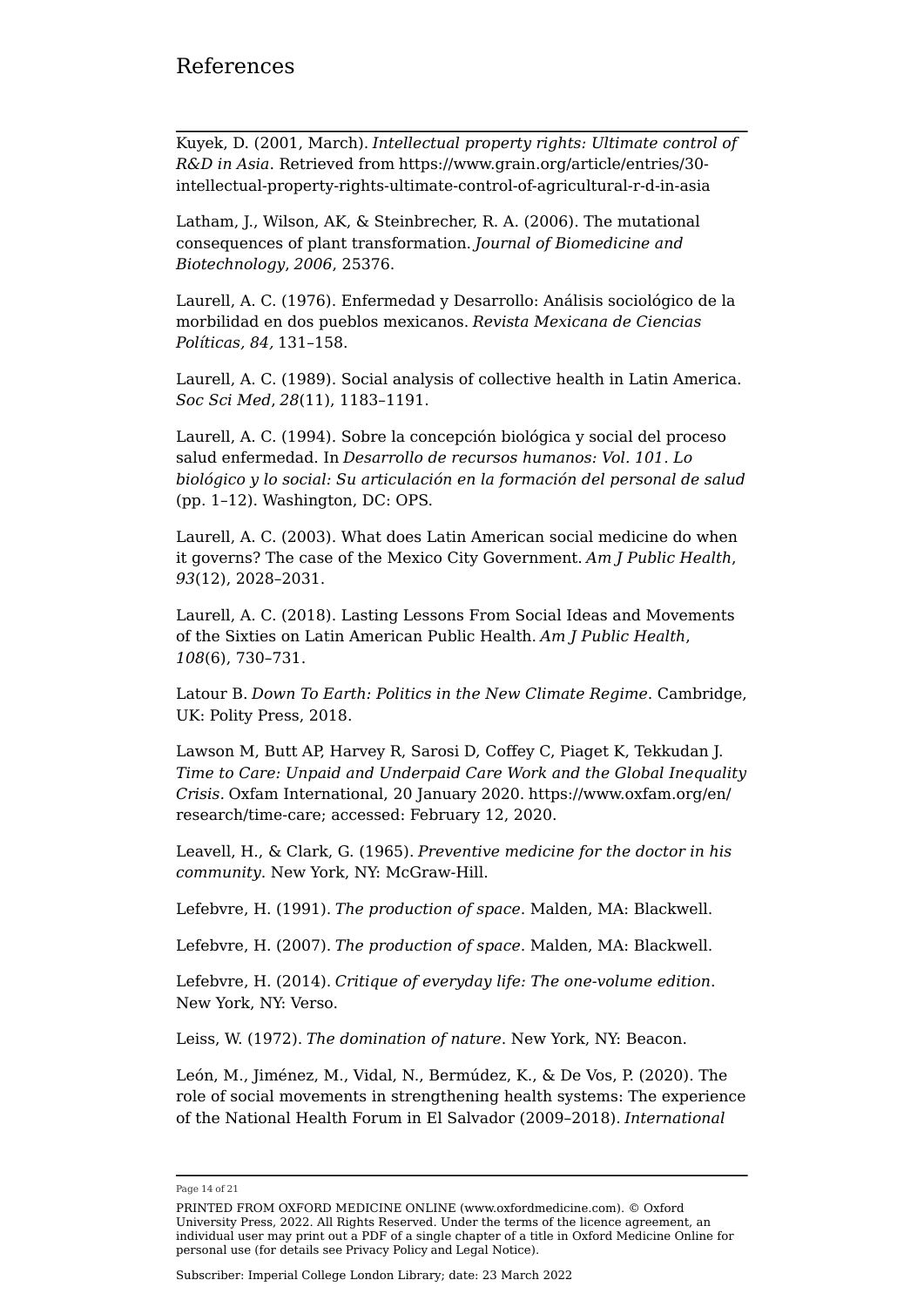*Journal of Health Services, 50*(2), 218–233. Retrieved from [https://doi.org/](https://doi.org/10.1177/0020731420905262) [10.1177/0020731420905262](https://doi.org/10.1177/0020731420905262)

Levins, R., & Lewontin, R. (1985). *The dialectical biologist*: Cambridge, MA: Harvard University Press.

Lukács, G. (2013). *Ontología del ser social: La alienación* (A. Infranca and M. Vedda, Eds.). Buenos Aires, Argentina: Herramienta.

MacMahon, B. (1975). *Principios y métodos de la epidemiología*. Mexico City, Mexico: La Prensa Médica Mexicana.

Marmot, M. G., & Wilkinson, R. G. (Eds.). (2006). *Social determinants of health* (2nd ed.). New York, NY: Oxford University Press.

Marx, K. (1981). *Capital*. New York, NY: Vintage.

Matus, C. (1987). *Adiós Señor Presidente: Planificación, anti-planificación y gobierno*. Caracas, Venezuela: Pomaire.

Melón, D., & Zuberman, F. (Eds.). (2014). *La patria sojera: El modelo agrosojero en el Cono Sur*. Buenos Aires, Argentina: Editorial El Colectivo.

Menéndez, E. (1981). *Poder, estratificación y salud: Análisis de las condiciones sociales y económicas de la enfermedad en Yucatán*. Mexico: Ediciones de la Casa Chata.

Menéndez, E. (1998). Estilos de vida, riesgos y construcción social: Conceptos similares y significados diferentes. *Estudios Sociológicos*, *16*(46), 37–67.

Menéndez, E. (2008). Epidemiología sociocultural: Propuestas y posibilidades. *Región y Sociedad*, *20*(2). Retrieved from [http://](http://www.scielo.org.mx/scielo.php?script=sci_arttext&pid=S1870-39252008000400002) [www.scielo.org.mx/scielo.php?](http://www.scielo.org.mx/scielo.php?script=sci_arttext&pid=S1870-39252008000400002) [script=sci\\_arttext&pid=S1870-39252008000400002](http://www.scielo.org.mx/scielo.php?script=sci_arttext&pid=S1870-39252008000400002)

Menéndez, E., & Di Pardo, R. (1996). *De algunos alcoholismos y algunos saberes: Atención primaria y proceso de alcoholización*. Mexico City, Mexico: Centro de Investigación y Estudios Superiores en Antropología Social: Ediciones de La Casa Chata.

Miettinen, O. (1985). *Theoretical epidemiology*. New York, NY: Wiley.

Minayo, C. (1992). *O desafio do conhecimento*. São Paulo, Brazil: HUCITEC-ABRASCO.

Minayo, C. (2009). *La artesanía de la investigación cualitativa*. Buenos Aires, Argentina: Lugar Editorial.

Mining Technology. (2014, April). *Ten technologies with the power to transform mining* [Analysis]. Retrieved from [https://www.mining-](https://www.mining-technology.com/features/featureten-technologies-with-the-power-to-transform-mining-4211240)

Page 15 of 21

PRINTED FROM OXFORD MEDICINE ONLINE (www.oxfordmedicine.com). © Oxford University Press, 2022. All Rights Reserved. Under the terms of the licence agreement, an individual user may print out a PDF of a single chapter of a title in Oxford Medicine Online for personal use (for details see [Privacy Policy](https://global.oup.com/privacy) and [Legal Notice](https://oxfordmedicine.com/page/legal-notice)).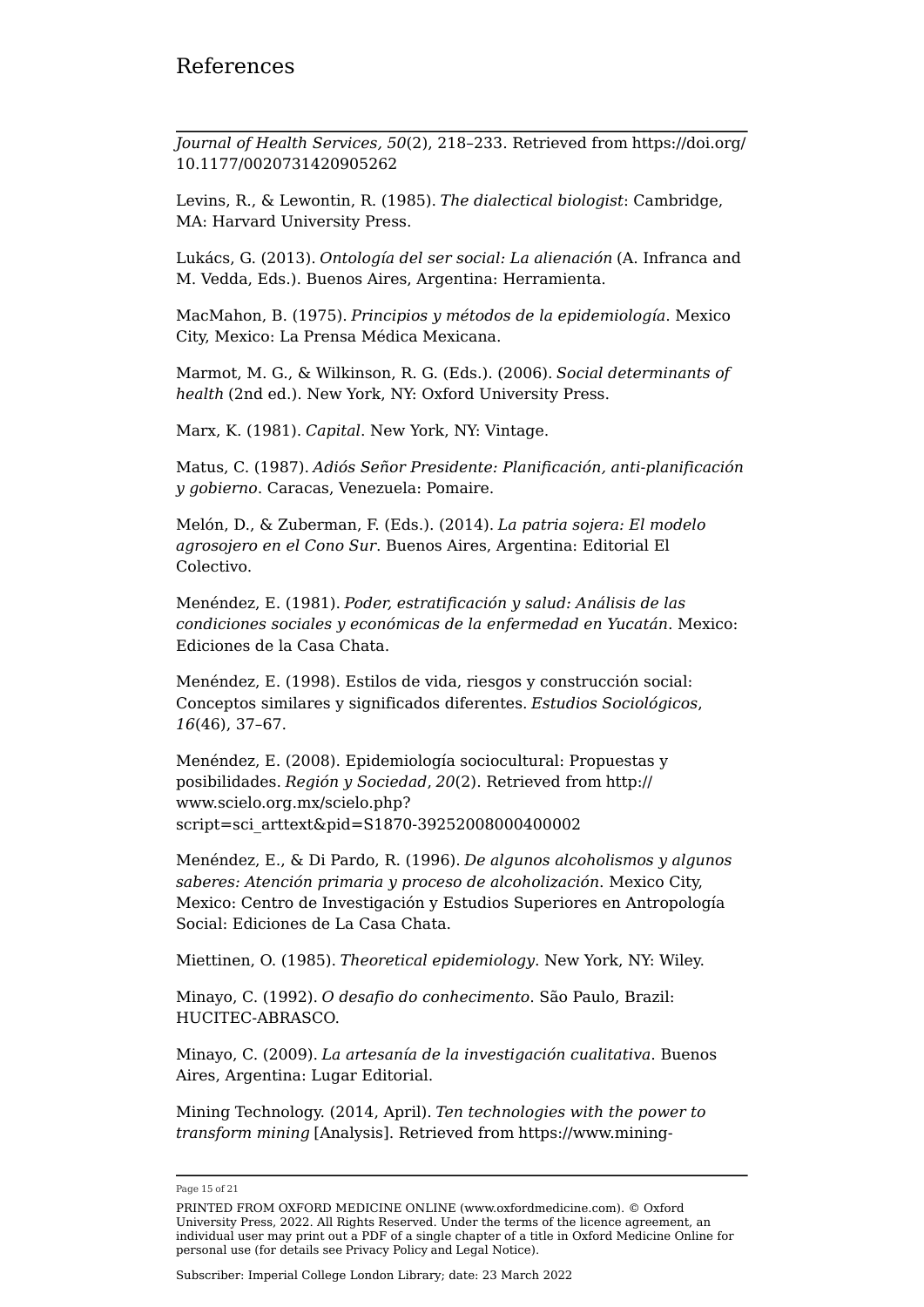### References

[technology.com/features/featureten-technologies-with-the-power-to](https://www.mining-technology.com/features/featureten-technologies-with-the-power-to-transform-mining-4211240)[transform-mining-4211240](https://www.mining-technology.com/features/featureten-technologies-with-the-power-to-transform-mining-4211240)

Ministerio de Salud y Protección Social de Colombia. (2014). *IV Estudio Nacional de Salud Bucal* (Vol. 1: Metodología y Determinación Social de la Salud Bucal; Vol. 2: Situación en Salud Bucal). Bogotá, Colombia: Ministerio de Salud y Protección Social de Colombia.

Morales, C., & Eslava, J. C. (Eds.). (2015). *Tras las huellas de la determinación: Memorias del Seminario Inter-Universitario de Determinación Social de la Salud* (first edition in Spanish). Bogotá, Colombia: Universidad Nacional de Colombia, Sede Bogotá, Facultad de Medicina, Facultad de Odontología.

Morin, E. (2010). *Ciência com consciência*. Rio de Janeiro, Brazil: Bertrand Brasil.

Myers, S. (2018). Planetary health: Protecting human health on a rapidly changing planet. *Lancet, 390,* 2860–2868. doi:10.1016/ S0140-6736(17)32846-5

Myers, S. S. (2018). Planetary health: protecting human health on a rapidly changing planet. *Lancet 390*(10114), 2860–2868.

Naughton, J. (2019). To err is human—Is that why we fear machines that can be made to err less? *The Guardian*. Retrieved from [https://](https://www.theguardian.com/commentisfree/2019/dec/14/err-is-human-why-fear-machines-made-to-err-less-algorithmic-bias?CMP=share_btn_link) [www.theguardian.com/commentisfree/2019/dec/14/err-is-human-why](https://www.theguardian.com/commentisfree/2019/dec/14/err-is-human-why-fear-machines-made-to-err-less-algorithmic-bias?CMP=share_btn_link)[fear-machines-made-to-err-less-algorithmic-bias?CMP=share\\_btn\\_link](https://www.theguardian.com/commentisfree/2019/dec/14/err-is-human-why-fear-machines-made-to-err-less-algorithmic-bias?CMP=share_btn_link)

Navarro, V. (2020). A celebration of a half a century's dedication to relevance and scholarship. A note from the founder and Editor-in-Chief, Professor Vicente Navarro. *Int J Health Services*, *50*(1), 5–6.

Nolte, K., Chamberlain, W., & Giger, M. (2016). *International land deals for agriculture: Fresh insights from the Land Matrix: Analytical report II*. Bern, Switzerland: Bern Open Publishing.

Nunes, E. (1996). Saúde Coletiva: Revisitando a sua História e os Cursos de Pós-Graduação. *Saúde Coletiva*, *1*(1), 55–69.

Nuñez, B. (2018). *El Pensamiento Médico de Eugenio Espejo en la Europa del Siglo XVIII*. Quito, Ecuador: Repositorio de la Universidad Andina Simón Bolívar.

Open Markets Institute. (2018). *America's concentration crisis: An Open Markets Institute report*. Retrieved from [https://](https://www.openmarketsinstitute.org/publications/americas-concentration-crisis) [www.openmarketsinstitute.org/publications/americas-concentration-crisis](https://www.openmarketsinstitute.org/publications/americas-concentration-crisis)

Oreskes N. *Why Trust Science?* Princeton, NJ: Princeton University Press, 2019.

Page 16 of 21

PRINTED FROM OXFORD MEDICINE ONLINE (www.oxfordmedicine.com). © Oxford University Press, 2022. All Rights Reserved. Under the terms of the licence agreement, an individual user may print out a PDF of a single chapter of a title in Oxford Medicine Online for personal use (for details see [Privacy Policy](https://global.oup.com/privacy) and [Legal Notice](https://oxfordmedicine.com/page/legal-notice)).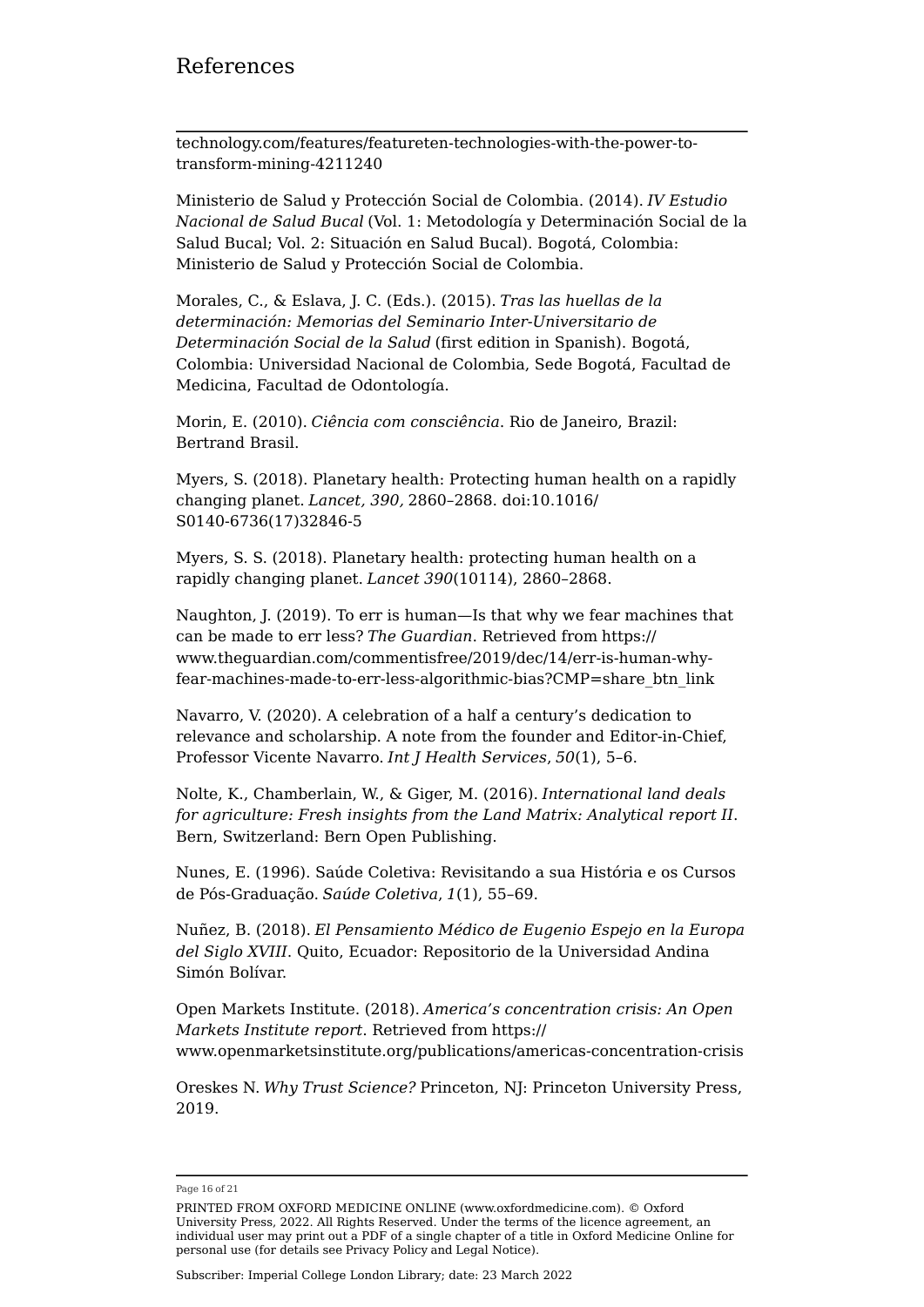Otálvaro, G. J. (2019). *Ciudad, juventudes y políticas de salud en Medellín en el siglo XXI*. Quito, Ecuador: Tesis del doctorado en salud, ambiente y sociedad de la Universidad Andina Simón Bolívar.

Otero, G., Pechlaner, G., Liberman, G., & Gürcan, E. (2015). The neoliberal diet and inequality in the United States. *Social Science & Medicine, 142,* 47–55. doi:10.1016/j.socscimed.2015.08.005

Oxford University Press. *Small Books Big Ideas in Population Health*. [https://global.oup.com/academic/content/series/s/small-books-big-ideas-in](https://global.oup.com/academic/content/series/s/small-books-big-ideas-in-population-health-sbbi/?lang=en&cc=us)[population-health-sbbi/?lang=en&cc=us;](https://global.oup.com/academic/content/series/s/small-books-big-ideas-in-population-health-sbbi/?lang=en&cc=us) accessed: February 12, 2020.

Paredes, R. (1938). *El imperialismo en el Ecuador: Oro y sangre en Portovelo*. Quito, Ecuador: Editorial Artes Gráficas.

Parsons, T. (1991). *The social system*. London: Routledge.

Passos Nogueira, R. (Ed.). (2010). *Determinação Social da Saúde e Reforma Sanitária*. Rio de Janeiro, Brazil: Centro Brasileiro de Estudos de Saúde (CEBES).

Pauli, B. J. (2019). *Flint fights back: Environmental justice and democracy in the Flint water crisis*. Cambridge, MA: MIT Press.

People's Health Movement. *Global Health Watch 5: An Alternative World Health Report.* London, UK: Zed Books, 2017. [https://phmovement.org/](https://phmovement.org/download-full-contents-of-ghw5/) [download-full-contents-of-ghw5/](https://phmovement.org/download-full-contents-of-ghw5/); accessed: February 12, 2020.

Pew Commission on Industrial Farm Animal Production. (2008). Putting meat on the table: Industrial farm animal production in America. Baltimore, MD: Pew Charitable Trusts and Johns Hopkins Bloomberg School of Public Health.

Phillips, S. (2018, December). Shared mobility by region: South and Latin America [Blog]. Shared mobility thoughts. [https://movmi.net/latin](https://movmi.net/latin-america-shared-mobility/)[america-shared-mobility/](https://movmi.net/latin-america-shared-mobility/)

Piketty, T. (2015). *El capital en el siglo XXI* (E. Cazenave Tapie Isoard & G. Cuevas, Trads.). Mexico City, Mexico: Ediciones Fondo de Cultura Económica.

Popay, J. (2003). Qualitative research and the epidemiological imagination: A vital relationship. *Gaceta Sanitaria, 17*(Suppl. 3), 65.

Punch, K. (2014). *Introduction to social research: Quantitative and qualitative approaches*. Thousand Oaks, CA: Sage.

Punch, K. (2016). *Developing effective research proposals* (3rd ed.). Thousand Oaks, CA: Sage.

Reese, A. (2006). *Genetically modified food: A short guide for the confused*. London, UK: Pluto Press.

Page 17 of 21

PRINTED FROM OXFORD MEDICINE ONLINE (www.oxfordmedicine.com). © Oxford University Press, 2022. All Rights Reserved. Under the terms of the licence agreement, an individual user may print out a PDF of a single chapter of a title in Oxford Medicine Online for personal use (for details see [Privacy Policy](https://global.oup.com/privacy) and [Legal Notice](https://oxfordmedicine.com/page/legal-notice)).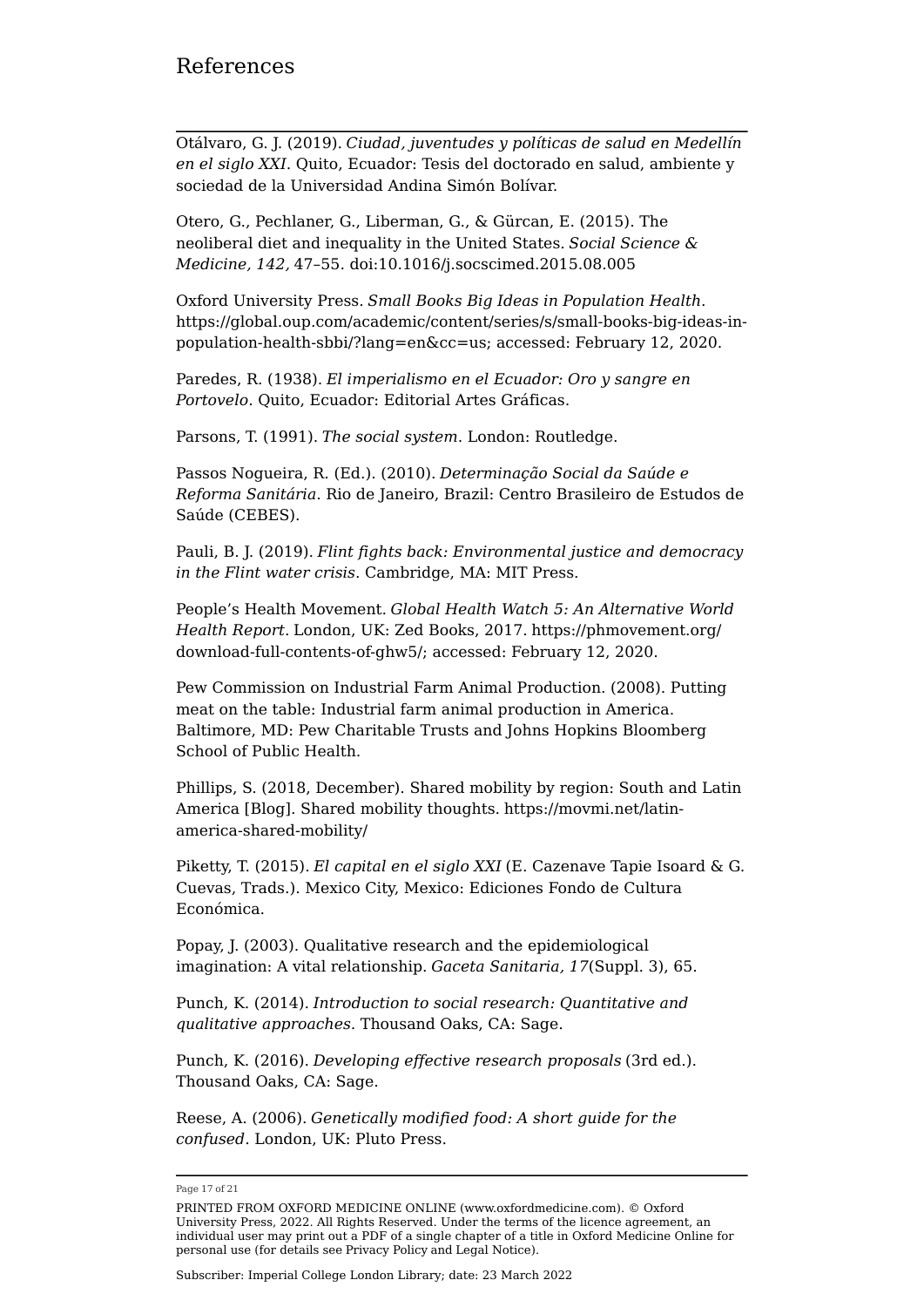Ribeiro, S. (2016). *Cuarta revolución industrial, tecnologías en impactos*. El Ciervo Herido, Blog of Omar González. Retrieved from [https://](https://elciervoherido.wordpress.com/2016/11/21/cuarta-revolucion-industrial-tecnologias-e-impactos-silvia-ribeiro) [elciervoherido.wordpress.com/2016/11/21/cuarta-revolucion-industrial](https://elciervoherido.wordpress.com/2016/11/21/cuarta-revolucion-industrial-tecnologias-e-impactos-silvia-ribeiro)[tecnologias-e-impactos-silvia-ribeiro](https://elciervoherido.wordpress.com/2016/11/21/cuarta-revolucion-industrial-tecnologias-e-impactos-silvia-ribeiro)

Robinson WR, Bailey ZD. What social epidemiology brings to the table: reconciling social epidemiology and causal inference. *Am J Epidemiol* 2019 Sep 30. pii: kwz197. doi: 10.1093/aje/kwz197. [Epub ahead of print]

Rodríguez-Beltrán, C. (2018). *Principios de la inteligencia artificial*. Paper presented at the Conferencia al Seminario Internacional "Nuevas Tendencias Tecnológicas y sus Impactos en América Latina," Mexico City, Mexico, May 21.

Rogers, A., Woodward, A., Swinburn, B., & Dietz, W. (2018, April). Prevalence trends tell us what did not precipitate the US obesity epidemic. *Lancet Public Health*, *3*(4), e153.

Roig, A. A. (2013). *Esquemas para una historia de la filosofía ecuatoriana* (3rd ed., Vol. 22). Quito, Ecuador: Corporación Editora Nacional.

Rorty, R. (1994). *Habermas y Lyotard sobre la posmodernidad en "Habermas y la Modernidad* (R. Berstein, Ed.; pp. 253–276). Madrid, Spain: Editorial Cátedra.

Rosen, G. (1958). *A history of public health*. New York, NY: MD Publications.

Rosset, P., & Altieri, Mi. (2019). Agroecología: Ciencia y política (A. Porras, Trad.; 1era ed.). MAPorrúa.

Rothman, K. J., & Greenland, S. (1998). *Modern epidemiology* (2nd ed.). Philadelphia: Lippincott—Raven.

Sackett, D. (2000). The sins of expertness and a proposal for redemption. *British Medical Journal, 320*(7244), 1283.

Samaja, J. (1997). *Epistemología y metodología: Elementos para una teoría de la investigación*. Buenos Aires, Argentina: EUDEBA.

Samaja, J. (2005). *Epistemología y metodología: Elementos para una teoría de la investigación científica* (3rd ed.). Buenos Aires, Argentina: EUDEBA.

Sánchez Parga, J. (2011). Discursos retrovolucionarios: Sumak Kawsay, derechos de la naturaleza y otros pachamamismos. *Ecuador Debate*, *84*, 31–50.

Santos, B. de S. (2014). *Epistemologies of the South: Justice against epistemicide*. New York, NY: Paradigm.

Santos, M. (1985). *Espaço e método*. Sao Paulo, Brazil: Nobel.

Page 18 of 21

PRINTED FROM OXFORD MEDICINE ONLINE (www.oxfordmedicine.com). © Oxford University Press, 2022. All Rights Reserved. Under the terms of the licence agreement, an individual user may print out a PDF of a single chapter of a title in Oxford Medicine Online for personal use (for details see [Privacy Policy](https://global.oup.com/privacy) and [Legal Notice](https://oxfordmedicine.com/page/legal-notice)).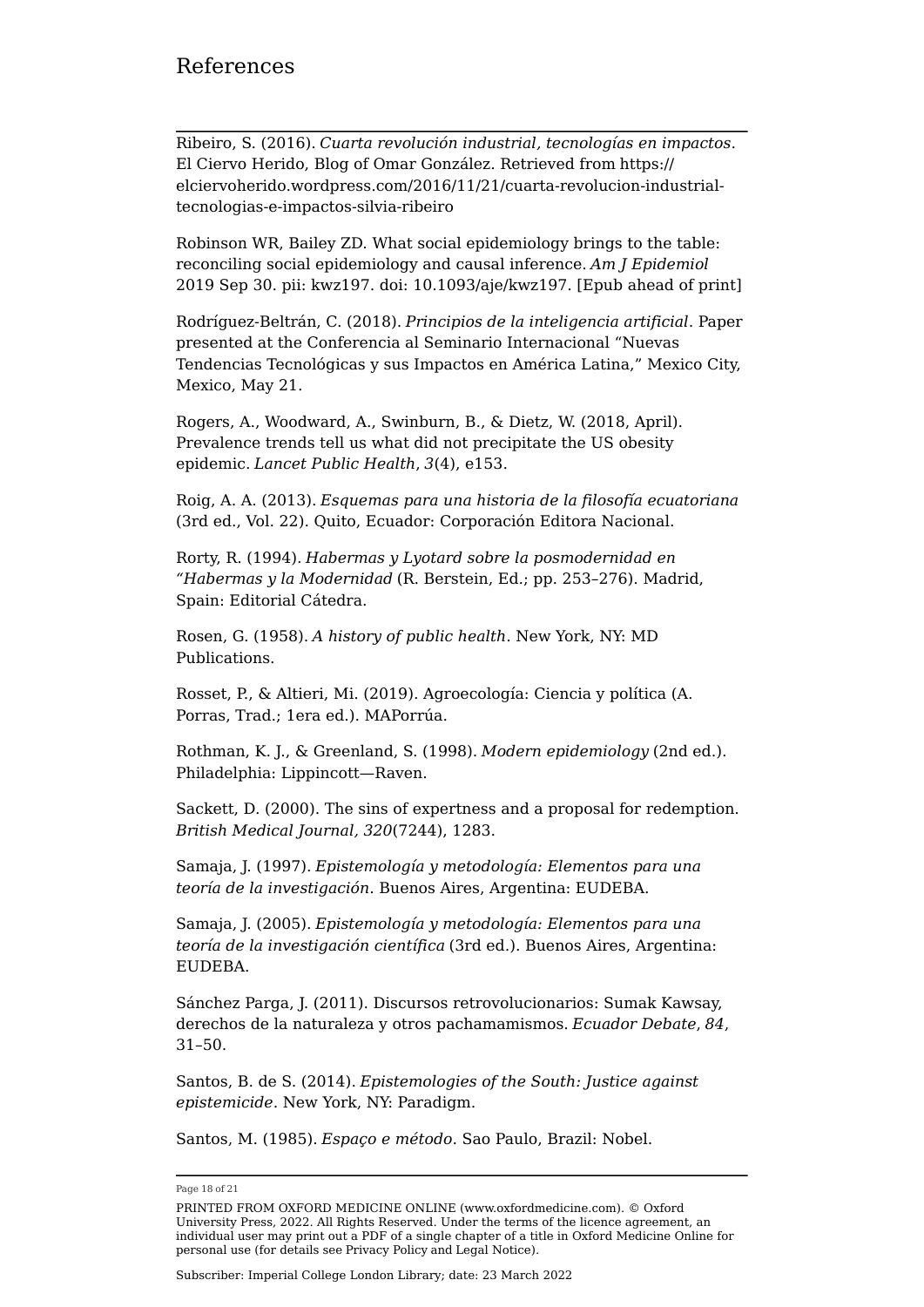Santos, M. (1996). *A natureza do espaço: Técnica e tempo; Razão e emoção*. São Paulo, Brazil: Editora Hucitec.

Schwartz, S., Gatto, N. M., & Campbell, U. B. (2016). Causal identification: a charge of epidemiology in danger of marginalization. *Am J Epidemiol*, *26*(10), 669–673.

Siegel, S. (2013). *EIA interview with Shefa Siegel on "The Missing Ethics of Mining."* Retrieved November 22, 2015, from [http://](http://www.ethicsandinternationalaffairs.org/2013/5340) [www.ethicsandinternationalaffairs.org/2013/5340](http://www.ethicsandinternationalaffairs.org/2013/5340)

Sigerist, H. (1945). *Civilization and disease*. Ithaca, NY: Cornell University Press.

Smith, L. T. (1999). *Decolonizing methodologies: Research and indigenous peoples*. New York, NY: Zed Books.

Solíz, F. (2016). *Salud colectiva y ecología política: La basura en Ecuador*. Quito, Ecuador: Universidad Andina Simón Bolívar, Ediciones la Tierra.

Solíz Torres, M. F. (2018). *Fruta del norte: La manzana de la discordia: Monitoreo comunitario participativo y memoria colectiva en la comunidad de El Zarza*. Quito, Ecuador: Universidad Andina Simón Bolívar, Ediciones la Tierra.

Stoll, L., Michaelson, J., & Seaford, C. (2012). *Well-being evidence for policy*. London, UK: New Economics Foundation.

Straffon, A. (2018). *Impactos de la geoingeniería del manejo de la radiación solar*. Paper presented at the Conferencia al Seminario Internacional "Nuevas Tendencias Tecnológicas y sus Impactos en América Latina," Mexico City, Mexico, May 21.

Subirats, J. (2019). ¿Del poscapitalismo al postrabajo? *Nueva sociedad*, *279*, 34–48.

Tajer, D. (2003). Latin American social medicine: roots, development during the 1990s, and current challenges. *Am J Public Health* , *93*(12), 2023–2027.

Tambellini, A. M. (1978). *O trabalho e a doença em "Saúde e medicina no Brasil: Contribução para um debate."* Rio de Janeiro, Brazil: GRAAL.

Tashakkori, A., & Teddlie, C. (1998). *Combining qualitative and quantitative approaches* (Applied social research methods series, Vol. 46). London, UK: Sage.

Tesh, S. (1988). *Hidden arguments: Political ideology and disease prevention policy*. New Brunswick, NJ: Rutgers University Press.

Thompson, J. (2010). A taxonomy of interdisciplinarity. In R. Frodeman, J. Thompson, & C. Mitcham (Eds.), *The Oxford handbook of interdisciplinarity* (pp. 15–30). Oxford, UK: Oxford University Press.

Page 19 of 21

PRINTED FROM OXFORD MEDICINE ONLINE (www.oxfordmedicine.com). © Oxford University Press, 2022. All Rights Reserved. Under the terms of the licence agreement, an individual user may print out a PDF of a single chapter of a title in Oxford Medicine Online for personal use (for details see [Privacy Policy](https://global.oup.com/privacy) and [Legal Notice](https://oxfordmedicine.com/page/legal-notice)).

Subscriber: Imperial College London Library; date: 23 March 2022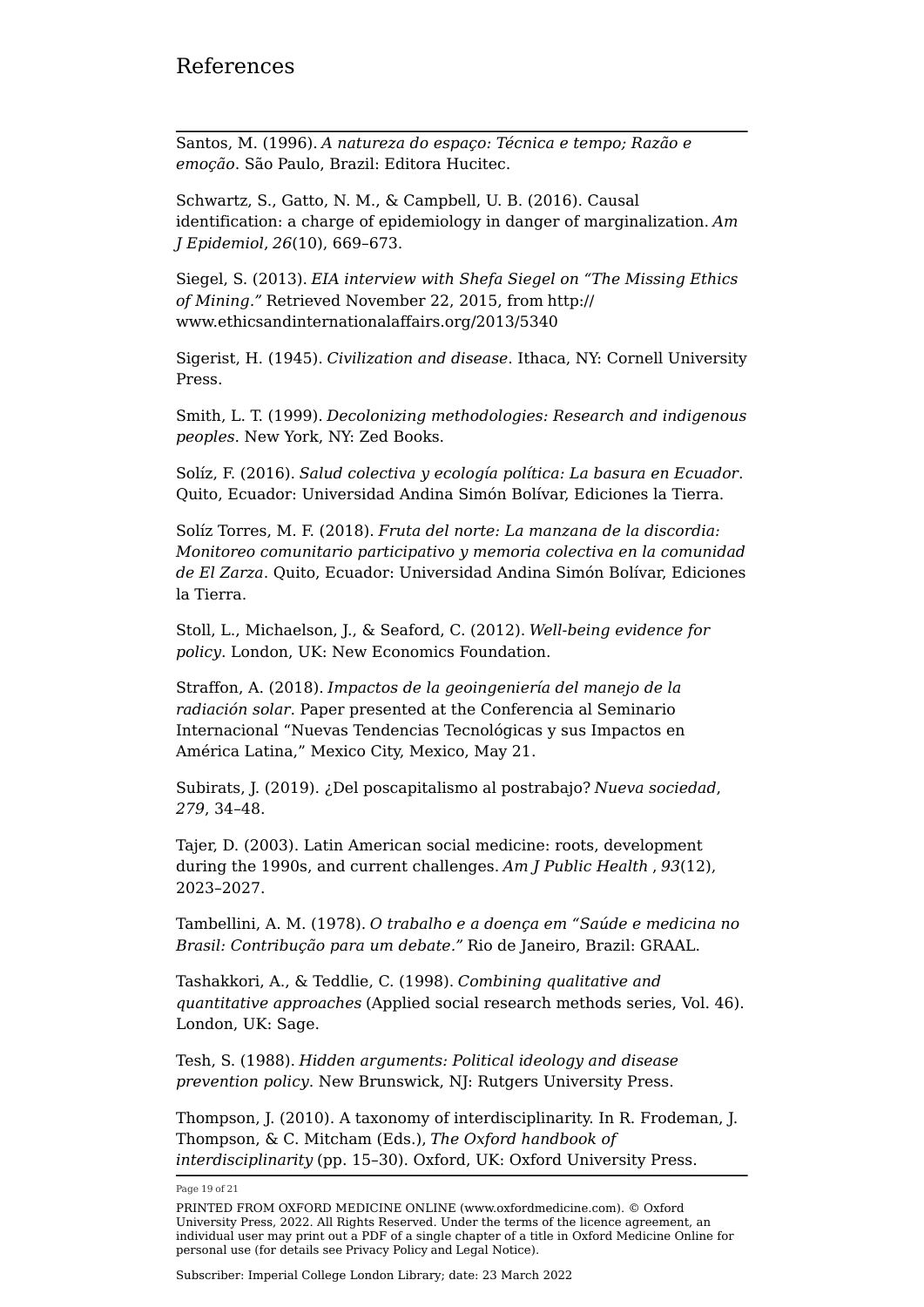#### References

Uding, N., & Schreder, E. (2015). *Chemicals revealed: Over 5000 kids' products contain toxic chemicals*. Seattle, WA: Toxic Free Future/ Washington Toxics Coalition.

United Kingdom Department of Health and Social Security. (1982). *Inequalities in health: The Black report*. London, UK: Penguin.

United Nations, Department of Economic and Social Affairs, Population Division. (2017a). *International migration report 2017: Highlights* (ST/ ESA/SER.A/404). New York, NY: Author.

United Nations, Special Rapporteur on the Right to Food. (2017b, January 24). *Report to the general assembly* (A/HRC/34/48, p. 4). New York, NY: Author.

Vandenbroucke, J. P., Broadbent, A., & Pearce, N. (2016). Causality and causal inference in epidemiology: the need for a pluralistic approach. *Int J Epidemiol*, *45*(6), 1776–1786.

VanderWeele T. *Explanation in Causal Inference: Methods for Mediation and Interaction*. New York: Oxford University Press, 2015.

Vasquez, E. E., Perez-Brumer, A., & Parker, R. G. (2019). Social inequities and contemporary struggles for collective health in Latin America. *Global Public Health*, *14*(6–7), 777–790.

Victora, C., Barros, F. C., & Vaughan, J. P. (1992). *Epidemiologia de la desigualdad: Un estudio longitudinal de 6,000 niños brasileños*. Washington, DC: Organización Panamericana de la Salud, Oficina Sanitaria Panamericana, Oficina Regional de la Organización Mundial de la Salud.

Vidal, J., & Guest, P. (2015, August 15). How developing countries are paying a high price for the global mineral boom. *The Guardian*. Retrieved from [https://www.theguardian.com/global-development/2015/aug/15/](https://www.theguardian.com/global-development/2015/aug/15/developing-countries-high-price-global-mineral-boom) [developing-countries-high-price-global-mineral-boom](https://www.theguardian.com/global-development/2015/aug/15/developing-countries-high-price-global-mineral-boom)

Virchow, R. (1848). Report on the typhus epidemic in Upper Silesia. *Medical Reform*, 8.

Waitzkin H. *Medicine and Public Health at the End of Empire*. Boulder, CO: Paradigm Publishers, 2011.

Waitzkin, H. (2011). *Medicine and public health at the end of empire*. New York, NY: Paradigm.

Waitzkin, H., Iriart, C., Buchanan, H. S., Mercado, F., Tregear, J., & Eldrege, J. (2008). The Latin American Social Medicine Database: a resource for epidemiology. *Int J Epidemiol*, *37*(4), 724–728.

Page 20 of 21

PRINTED FROM OXFORD MEDICINE ONLINE (www.oxfordmedicine.com). © Oxford University Press, 2022. All Rights Reserved. Under the terms of the licence agreement, an individual user may print out a PDF of a single chapter of a title in Oxford Medicine Online for personal use (for details see [Privacy Policy](https://global.oup.com/privacy) and [Legal Notice](https://oxfordmedicine.com/page/legal-notice)).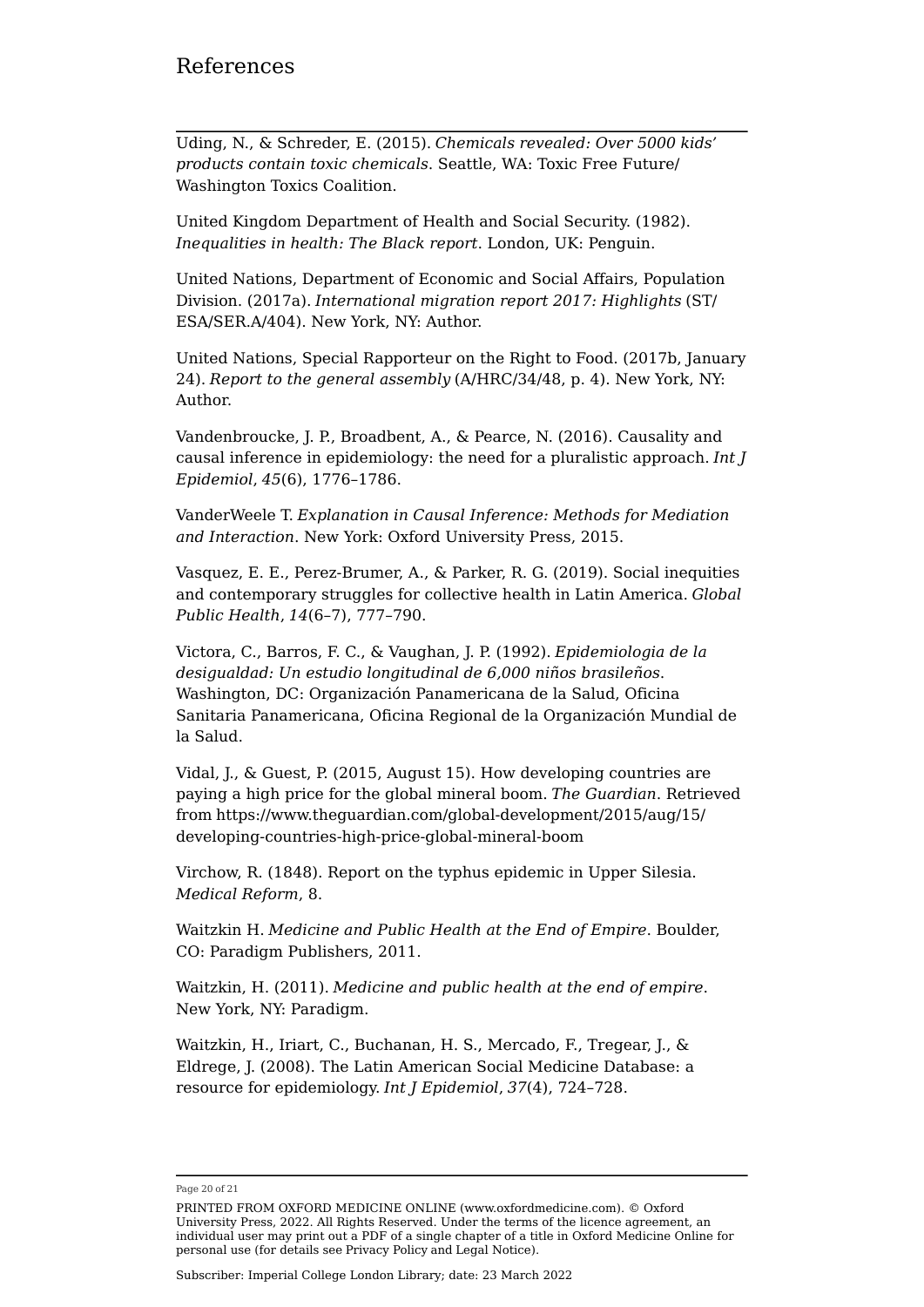Waitzkin, H., Iriart, C., Estrada, A., & Lamadrid, S. (2001). Social medicine then and now: lessons from Latin America. *Am J Public Health*, *91*(10), 1592–601.

Waitzkin, H., Iriart, C., Estrada, A., & Lamadrid, S. (2001). Social medicine in Latin America: Productivity and dangers facing the major national groups. *Lancet*, *358*(9278), 315–323.

Waitzkin, H., & the Working Group for Health Beyond Capitalism (Eds.). (2018). *Health care under the knife: Moving beyond capitalism for our health*. New York, NY: Monthly Review Press.

Weber, M. (1978). *Economy and society*. Berkeley, CA: University of California Press.

World Health Organization. (2019). *Social determinants of health*. Retrieved from [https://www.who.int/social\\_determinants/thecommission/](https://www.who.int/social_determinants/thecommission/en) [en](https://www.who.int/social_determinants/thecommission/en)

Wright, E. O. (Ed.). (2005). *Approaches to class analysis*. Cambridge, UK: Cambridge University Press.

Wright, S. (1994). *Molecular politics: Developing American and British policy for genetic engineering, 1972–1982*. Chicago, IL: University of Chicago Press.

Wu, T. (2018). *The curse of bigness: Antitrust in the new gilded age*. New York, NY: Columbia Global Reports.

Yamada, S. (2003). Latin American social medicine and global social medicine. *Am J Public Health, 93*, 1994–1996.

Ziman, J. (2002). *Real science: What it is, and what it means*. Cambridge, UK: Cambridge University Press.

Page 21 of 21

PRINTED FROM OXFORD MEDICINE ONLINE (www.oxfordmedicine.com). © Oxford University Press, 2022. All Rights Reserved. Under the terms of the licence agreement, an individual user may print out a PDF of a single chapter of a title in Oxford Medicine Online for personal use (for details see [Privacy Policy](https://global.oup.com/privacy) and [Legal Notice](https://oxfordmedicine.com/page/legal-notice)).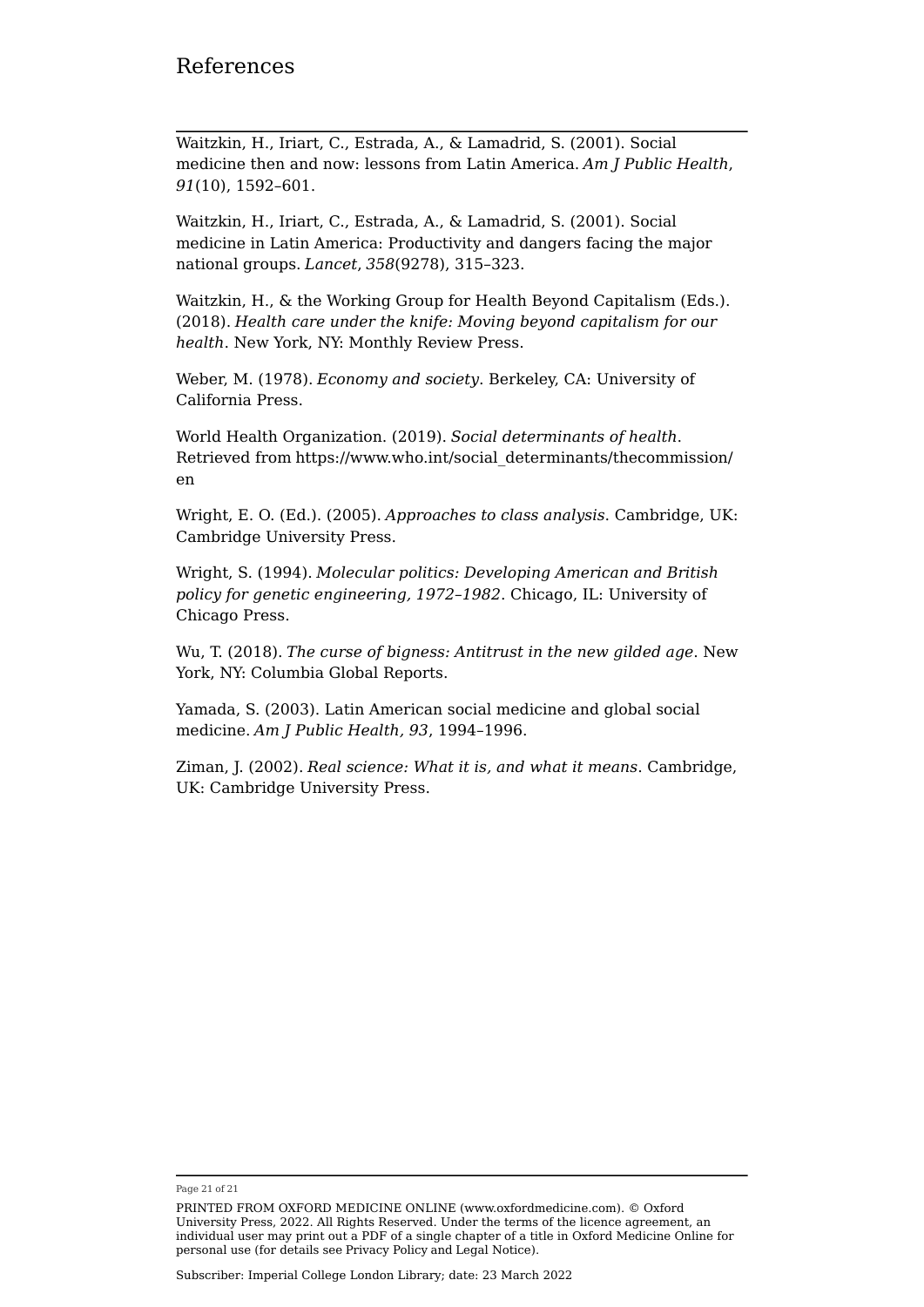

#### **Index**

9780190492786.001.0001

*For the benefit of digital users, indexed terms that span two pages (e.g., 52–53) may, on occasion, appear on only one of those pages*.

Tables and figures are indicated by *t* and *f* following the page number

4 S's of wellness/living, [\[link\]](https://oxfordmedicine.com/view/10.1093/med/9780190492786.001.0001/med-9780190492786-chapter-3#med-9780190492786-chapter-3-div2-8)–[\[link\],](https://oxfordmedicine.com/view/10.1093/med/9780190492786.001.0001/med-9780190492786-chapter-3#med-9780190492786-chapter-3-div2-8) [\[link\]](https://oxfordmedicine.com/view/10.1093/med/9780190492786.001.0001/med-9780190492786-chapter-3#med-9780190492786-chapter-3-tableGroup-4)*t*, [\[link\]](https://oxfordmedicine.com/view/10.1093/med/9780190492786.001.0001/med-9780190492786-chapter-4#med-9780190492786-chapter-4-div2-11) academic reform critical academic versus indigenous thinking, [\[link\]](https://oxfordmedicine.com/view/10.1093/med/9780190492786.001.0001/med-9780190492786-chapter-4#med-9780190492786-chapter-4-tableGroup-8)*t* importance of, [\[link\]](https://oxfordmedicine.com/view/10.1093/med/9780190492786.001.0001/med-9780190492786-chapter-4#med-9780190492786-chapter-4-div1-20)–[\[link\]](https://oxfordmedicine.com/view/10.1093/med/9780190492786.001.0001/med-9780190492786-chapter-4#med-9780190492786-chapter-4-div1-20) postgraduate programs and critical research centers, [\[link\]](https://oxfordmedicine.com/view/10.1093/med/9780190492786.001.0001/med-9780190492786-chapter-2#med-9780190492786-chapter-2-div2-3)–[\[link\]](https://oxfordmedicine.com/view/10.1093/med/9780190492786.001.0001/med-9780190492786-chapter-2#med-9780190492786-chapter-2-div2-3) active epidemiological praxis, [\[link\]](https://oxfordmedicine.com/view/10.1093/med/9780190492786.001.0001/med-9780190492786-chapter-1#med-9780190492786-chapter-1-div1-1) active object—active subject logic, [\[link\]](https://oxfordmedicine.com/view/10.1093/med/9780190492786.001.0001/med-9780190492786-chapter-1#med-9780190492786-chapter-1-div1-1) active object—passive subject logic, [\[link\]](https://oxfordmedicine.com/view/10.1093/med/9780190492786.001.0001/med-9780190492786-chapter-1#med-9780190492786-chapter-1-div1-1) active subject—passive object logic, [\[link\]](https://oxfordmedicine.com/view/10.1093/med/9780190492786.001.0001/med-9780190492786-chapter-1#med-9780190492786-chapter-1-div1-1) administrative power, [\[link\]](https://oxfordmedicine.com/view/10.1093/med/9780190492786.001.0001/med-9780190492786-chapter-4#med-9780190492786-chapter-4-div2-17)–[\[link\]](https://oxfordmedicine.com/view/10.1093/med/9780190492786.001.0001/med-9780190492786-chapter-4#med-9780190492786-chapter-4-div2-17) AH1N1 virus, [\[link\]](https://oxfordmedicine.com/view/10.1093/med/9780190492786.001.0001/med-9780190492786-chapter-4#med-9780190492786-chapter-4-div1-16)–[\[link\]](https://oxfordmedicine.com/view/10.1093/med/9780190492786.001.0001/med-9780190492786-chapter-4#med-9780190492786-chapter-4-div1-16) algorithm bias, [\[link\]](https://oxfordmedicine.com/view/10.1093/med/9780190492786.001.0001/med-9780190492786-chapter-3#med-9780190492786-chapter-3-div1-6)–[\[link\]](https://oxfordmedicine.com/view/10.1093/med/9780190492786.001.0001/med-9780190492786-chapter-3#med-9780190492786-chapter-3-div1-6) *ali kawsay,* [\[link\]](https://oxfordmedicine.com/view/10.1093/med/9780190492786.001.0001/med-9780190492786-chapter-4#med-9780190492786-chapter-4-div2-22)–[\[link\]](https://oxfordmedicine.com/view/10.1093/med/9780190492786.001.0001/med-9780190492786-chapter-4#med-9780190492786-chapter-4-div2-22) Allende, Salvador, [\[link\]](https://oxfordmedicine.com/view/10.1093/med/9780190492786.001.0001/med-9780190492786-chapter-2#med-9780190492786-chapter-2-div1-3) Almeida-Filho, N., [\[link\]](https://oxfordmedicine.com/view/10.1093/med/9780190492786.001.0001/med-9780190492786-chapter-3#med-9780190492786-chapter-3-div2-9)–[\[link\]](https://oxfordmedicine.com/view/10.1093/med/9780190492786.001.0001/med-9780190492786-chapter-3#med-9780190492786-chapter-3-div2-9) Alta, Mayumi, [\[link\]](https://oxfordmedicine.com/view/10.1093/med/9780190492786.001.0001/med-9780190492786-chapter-4#med-9780190492786-chapter-4-div1-20)–[\[link\]](https://oxfordmedicine.com/view/10.1093/med/9780190492786.001.0001/med-9780190492786-chapter-4#med-9780190492786-chapter-4-div1-20) analytic empiricism, [\[link\]](https://oxfordmedicine.com/view/10.1093/med/9780190492786.001.0001/med-9780190492786-chapter-4#med-9780190492786-chapter-4-div2-20)–[\[link\]](https://oxfordmedicine.com/view/10.1093/med/9780190492786.001.0001/med-9780190492786-chapter-4#med-9780190492786-chapter-4-div2-20) analytic nodes, [\[link\]](https://oxfordmedicine.com/view/10.1093/med/9780190492786.001.0001/med-9780190492786-chapter-4#med-9780190492786-chapter-4-div2-11)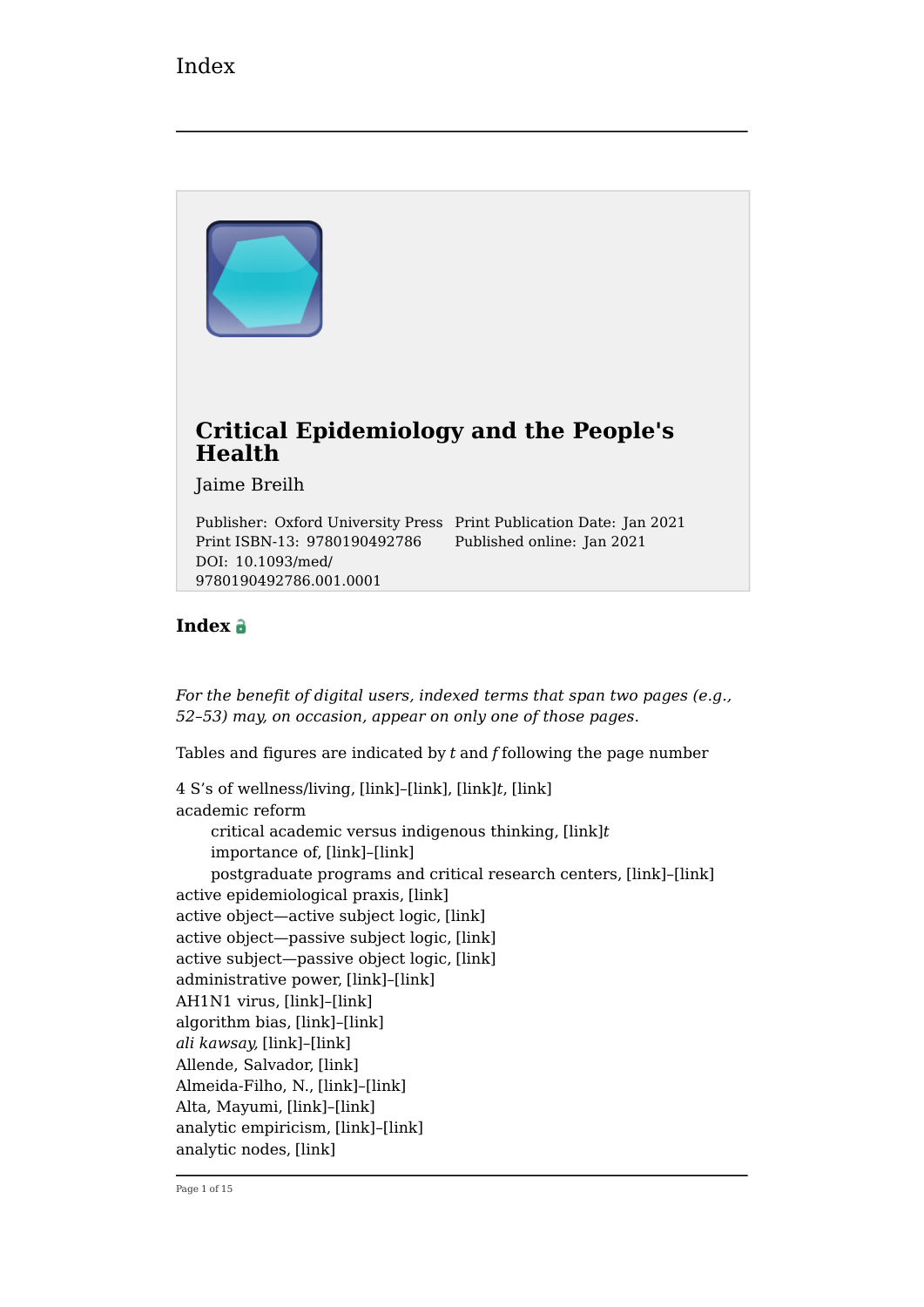Andean "ecosophy," [\[link\]](https://oxfordmedicine.com/view/10.1093/med/9780190492786.001.0001/med-9780190492786-chapter-4#med-9780190492786-chapter-4-div2-22) AndinaEcosaludable, [\[link\]](https://oxfordmedicine.com/view/10.1093/med/9780190492786.001.0001/med-9780190492786-chapter-4#med-9780190492786-chapter-4-div1-20)–[\[link\]](https://oxfordmedicine.com/view/10.1093/med/9780190492786.001.0001/med-9780190492786-chapter-4#med-9780190492786-chapter-4-div1-20) *Approaches to Class Analysis* (Wright), [\[link\]](https://oxfordmedicine.com/view/10.1093/med/9780190492786.001.0001/med-9780190492786-chapter-4#med-9780190492786-chapter-4-div2-16) Arendt, Hannah, [\[link\]](https://oxfordmedicine.com/view/10.1093/med/9780190492786.001.0001/med-9780190492786-chapter-3#med-9780190492786-chapter-3-div1-7) Arouca, Sergio, [\[link\]](https://oxfordmedicine.com/view/10.1093/med/9780190492786.001.0001/med-9780190492786-chapter-2#med-9780190492786-chapter-2-div2-3) Ayora, Isidro, [\[link\]](https://oxfordmedicine.com/view/10.1093/med/9780190492786.001.0001/med-9780190492786-chapter-2#med-9780190492786-chapter-2-div1-3) Ayres, J. R., [\[link\]](https://oxfordmedicine.com/view/10.1093/med/9780190492786.001.0001/med-9780190492786-chapter-3#med-9780190492786-chapter-3-div2-9)–[\[link\]](https://oxfordmedicine.com/view/10.1093/med/9780190492786.001.0001/med-9780190492786-chapter-3#med-9780190492786-chapter-3-div2-9)

Barros, F. C., [\[link\]](https://oxfordmedicine.com/view/10.1093/med/9780190492786.001.0001/med-9780190492786-chapter-3#med-9780190492786-chapter-3-div2-9)–[\[link\]](https://oxfordmedicine.com/view/10.1093/med/9780190492786.001.0001/med-9780190492786-chapter-3#med-9780190492786-chapter-3-div2-9) Bhaskar, R., [\[link\]](https://oxfordmedicine.com/view/10.1093/med/9780190492786.001.0001/med-9780190492786-chapter-3#med-9780190492786-chapter-3-div2-6), [\[link\]](https://oxfordmedicine.com/view/10.1093/med/9780190492786.001.0001/med-9780190492786-chapter-4#med-9780190492786-chapter-4-div2-12)–[\[link\]](https://oxfordmedicine.com/view/10.1093/med/9780190492786.001.0001/med-9780190492786-chapter-4#med-9780190492786-chapter-4-div2-12) biological incorporation, [\[link\]](https://oxfordmedicine.com/view/10.1093/med/9780190492786.001.0001/med-9780190492786-chapter-2#med-9780190492786-chapter-2-div2-3) biomedical bubble, [\[link\]](https://oxfordmedicine.com/view/10.1093/med/9780190492786.001.0001/med-9780190492786-chapter-2#med-9780190492786-chapter-2-div2-3)–[\[link\]](https://oxfordmedicine.com/view/10.1093/med/9780190492786.001.0001/med-9780190492786-chapter-2#med-9780190492786-chapter-2-div2-3) "Black Report" (Black & Whitehead), [\[link\]](https://oxfordmedicine.com/view/10.1093/med/9780190492786.001.0001/med-9780190492786-chapter-4#med-9780190492786-chapter-4-div2-16)–[\[link\]](https://oxfordmedicine.com/view/10.1093/med/9780190492786.001.0001/med-9780190492786-chapter-4#med-9780190492786-chapter-4-div2-16) Bourdieu, Pierre, [\[link\]](https://oxfordmedicine.com/view/10.1093/med/9780190492786.001.0001/med-9780190492786-chapter-3#med-9780190492786-chapter-3-div2-8), [\[link\]](https://oxfordmedicine.com/view/10.1093/med/9780190492786.001.0001/med-9780190492786-chapter-4#med-9780190492786-chapter-4-div2-16)–[\[link\]](https://oxfordmedicine.com/view/10.1093/med/9780190492786.001.0001/med-9780190492786-chapter-4#med-9780190492786-chapter-4-div2-16) Brazilian Association of Postgraduates in Collective Health, [\[link\]](https://oxfordmedicine.com/view/10.1093/med/9780190492786.001.0001/med-9780190492786-chapter-2#med-9780190492786-chapter-2-div2-3)–[\[link\]](https://oxfordmedicine.com/view/10.1093/med/9780190492786.001.0001/med-9780190492786-chapter-2#med-9780190492786-chapter-2-div2-3) breeding modes, [\[link\]](https://oxfordmedicine.com/view/10.1093/med/9780190492786.001.0001/med-9780190492786-chapter-3#med-9780190492786-chapter-3-div2-6)–[\[link\]](https://oxfordmedicine.com/view/10.1093/med/9780190492786.001.0001/med-9780190492786-chapter-3#med-9780190492786-chapter-3-div2-6) Breilh, Maria Cristina, [\[link\]](https://oxfordmedicine.com/view/10.1093/med/9780190492786.001.0001/med-9780190492786-chapter-4#med-9780190492786-chapter-4-div1-18)–[\[link\]](https://oxfordmedicine.com/view/10.1093/med/9780190492786.001.0001/med-9780190492786-chapter-4#med-9780190492786-chapter-4-div1-18) Breilh, María José, [\[link\]](https://oxfordmedicine.com/view/10.1093/med/9780190492786.001.0001/med-9780190492786-chapter-4#med-9780190492786-chapter-4-div1-20)–[\[link\]](https://oxfordmedicine.com/view/10.1093/med/9780190492786.001.0001/med-9780190492786-chapter-4#med-9780190492786-chapter-4-div1-20) Briggs, Charles, [\[link\]](https://oxfordmedicine.com/view/10.1093/med/9780190492786.001.0001/med-9780190492786-chapter-4#med-9780190492786-chapter-4-div2-14)–[\[link\]](https://oxfordmedicine.com/view/10.1093/med/9780190492786.001.0001/med-9780190492786-chapter-4#med-9780190492786-chapter-4-div2-14) Broadbent, A., [\[link\]](https://oxfordmedicine.com/view/10.1093/med/9780190492786.001.0001/med-9780190492786-chapter-3#med-9780190492786-chapter-3-div1-9)–[\[link\]](https://oxfordmedicine.com/view/10.1093/med/9780190492786.001.0001/med-9780190492786-chapter-3#med-9780190492786-chapter-3-div1-9) Bunge, Mario, [\[link\]](https://oxfordmedicine.com/view/10.1093/med/9780190492786.001.0001/med-9780190492786-chapter-3#med-9780190492786-chapter-3-div2-6)–[\[link\]](https://oxfordmedicine.com/view/10.1093/med/9780190492786.001.0001/med-9780190492786-chapter-3#med-9780190492786-chapter-3-div2-6)

calculation of probability, [\[link\]](https://oxfordmedicine.com/view/10.1093/med/9780190492786.001.0001/med-9780190492786-chapter-3#med-9780190492786-chapter-3-div1-10), [\[link\]](https://oxfordmedicine.com/view/10.1093/med/9780190492786.001.0001/med-9780190492786-chapter-3#med-9780190492786-chapter-3-div2-4)–[\[link\]](https://oxfordmedicine.com/view/10.1093/med/9780190492786.001.0001/med-9780190492786-chapter-3#med-9780190492786-chapter-3-div2-4) capital accumulation, [\[link\]](https://oxfordmedicine.com/view/10.1093/med/9780190492786.001.0001/med-9780190492786-chapter-3#med-9780190492786-chapter-3-div1-6)–[\[link\]](https://oxfordmedicine.com/view/10.1093/med/9780190492786.001.0001/med-9780190492786-chapter-3#med-9780190492786-chapter-3-div1-6), [\[link\]](https://oxfordmedicine.com/view/10.1093/med/9780190492786.001.0001/med-9780190492786-chapter-3#med-9780190492786-chapter-3-div2-6)–[\[link\]](https://oxfordmedicine.com/view/10.1093/med/9780190492786.001.0001/med-9780190492786-chapter-3#med-9780190492786-chapter-3-div2-6) Carrillo, Ramón, [\[link\]](https://oxfordmedicine.com/view/10.1093/med/9780190492786.001.0001/med-9780190492786-chapter-2#med-9780190492786-chapter-2-div1-3)–[\[link\]](https://oxfordmedicine.com/view/10.1093/med/9780190492786.001.0001/med-9780190492786-chapter-2#med-9780190492786-chapter-2-div1-3) Cartesian bias, [\[link\]](https://oxfordmedicine.com/view/10.1093/med/9780190492786.001.0001/med-9780190492786-chapter-3#med-9780190492786-chapter-3-div1-10) Cartesian bubble, [\[link\]](https://oxfordmedicine.com/view/10.1093/med/9780190492786.001.0001/med-9780190492786-chapter-3#med-9780190492786-chapter-3-div1-10)–[\[link\],](https://oxfordmedicine.com/view/10.1093/med/9780190492786.001.0001/med-9780190492786-chapter-3#med-9780190492786-chapter-3-div1-10) [\[link\]](https://oxfordmedicine.com/view/10.1093/med/9780190492786.001.0001/med-9780190492786-chapter-3#med-9780190492786-chapter-3-tableGroup-2)*t* Cartesian health geography, [\[link\]](https://oxfordmedicine.com/view/10.1093/med/9780190492786.001.0001/med-9780190492786-chapter-1#med-9780190492786-chapter-1-div1-1) Casallas, Ana Lucia, [\[link\]](https://oxfordmedicine.com/view/10.1093/med/9780190492786.001.0001/med-9780190492786-chapter-2#med-9780190492786-chapter-2-div2-3) causal factors, [\[link\]](https://oxfordmedicine.com/view/10.1093/med/9780190492786.001.0001/med-9780190492786-chapter-3#med-9780190492786-chapter-3-div2-6) causality, [\[link\]](https://oxfordmedicine.com/view/10.1093/med/9780190492786.001.0001/med-9780190492786-chapter-3#med-9780190492786-chapter-3-div2-6) Center for Health Research and Advisory, [\[link\]](https://oxfordmedicine.com/view/10.1093/med/9780190492786.001.0001/med-9780190492786-chapter-2#med-9780190492786-chapter-2-div2-3)–[\[link\]](https://oxfordmedicine.com/view/10.1093/med/9780190492786.001.0001/med-9780190492786-chapter-2#med-9780190492786-chapter-2-div2-3) *Civilization and Disease* (Sigerist), [\[link\]](https://oxfordmedicine.com/view/10.1093/med/9780190492786.001.0001/med-9780190492786-chapter-2#med-9780190492786-chapter-2-div1-3)–[\[link\]](https://oxfordmedicine.com/view/10.1093/med/9780190492786.001.0001/med-9780190492786-chapter-2#med-9780190492786-chapter-2-div1-3) class analysis, [\[link\]](https://oxfordmedicine.com/view/10.1093/med/9780190492786.001.0001/med-9780190492786-chapter-4#med-9780190492786-chapter-4-div2-16) class modes of living-individual living opportunities, [\[link\]](https://oxfordmedicine.com/view/10.1093/med/9780190492786.001.0001/med-9780190492786-chapter-4#med-9780190492786-chapter-4-div2-15)–[\[link\]](https://oxfordmedicine.com/view/10.1093/med/9780190492786.001.0001/med-9780190492786-chapter-4#med-9780190492786-chapter-4-div2-15) Coba, José Luís, [\[link\]](https://oxfordmedicine.com/view/10.1093/med/9780190492786.001.0001/med-9780190492786-chapter-4#med-9780190492786-chapter-4-div1-20)–[\[link\]](https://oxfordmedicine.com/view/10.1093/med/9780190492786.001.0001/med-9780190492786-chapter-4#med-9780190492786-chapter-4-div1-20) cognitive pillars of empirical epidemiology, [\[link\]](https://oxfordmedicine.com/view/10.1093/med/9780190492786.001.0001/med-9780190492786-chapter-1#med-9780190492786-chapter-1-div1-1) collective dimensions of health process, 146–47 collective health cardinal academic tasks, [\[link\]](https://oxfordmedicine.com/view/10.1093/med/9780190492786.001.0001/med-9780190492786-chapter-4#med-9780190492786-chapter-4-div1-19) concept of, [\[link\]](https://oxfordmedicine.com/view/10.1093/med/9780190492786.001.0001/med-9780190492786-chapter-2#med-9780190492786-chapter-2-figureGroup-2)*f* factors at heart of, [\[link\]](https://oxfordmedicine.com/view/10.1093/med/9780190492786.001.0001/med-9780190492786-chapter-3#med-9780190492786-chapter-3-div1-6) formal proposition of, [\[link\]](https://oxfordmedicine.com/view/10.1093/med/9780190492786.001.0001/med-9780190492786-chapter-2#med-9780190492786-chapter-2-div2-3)–[\[link\]](https://oxfordmedicine.com/view/10.1093/med/9780190492786.001.0001/med-9780190492786-chapter-2#med-9780190492786-chapter-2-div2-3) origin of concept, [\[link\]](https://oxfordmedicine.com/view/10.1093/med/9780190492786.001.0001/med-9780190492786-chapter-2#med-9780190492786-chapter-2-div2-1) requirements for development of, [\[link\]](https://oxfordmedicine.com/view/10.1093/med/9780190492786.001.0001/med-9780190492786-chapter-2#med-9780190492786-chapter-2-div2-1)–[\[link\]](https://oxfordmedicine.com/view/10.1093/med/9780190492786.001.0001/med-9780190492786-chapter-2#med-9780190492786-chapter-2-div2-1) scope of, [\[link\]](https://oxfordmedicine.com/view/10.1093/med/9780190492786.001.0001/med-9780190492786-chapter-2#med-9780190492786-chapter-2-div2-1)–[\[link\]](https://oxfordmedicine.com/view/10.1093/med/9780190492786.001.0001/med-9780190492786-chapter-2#med-9780190492786-chapter-2-div2-1) Collective Health Impacts Research Center, [\[link\]](https://oxfordmedicine.com/view/10.1093/med/9780190492786.001.0001/med-9780190492786-chapter-4#med-9780190492786-chapter-4-div2-10)

Page 2 of 15

PRINTED FROM OXFORD MEDICINE ONLINE (www.oxfordmedicine.com). © Oxford University Press, 2022. All Rights Reserved. Under the terms of the licence agreement, an individual user may print out a PDF of a single chapter of a title in Oxford Medicine Online for personal use (for details see [Privacy Policy](https://global.oup.com/privacy) and [Legal Notice](https://oxfordmedicine.com/page/legal-notice)).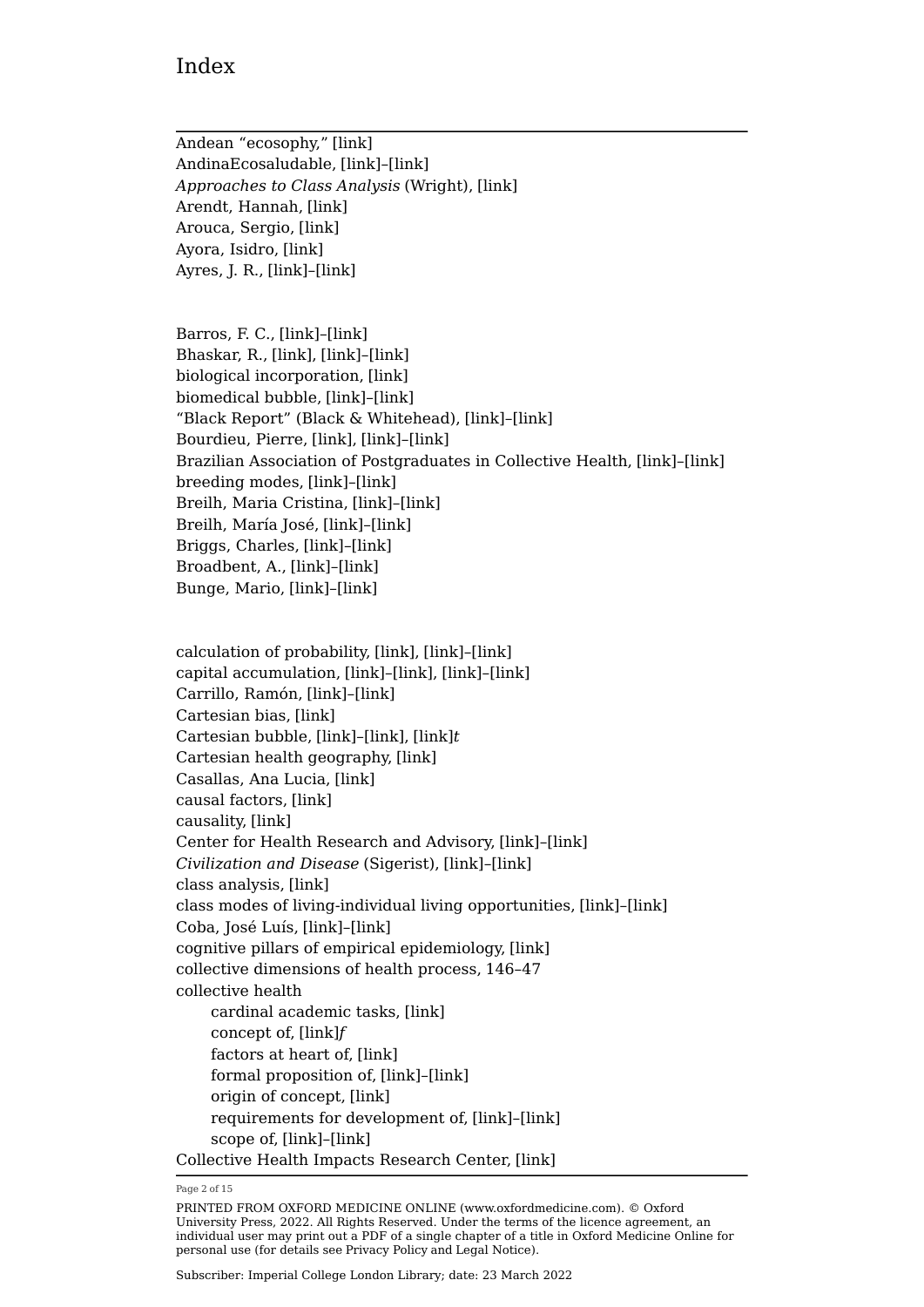collective-individual, [\[link\]](https://oxfordmedicine.com/view/10.1093/med/9780190492786.001.0001/med-9780190492786-chapter-3#med-9780190492786-chapter-3-div2-5)–[\[link\]](https://oxfordmedicine.com/view/10.1093/med/9780190492786.001.0001/med-9780190492786-chapter-3#med-9780190492786-chapter-3-div2-5) colonial era, [\[link\]](https://oxfordmedicine.com/view/10.1093/med/9780190492786.001.0001/med-9780190492786-chapter-2#med-9780190492786-chapter-2-div1-3)–[\[link\],](https://oxfordmedicine.com/view/10.1093/med/9780190492786.001.0001/med-9780190492786-chapter-2#med-9780190492786-chapter-2-div1-3) [\[link\]](https://oxfordmedicine.com/view/10.1093/med/9780190492786.001.0001/med-9780190492786-chapter-2#med-9780190492786-chapter-2-div2-2), [\[link\]](https://oxfordmedicine.com/view/10.1093/med/9780190492786.001.0001/med-9780190492786-chapter-3#med-9780190492786-chapter-3-div1-6)–[\[link\]](https://oxfordmedicine.com/view/10.1093/med/9780190492786.001.0001/med-9780190492786-chapter-3#med-9780190492786-chapter-3-div1-6) Commission on Social Determinants of Health, [\[link\]](https://oxfordmedicine.com/view/10.1093/med/9780190492786.001.0001/med-9780190492786-chapter-3#med-9780190492786-chapter-3-div2-7)–[\[link\]](https://oxfordmedicine.com/view/10.1093/med/9780190492786.001.0001/med-9780190492786-chapter-3#med-9780190492786-chapter-3-div2-7) common good downfall of, [\[link\]](https://oxfordmedicine.com/view/10.1093/med/9780190492786.001.0001/med-9780190492786-chapter-3#med-9780190492786-chapter-3-div1-7)–[\[link\]](https://oxfordmedicine.com/view/10.1093/med/9780190492786.001.0001/med-9780190492786-chapter-3#med-9780190492786-chapter-3-div1-7) and people's awakening, [\[link\]](https://oxfordmedicine.com/view/10.1093/med/9780190492786.001.0001/med-9780190492786-chapter-4#med-9780190492786-chapter-4-div1-16)–[\[link\]](https://oxfordmedicine.com/view/10.1093/med/9780190492786.001.0001/med-9780190492786-chapter-4#med-9780190492786-chapter-4-div1-16) complexity, [\[link\]](https://oxfordmedicine.com/view/10.1093/med/9780190492786.001.0001/med-9780190492786-chapter-3#med-9780190492786-chapter-3-div2-5) contagionism, [\[link\]](https://oxfordmedicine.com/view/10.1093/med/9780190492786.001.0001/med-9780190492786-chapter-2#med-9780190492786-chapter-2-figureGroup-1)*f*, [\[link\]](https://oxfordmedicine.com/view/10.1093/med/9780190492786.001.0001/med-9780190492786-chapter-2#med-9780190492786-chapter-2-div1-2)–[\[link\]](https://oxfordmedicine.com/view/10.1093/med/9780190492786.001.0001/med-9780190492786-chapter-2#med-9780190492786-chapter-2-div1-2) coronavirus disease (Covid-19), [\[link\]](https://oxfordmedicine.com/view/10.1093/med/9780190492786.001.0001/med-9780190492786-chapter-4#med-9780190492786-chapter-4-div1-16)–[\[link\]](https://oxfordmedicine.com/view/10.1093/med/9780190492786.001.0001/med-9780190492786-chapter-4#med-9780190492786-chapter-4-div1-16) correspondence, principle of, [\[link\]](https://oxfordmedicine.com/view/10.1093/med/9780190492786.001.0001/med-9780190492786-chapter-3#med-9780190492786-chapter-3-figureGroup-5)*f*, [\[link\]](https://oxfordmedicine.com/view/10.1093/med/9780190492786.001.0001/med-9780190492786-chapter-3#med-9780190492786-chapter-3-div2-4) "Corsair Writings" (Pasolini), [\[link\]](https://oxfordmedicine.com/view/10.1093/med/9780190492786.001.0001/med-9780190492786-chapter-3#med-9780190492786-chapter-3-div1-7)–[\[link\]](https://oxfordmedicine.com/view/10.1093/med/9780190492786.001.0001/med-9780190492786-chapter-3#med-9780190492786-chapter-3-div1-7) critical epidemiology determination as cardinal category of, [\[link\]](https://oxfordmedicine.com/view/10.1093/med/9780190492786.001.0001/med-9780190492786-chapter-3#med-9780190492786-chapter-3-div2-6) as integral look at complexity of health, [\[link\]](https://oxfordmedicine.com/view/10.1093/med/9780190492786.001.0001/med-9780190492786-chapter-4#med-9780190492786-chapter-4-div2-20)–[\[link\]](https://oxfordmedicine.com/view/10.1093/med/9780190492786.001.0001/med-9780190492786-chapter-4#med-9780190492786-chapter-4-div2-20) social determination of health as backbone of, [\[link\]](https://oxfordmedicine.com/view/10.1093/med/9780190492786.001.0001/med-9780190492786-chapter-3#med-9780190492786-chapter-3-div2-8) transdisciplinary nature of, [\[link\]](https://oxfordmedicine.com/view/10.1093/med/9780190492786.001.0001/med-9780190492786-chapter-4#med-9780190492786-chapter-4-figureGroup-15)*f See also* [\[link\]](https://oxfordmedicine.com/view/10.1093/med/9780190492786.001.0001/med-9780190492786-indexList-1#med-9780190492786-indexList-1-indexItem1-176) critical processes definition of, [\[link\]](https://oxfordmedicine.com/view/10.1093/med/9780190492786.001.0001/med-9780190492786-chapter-4#med-9780190492786-chapter-4-div2-10)–[\[link\]](https://oxfordmedicine.com/view/10.1093/med/9780190492786.001.0001/med-9780190492786-chapter-4#med-9780190492786-chapter-4-div2-10) GPI (general domain, particular modes of living, individual styles of living), [\[link\]](https://oxfordmedicine.com/view/10.1093/med/9780190492786.001.0001/med-9780190492786-chapter-3#med-9780190492786-chapter-3-div1-6) critical process matrix articulating critical process embodiments and analytic nodes, [\[link\]](https://oxfordmedicine.com/view/10.1093/med/9780190492786.001.0001/med-9780190492786-chapter-4#med-9780190492786-chapter-4-figureGroup-12)*f* creation of, [\[link\]](https://oxfordmedicine.com/view/10.1093/med/9780190492786.001.0001/med-9780190492786-chapter-4#med-9780190492786-chapter-4-div2-10)–[\[link\]](https://oxfordmedicine.com/view/10.1093/med/9780190492786.001.0001/med-9780190492786-chapter-4#med-9780190492786-chapter-4-div2-10) goals of, [\[link\]](https://oxfordmedicine.com/view/10.1093/med/9780190492786.001.0001/med-9780190492786-chapter-4#med-9780190492786-chapter-4-div2-11)–[\[link\]](https://oxfordmedicine.com/view/10.1093/med/9780190492786.001.0001/med-9780190492786-chapter-4#med-9780190492786-chapter-4-div2-11) as interpretative tool of movement of social determination, [\[link\]](https://oxfordmedicine.com/view/10.1093/med/9780190492786.001.0001/med-9780190492786-chapter-4#med-9780190492786-chapter-4-div2-11)– [\[link\]](https://oxfordmedicine.com/view/10.1093/med/9780190492786.001.0001/med-9780190492786-chapter-4#med-9780190492786-chapter-4-div2-11) role of quantitative values and nodes in critical paradigm, [\[link\]](https://oxfordmedicine.com/view/10.1093/med/9780190492786.001.0001/med-9780190492786-chapter-4#med-9780190492786-chapter-4-div2-12)– [\[link\]](https://oxfordmedicine.com/view/10.1093/med/9780190492786.001.0001/med-9780190492786-chapter-4#med-9780190492786-chapter-4-div2-12) as scientific framework for integral health impacts evaluation model, [\[link\]](https://oxfordmedicine.com/view/10.1093/med/9780190492786.001.0001/med-9780190492786-chapter-4#med-9780190492786-chapter-4-div2-10) critical thinking complex critical process definitions, [\[link\]](https://oxfordmedicine.com/view/10.1093/med/9780190492786.001.0001/med-9780190492786-chapter-3#med-9780190492786-chapter-3-tableGroup-2)*t* important aspects of, [\[link\]](https://oxfordmedicine.com/view/10.1093/med/9780190492786.001.0001/med-9780190492786-chapter-3#med-9780190492786-chapter-3-div1-9) questioning of dominant ideas, practices, and ethos, [\[link\]](https://oxfordmedicine.com/view/10.1093/med/9780190492786.001.0001/med-9780190492786-chapter-3#med-9780190492786-chapter-3-div1-9) Cuenca I (Ecuador, 1972), [\[link\]](https://oxfordmedicine.com/view/10.1093/med/9780190492786.001.0001/med-9780190492786-chapter-2#med-9780190492786-chapter-2-div2-3) Cuenca II (Ecuador, 1974), [\[link\]](https://oxfordmedicine.com/view/10.1093/med/9780190492786.001.0001/med-9780190492786-chapter-2#med-9780190492786-chapter-2-div2-3) cultural-epistemological power, [\[link\]](https://oxfordmedicine.com/view/10.1093/med/9780190492786.001.0001/med-9780190492786-chapter-4#med-9780190492786-chapter-4-div2-17)–[\[link\]](https://oxfordmedicine.com/view/10.1093/med/9780190492786.001.0001/med-9780190492786-chapter-4#med-9780190492786-chapter-4-div2-17) cultural relativism, [\[link\]](https://oxfordmedicine.com/view/10.1093/med/9780190492786.001.0001/med-9780190492786-chapter-1#med-9780190492786-chapter-1-div1-1) culture-nature, [\[link\]](https://oxfordmedicine.com/view/10.1093/med/9780190492786.001.0001/med-9780190492786-chapter-3#med-9780190492786-chapter-3-div2-5)–[\[link\]](https://oxfordmedicine.com/view/10.1093/med/9780190492786.001.0001/med-9780190492786-chapter-3#med-9780190492786-chapter-3-div2-5) cyberspace determination algorithm bias, [\[link\]](https://oxfordmedicine.com/view/10.1093/med/9780190492786.001.0001/med-9780190492786-chapter-3#med-9780190492786-chapter-3-div1-6)–[\[link\]](https://oxfordmedicine.com/view/10.1093/med/9780190492786.001.0001/med-9780190492786-chapter-3#med-9780190492786-chapter-3-div1-6) digital global platforms, [\[link\]](https://oxfordmedicine.com/view/10.1093/med/9780190492786.001.0001/med-9780190492786-chapter-3#med-9780190492786-chapter-3-div1-6)–[\[link\]](https://oxfordmedicine.com/view/10.1093/med/9780190492786.001.0001/med-9780190492786-chapter-3#med-9780190492786-chapter-3-div1-6) health-related processes within, [\[link\]](https://oxfordmedicine.com/view/10.1093/med/9780190492786.001.0001/med-9780190492786-chapter-3#med-9780190492786-chapter-3-div1-6)–[\[link\]](https://oxfordmedicine.com/view/10.1093/med/9780190492786.001.0001/med-9780190492786-chapter-3#med-9780190492786-chapter-3-div1-6) reframing spatial determination, [\[link\]](https://oxfordmedicine.com/view/10.1093/med/9780190492786.001.0001/med-9780190492786-chapter-4#med-9780190492786-chapter-4-div2-19)–[\[link\],](https://oxfordmedicine.com/view/10.1093/med/9780190492786.001.0001/med-9780190492786-chapter-4#med-9780190492786-chapter-4-div2-19) [\[link\]](https://oxfordmedicine.com/view/10.1093/med/9780190492786.001.0001/med-9780190492786-chapter-4#med-9780190492786-chapter-4-figureGroup-14)*f* technologically based singularity, [\[link\]](https://oxfordmedicine.com/view/10.1093/med/9780190492786.001.0001/med-9780190492786-chapter-3#med-9780190492786-chapter-3-div1-6)

de Almeida-Filho, Naomar, [\[link\]](https://oxfordmedicine.com/view/10.1093/med/9780190492786.001.0001/med-9780190492786-chapter-2#med-9780190492786-chapter-2-div2-3)–[\[link\]](https://oxfordmedicine.com/view/10.1093/med/9780190492786.001.0001/med-9780190492786-chapter-2#med-9780190492786-chapter-2-div2-3) *Debates in Social Medicine* (Franco, Nunes, Breilh, & Laurell), [\[link\]](https://oxfordmedicine.com/view/10.1093/med/9780190492786.001.0001/med-9780190492786-chapter-2#med-9780190492786-chapter-2-div2-3)

Page 3 of 15

PRINTED FROM OXFORD MEDICINE ONLINE (www.oxfordmedicine.com). © Oxford University Press, 2022. All Rights Reserved. Under the terms of the licence agreement, an individual user may print out a PDF of a single chapter of a title in Oxford Medicine Online for personal use (for details see [Privacy Policy](https://global.oup.com/privacy) and [Legal Notice](https://oxfordmedicine.com/page/legal-notice)).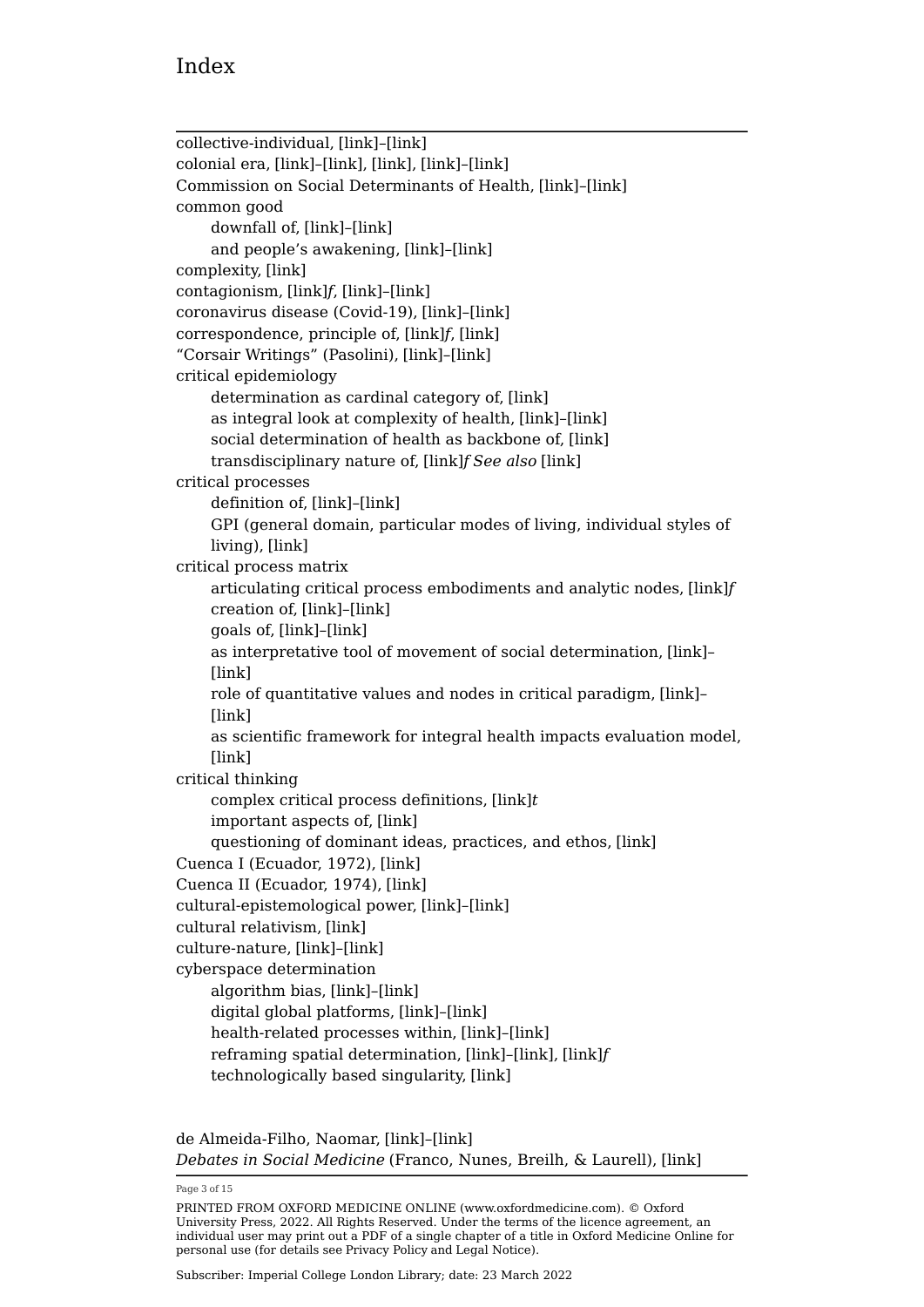deep prevention, [\[link\]](https://oxfordmedicine.com/view/10.1093/med/9780190492786.001.0001/med-9780190492786-chapter-4#med-9780190492786-chapter-4-div1-18) de Lourdes Larrea, Maria, [\[link\]](https://oxfordmedicine.com/view/10.1093/med/9780190492786.001.0001/med-9780190492786-chapter-4#med-9780190492786-chapter-4-div1-20) dengue fever (CIE-10 A90), [\[link\]](https://oxfordmedicine.com/view/10.1093/med/9780190492786.001.0001/med-9780190492786-chapter-4#med-9780190492786-chapter-4-div2-10)–[\[link\]](https://oxfordmedicine.com/view/10.1093/med/9780190492786.001.0001/med-9780190492786-chapter-4#med-9780190492786-chapter-4-div2-10) determinants versus determination, [\[link\]](https://oxfordmedicine.com/view/10.1093/med/9780190492786.001.0001/med-9780190492786-chapter-3#med-9780190492786-chapter-3-div2-7)–[\[link\]](https://oxfordmedicine.com/view/10.1093/med/9780190492786.001.0001/med-9780190492786-chapter-3#med-9780190492786-chapter-3-div2-7) of health as cardinal concept of dominant narratives, [\[link\]](https://oxfordmedicine.com/view/10.1093/med/9780190492786.001.0001/med-9780190492786-chapter-3#med-9780190492786-chapter-3-div2-6) determination Bunge's work on, [\[link\]](https://oxfordmedicine.com/view/10.1093/med/9780190492786.001.0001/med-9780190492786-chapter-3#med-9780190492786-chapter-3-div2-6)–[\[link\]](https://oxfordmedicine.com/view/10.1093/med/9780190492786.001.0001/med-9780190492786-chapter-3#med-9780190492786-chapter-3-div2-6) as cardinal category of critical epidemiology, [\[link\]](https://oxfordmedicine.com/view/10.1093/med/9780190492786.001.0001/med-9780190492786-chapter-3#med-9780190492786-chapter-3-div2-6) epidemiological use of concept of, [\[link\]](https://oxfordmedicine.com/view/10.1093/med/9780190492786.001.0001/med-9780190492786-chapter-3#med-9780190492786-chapter-3-div2-7)–[\[link\]](https://oxfordmedicine.com/view/10.1093/med/9780190492786.001.0001/med-9780190492786-chapter-3#med-9780190492786-chapter-3-div2-7) forms of movement concurring in, [\[link\]](https://oxfordmedicine.com/view/10.1093/med/9780190492786.001.0001/med-9780190492786-chapter-3#med-9780190492786-chapter-3-div2-6)–[\[link\]](https://oxfordmedicine.com/view/10.1093/med/9780190492786.001.0001/med-9780190492786-chapter-3#med-9780190492786-chapter-3-div2-6) as fundamental cognitive element, [\[link\]](https://oxfordmedicine.com/view/10.1093/med/9780190492786.001.0001/med-9780190492786-chapter-3#med-9780190492786-chapter-3-div2-6)–[\[link\]](https://oxfordmedicine.com/view/10.1093/med/9780190492786.001.0001/med-9780190492786-chapter-3#med-9780190492786-chapter-3-div2-6) process of data collection and analysis subject to, [\[link\]](https://oxfordmedicine.com/view/10.1093/med/9780190492786.001.0001/med-9780190492786-chapter-3#med-9780190492786-chapter-3-div2-6)–[\[link\]](https://oxfordmedicine.com/view/10.1093/med/9780190492786.001.0001/med-9780190492786-chapter-3#med-9780190492786-chapter-3-div2-6) switching logic of factorial description an prediction to, [\[link\]](https://oxfordmedicine.com/view/10.1093/med/9780190492786.001.0001/med-9780190492786-chapter-3#med-9780190492786-chapter-3-div2-9) determination-causality (causes or determinants), [\[link\]](https://oxfordmedicine.com/view/10.1093/med/9780190492786.001.0001/med-9780190492786-chapter-3#med-9780190492786-chapter-3-div2-5)–[\[link\]](https://oxfordmedicine.com/view/10.1093/med/9780190492786.001.0001/med-9780190492786-chapter-3#med-9780190492786-chapter-3-div2-5) dialectical determination, [\[link\]](https://oxfordmedicine.com/view/10.1093/med/9780190492786.001.0001/med-9780190492786-chapter-3#med-9780190492786-chapter-3-div2-6) dialectic movement, [\[link\]](https://oxfordmedicine.com/view/10.1093/med/9780190492786.001.0001/med-9780190492786-chapter-3#med-9780190492786-chapter-3-div2-5)–[\[link\]](https://oxfordmedicine.com/view/10.1093/med/9780190492786.001.0001/med-9780190492786-chapter-3#med-9780190492786-chapter-3-div2-5) diseconomy, [\[link\]](https://oxfordmedicine.com/view/10.1093/med/9780190492786.001.0001/med-9780190492786-chapter-1#med-9780190492786-chapter-1-div1-1) diversity, [\[link\]](https://oxfordmedicine.com/view/10.1093/med/9780190492786.001.0001/med-9780190492786-chapter-3#med-9780190492786-chapter-3-div2-5)–[\[link\]](https://oxfordmedicine.com/view/10.1093/med/9780190492786.001.0001/med-9780190492786-chapter-3#med-9780190492786-chapter-3-div2-5) Donnangelo, Cecilia, [\[link\]](https://oxfordmedicine.com/view/10.1093/med/9780190492786.001.0001/med-9780190492786-chapter-2#med-9780190492786-chapter-2-div2-3)–[\[link\]](https://oxfordmedicine.com/view/10.1093/med/9780190492786.001.0001/med-9780190492786-chapter-2#med-9780190492786-chapter-2-div2-3), [\[link\]](https://oxfordmedicine.com/view/10.1093/med/9780190492786.001.0001/med-9780190492786-chapter-3#med-9780190492786-chapter-3-div2-9)–[\[link\]](https://oxfordmedicine.com/view/10.1093/med/9780190492786.001.0001/med-9780190492786-chapter-3#med-9780190492786-chapter-3-div2-9) Dussel, Enrique, [\[link\]](https://oxfordmedicine.com/view/10.1093/med/9780190492786.001.0001/med-9780190492786-chapter-3#med-9780190492786-chapter-3-div1-5)–[\[link\]](https://oxfordmedicine.com/view/10.1093/med/9780190492786.001.0001/med-9780190492786-chapter-3#med-9780190492786-chapter-3-div1-5) Echeverría, B., [\[link\]](https://oxfordmedicine.com/view/10.1093/med/9780190492786.001.0001/med-9780190492786-chapter-3#med-9780190492786-chapter-3-div1-7)–[\[link\]](https://oxfordmedicine.com/view/10.1093/med/9780190492786.001.0001/med-9780190492786-chapter-3#med-9780190492786-chapter-3-div1-7) economic power, [\[link\]](https://oxfordmedicine.com/view/10.1093/med/9780190492786.001.0001/med-9780190492786-chapter-4#med-9780190492786-chapter-4-div2-17)–[\[link\]](https://oxfordmedicine.com/view/10.1093/med/9780190492786.001.0001/med-9780190492786-chapter-4#med-9780190492786-chapter-4-div2-17) eco-social space, [\[link\]](https://oxfordmedicine.com/view/10.1093/med/9780190492786.001.0001/med-9780190492786-chapter-4#med-9780190492786-chapter-4-figureGroup-14)*f*, [\[link\]](https://oxfordmedicine.com/view/10.1093/med/9780190492786.001.0001/med-9780190492786-chapter-4#med-9780190492786-chapter-4-div2-19)–[\[link\]](https://oxfordmedicine.com/view/10.1093/med/9780190492786.001.0001/med-9780190492786-chapter-4#med-9780190492786-chapter-4-div2-19) 8th International Seminar on Public Health, [\[link\]](https://oxfordmedicine.com/view/10.1093/med/9780190492786.001.0001/med-9780190492786-chapter-3#med-9780190492786-chapter-3-div2-5)–[\[link\]](https://oxfordmedicine.com/view/10.1093/med/9780190492786.001.0001/med-9780190492786-chapter-3#med-9780190492786-chapter-3-div2-5) embodiment expressions of concrete, [\[link\]](https://oxfordmedicine.com/view/10.1093/med/9780190492786.001.0001/med-9780190492786-chapter-2#med-9780190492786-chapter-2-div2-3) integrated into notion of subsumption, [\[link\]](https://oxfordmedicine.com/view/10.1093/med/9780190492786.001.0001/med-9780190492786-chapter-3#med-9780190492786-chapter-3-div2-6)–[\[link\]](https://oxfordmedicine.com/view/10.1093/med/9780190492786.001.0001/med-9780190492786-chapter-3#med-9780190492786-chapter-3-div2-6) Krieger's important work on, [\[link\]](https://oxfordmedicine.com/view/10.1093/med/9780190492786.001.0001/med-9780190492786-chapter-3#med-9780190492786-chapter-3-div2-5)–[\[link\]](https://oxfordmedicine.com/view/10.1093/med/9780190492786.001.0001/med-9780190492786-chapter-3#med-9780190492786-chapter-3-div2-5) embodiment-causal pathogenicity, [\[link\]](https://oxfordmedicine.com/view/10.1093/med/9780190492786.001.0001/med-9780190492786-chapter-3#med-9780190492786-chapter-3-div2-5)–[\[link\]](https://oxfordmedicine.com/view/10.1093/med/9780190492786.001.0001/med-9780190492786-chapter-3#med-9780190492786-chapter-3-div2-5) embodying, [\[link\]](https://oxfordmedicine.com/view/10.1093/med/9780190492786.001.0001/med-9780190492786-chapter-3#med-9780190492786-chapter-3-div2-6)–[\[link\]](https://oxfordmedicine.com/view/10.1093/med/9780190492786.001.0001/med-9780190492786-chapter-3#med-9780190492786-chapter-3-div2-6) empirical ecology theories, [\[link\]](https://oxfordmedicine.com/view/10.1093/med/9780190492786.001.0001/med-9780190492786-chapter-3#med-9780190492786-chapter-3-div2-6)–[\[link\]](https://oxfordmedicine.com/view/10.1093/med/9780190492786.001.0001/med-9780190492786-chapter-3#med-9780190492786-chapter-3-div2-6) empirical induction, [\[link\]](https://oxfordmedicine.com/view/10.1093/med/9780190492786.001.0001/med-9780190492786-chapter-3#med-9780190492786-chapter-3-figureGroup-5)*f* empirical quantitative and qualitative analysis, [\[link\]](https://oxfordmedicine.com/view/10.1093/med/9780190492786.001.0001/med-9780190492786-chapter-1#med-9780190492786-chapter-1-div1-1) empirical socio-epidemiological stratification, [\[link\]](https://oxfordmedicine.com/view/10.1093/med/9780190492786.001.0001/med-9780190492786-chapter-1#med-9780190492786-chapter-1-div1-1) empiricism definition of, [\[link\]](https://oxfordmedicine.com/view/10.1093/med/9780190492786.001.0001/med-9780190492786-chapter-3#med-9780190492786-chapter-3-div1-9)–[\[link\]](https://oxfordmedicine.com/view/10.1093/med/9780190492786.001.0001/med-9780190492786-chapter-3#med-9780190492786-chapter-3-div1-9) first steps in overcoming, [\[link\]](https://oxfordmedicine.com/view/10.1093/med/9780190492786.001.0001/med-9780190492786-chapter-2#med-9780190492786-chapter-2-div2-3) influence of despite debate over, [\[link\]](https://oxfordmedicine.com/view/10.1093/med/9780190492786.001.0001/med-9780190492786-chapter-3#med-9780190492786-chapter-3-div1-9)–[\[link\]](https://oxfordmedicine.com/view/10.1093/med/9780190492786.001.0001/med-9780190492786-chapter-3#med-9780190492786-chapter-3-div1-9) Enlightened humanism, [\[link\]](https://oxfordmedicine.com/view/10.1093/med/9780190492786.001.0001/med-9780190492786-chapter-2#med-9780190492786-chapter-2-div1-3)

epidemiological surveillance

conventional versus strategic participative health monitoring, [\[link\]](https://oxfordmedicine.com/view/10.1093/med/9780190492786.001.0001/med-9780190492786-chapter-4#med-9780190492786-chapter-4-tableGroup-9)*t* as obsolete philosophy and methodology, [\[link\]](https://oxfordmedicine.com/view/10.1093/med/9780190492786.001.0001/med-9780190492786-chapter-4#med-9780190492786-chapter-4-div2-11)–[\[link\]](https://oxfordmedicine.com/view/10.1093/med/9780190492786.001.0001/med-9780190492786-chapter-4#med-9780190492786-chapter-4-div2-11) transforming, [\[link\]](https://oxfordmedicine.com/view/10.1093/med/9780190492786.001.0001/med-9780190492786-chapter-4#med-9780190492786-chapter-4-div2-11)–[\[link\]](https://oxfordmedicine.com/view/10.1093/med/9780190492786.001.0001/med-9780190492786-chapter-4#med-9780190492786-chapter-4-div2-11) epidemiology and public health challenge of academic reform, [\[link\]](https://oxfordmedicine.com/view/10.1093/med/9780190492786.001.0001/med-9780190492786-chapter-4#med-9780190492786-chapter-4-div1-20)–[\[link\]](https://oxfordmedicine.com/view/10.1093/med/9780190492786.001.0001/med-9780190492786-chapter-4#med-9780190492786-chapter-4-div1-20) cognitive pillars of empirical epidemiology, [\[link\]](https://oxfordmedicine.com/view/10.1093/med/9780190492786.001.0001/med-9780190492786-chapter-1#med-9780190492786-chapter-1-div1-1)

Page 4 of 15

PRINTED FROM OXFORD MEDICINE ONLINE (www.oxfordmedicine.com). © Oxford University Press, 2022. All Rights Reserved. Under the terms of the licence agreement, an individual user may print out a PDF of a single chapter of a title in Oxford Medicine Online for personal use (for details see [Privacy Policy](https://global.oup.com/privacy) and [Legal Notice](https://oxfordmedicine.com/page/legal-notice)).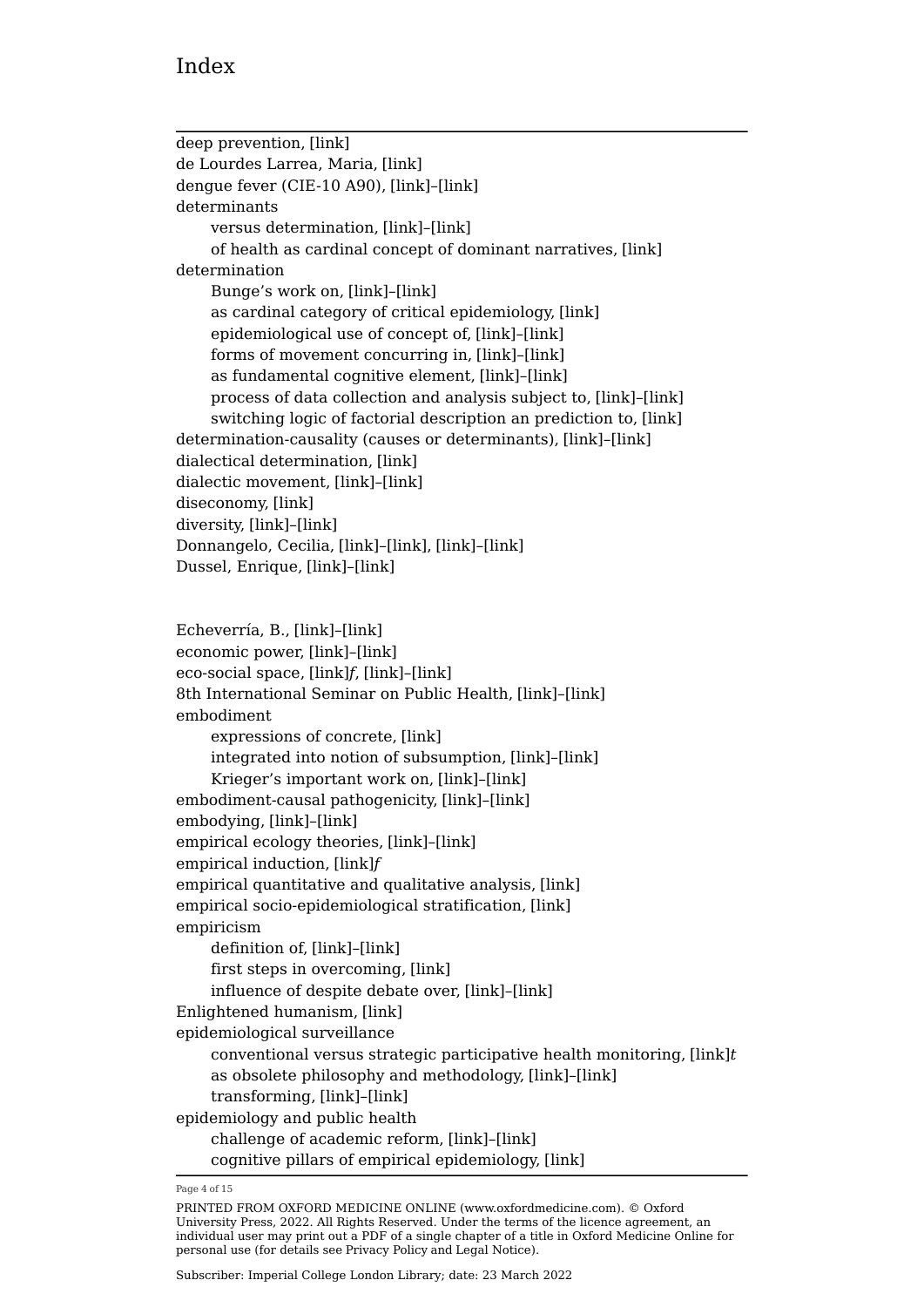common good and the people's awakening, [\[link\]](https://oxfordmedicine.com/view/10.1093/med/9780190492786.001.0001/med-9780190492786-chapter-4#med-9780190492786-chapter-4-div1-16)–[\[link\]](https://oxfordmedicine.com/view/10.1093/med/9780190492786.001.0001/med-9780190492786-chapter-4#med-9780190492786-chapter-4-div1-16) Critical Process Matrix articulating critical process embodiments and analytic nodes, [\[link\]](https://oxfordmedicine.com/view/10.1093/med/9780190492786.001.0001/med-9780190492786-chapter-4#med-9780190492786-chapter-4-figureGroup-12)*f* as interpretative tool of movement of social determination, [\[link\]](https://oxfordmedicine.com/view/10.1093/med/9780190492786.001.0001/med-9780190492786-chapter-4#med-9780190492786-chapter-4-div2-11)–[\[link\]](https://oxfordmedicine.com/view/10.1093/med/9780190492786.001.0001/med-9780190492786-chapter-4#med-9780190492786-chapter-4-div2-11) role of quantitative values and nodes in critical paradigm, [\[link\]](https://oxfordmedicine.com/view/10.1093/med/9780190492786.001.0001/med-9780190492786-chapter-4#med-9780190492786-chapter-4-div2-12)–[\[link\]](https://oxfordmedicine.com/view/10.1093/med/9780190492786.001.0001/med-9780190492786-chapter-4#med-9780190492786-chapter-4-div2-12) meta-critique of our social system critical academic versus indigenous thinking, [\[link\]](https://oxfordmedicine.com/view/10.1093/med/9780190492786.001.0001/med-9780190492786-chapter-4#med-9780190492786-chapter-4-tableGroup-8)*t* health's complexity and transdisciplinarity, [\[link\]](https://oxfordmedicine.com/view/10.1093/med/9780190492786.001.0001/med-9780190492786-chapter-4#med-9780190492786-chapter-4-figureGroup-15)*f* intercultural thinking: beyond folkloric multicultural affinities, [\[link\]](https://oxfordmedicine.com/view/10.1093/med/9780190492786.001.0001/med-9780190492786-chapter-4#med-9780190492786-chapter-4-div2-22)–[\[link\]](https://oxfordmedicine.com/view/10.1093/med/9780190492786.001.0001/med-9780190492786-chapter-4#med-9780190492786-chapter-4-div2-22) real transdisciplinary thinking, [\[link\]](https://oxfordmedicine.com/view/10.1093/med/9780190492786.001.0001/med-9780190492786-chapter-4#med-9780190492786-chapter-4-div2-21)–[\[link\]](https://oxfordmedicine.com/view/10.1093/med/9780190492786.001.0001/med-9780190492786-chapter-4#med-9780190492786-chapter-4-div2-21) transdisciplinary and intercultural transformative reasoning, [\[link\]](https://oxfordmedicine.com/view/10.1093/med/9780190492786.001.0001/med-9780190492786-chapter-4#med-9780190492786-chapter-4-div2-20)–[\[link\]](https://oxfordmedicine.com/view/10.1093/med/9780190492786.001.0001/med-9780190492786-chapter-4#med-9780190492786-chapter-4-div2-20) radical social stratification INSOC inequity-based social stratification methodology, [\[link\]](https://oxfordmedicine.com/view/10.1093/med/9780190492786.001.0001/med-9780190492786-chapter-4#med-9780190492786-chapter-4-div2-16) –[\[link\]](https://oxfordmedicine.com/view/10.1093/med/9780190492786.001.0001/med-9780190492786-chapter-4#med-9780190492786-chapter-4-div2-16) INSOC social insertion questionnaire, [\[link\]](https://oxfordmedicine.com/view/10.1093/med/9780190492786.001.0001/med-9780190492786-chapter-4#med-9780190492786-chapter-4-div2-17)–[\[link\]](https://oxfordmedicine.com/view/10.1093/med/9780190492786.001.0001/med-9780190492786-chapter-4#med-9780190492786-chapter-4-div2-17) new perspective on health inequity, [\[link\]](https://oxfordmedicine.com/view/10.1093/med/9780190492786.001.0001/med-9780190492786-chapter-4#med-9780190492786-chapter-4-div2-15)–[\[link\]](https://oxfordmedicine.com/view/10.1093/med/9780190492786.001.0001/med-9780190492786-chapter-4#med-9780190492786-chapter-4-div2-15) redesigning epidemiological statistics and qualitative observation knowledge illusion with precision, [\[link\]](https://oxfordmedicine.com/view/10.1093/med/9780190492786.001.0001/med-9780190492786-chapter-4#med-9780190492786-chapter-4-div2-13)–[\[link\]](https://oxfordmedicine.com/view/10.1093/med/9780190492786.001.0001/med-9780190492786-chapter-4#med-9780190492786-chapter-4-div2-13) reinterpreting quantitative-qualitative dialectic, [\[link\]](https://oxfordmedicine.com/view/10.1093/med/9780190492786.001.0001/med-9780190492786-chapter-4#med-9780190492786-chapter-4-div2-14)–[\[link\]](https://oxfordmedicine.com/view/10.1093/med/9780190492786.001.0001/med-9780190492786-chapter-4#med-9780190492786-chapter-4-div2-14) reframing spatial determination breaking with Cartesian conception of health space, [\[link\]](https://oxfordmedicine.com/view/10.1093/med/9780190492786.001.0001/med-9780190492786-chapter-4#med-9780190492786-chapter-4-div2-18)– [\[link\]](https://oxfordmedicine.com/view/10.1093/med/9780190492786.001.0001/med-9780190492786-chapter-4#med-9780190492786-chapter-4-div2-18) cyberspace determination: the fifth subsumption of life, [\[link\]](https://oxfordmedicine.com/view/10.1093/med/9780190492786.001.0001/med-9780190492786-chapter-4#med-9780190492786-chapter-4-div2-19) –[\[link\]](https://oxfordmedicine.com/view/10.1093/med/9780190492786.001.0001/med-9780190492786-chapter-4#med-9780190492786-chapter-4-div2-19), [\[link\]](https://oxfordmedicine.com/view/10.1093/med/9780190492786.001.0001/med-9780190492786-chapter-4#med-9780190492786-chapter-4-figureGroup-14)*f* historical redistribution of sociospatial patterns, [\[link\]](https://oxfordmedicine.com/view/10.1093/med/9780190492786.001.0001/med-9780190492786-chapter-4#med-9780190492786-chapter-4-figureGroup-13)*f* social determination of vector-borne dengue, [\[link\]](https://oxfordmedicine.com/view/10.1093/med/9780190492786.001.0001/med-9780190492786-chapter-4#med-9780190492786-chapter-4-div2-10)–[\[link\]](https://oxfordmedicine.com/view/10.1093/med/9780190492786.001.0001/med-9780190492786-chapter-4#med-9780190492786-chapter-4-div2-10) subverting notions of health prevention and promotion critique of conventional preventive medicine, [\[link\]](https://oxfordmedicine.com/view/10.1093/med/9780190492786.001.0001/med-9780190492786-chapter-4#med-9780190492786-chapter-4-div1-18)–[\[link\]](https://oxfordmedicine.com/view/10.1093/med/9780190492786.001.0001/med-9780190492786-chapter-4#med-9780190492786-chapter-4-div1-18) multidimensional epidemiological profile, [\[link\]](https://oxfordmedicine.com/view/10.1093/med/9780190492786.001.0001/med-9780190492786-chapter-4#med-9780190492786-chapter-4-figureGroup-16)*f* transforming epidemiological surveillance conventional versus strategic participative health monitoring, [\[link\]](https://oxfordmedicine.com/view/10.1093/med/9780190492786.001.0001/med-9780190492786-chapter-4#med-9780190492786-chapter-4-tableGroup-9)*t* reinforcing precautionary principle and triangle of action, [\[link\]](https://oxfordmedicine.com/view/10.1093/med/9780190492786.001.0001/med-9780190492786-chapter-4#med-9780190492786-chapter-4-div1-19)–[\[link\]](https://oxfordmedicine.com/view/10.1093/med/9780190492786.001.0001/med-9780190492786-chapter-4#med-9780190492786-chapter-4-div1-19) *See also* [\[link\]](https://oxfordmedicine.com/view/10.1093/med/9780190492786.001.0001/med-9780190492786-indexList-1#med-9780190492786-indexList-1-indexItem1-176) *Epidemiology: Political Economy and Health* (Breilh), [\[link\]](https://oxfordmedicine.com/view/10.1093/med/9780190492786.001.0001/med-9780190492786-chapter-3#med-9780190492786-chapter-3-div2-9)–[\[link\]](https://oxfordmedicine.com/view/10.1093/med/9780190492786.001.0001/med-9780190492786-chapter-3#med-9780190492786-chapter-3-div2-9) epistemicide, [\[link\]](https://oxfordmedicine.com/view/10.1093/med/9780190492786.001.0001/med-9780190492786-chapter-2#med-9780190492786-chapter-2-div1-3) Escudero, José Carlos, [\[link\]](https://oxfordmedicine.com/view/10.1093/med/9780190492786.001.0001/med-9780190492786-chapter-2#med-9780190492786-chapter-2-div2-3)–[\[link\]](https://oxfordmedicine.com/view/10.1093/med/9780190492786.001.0001/med-9780190492786-chapter-2#med-9780190492786-chapter-2-div2-3) Espejo, Eugenio, [\[link\]](https://oxfordmedicine.com/view/10.1093/med/9780190492786.001.0001/med-9780190492786-chapter-2#med-9780190492786-chapter-2-div1-3)–[\[link\]](https://oxfordmedicine.com/view/10.1093/med/9780190492786.001.0001/med-9780190492786-chapter-2#med-9780190492786-chapter-2-div1-3) Espejo, Manuela, [\[link\]](https://oxfordmedicine.com/view/10.1093/med/9780190492786.001.0001/med-9780190492786-chapter-2#med-9780190492786-chapter-2-div1-3)–[\[link\]](https://oxfordmedicine.com/view/10.1093/med/9780190492786.001.0001/med-9780190492786-chapter-2#med-9780190492786-chapter-2-div1-3) exchange value, [\[link\]](https://oxfordmedicine.com/view/10.1093/med/9780190492786.001.0001/med-9780190492786-chapter-3#med-9780190492786-chapter-3-div1-7)–[\[link\]](https://oxfordmedicine.com/view/10.1093/med/9780190492786.001.0001/med-9780190492786-chapter-3#med-9780190492786-chapter-3-div1-7) explanation-description, [\[link\]](https://oxfordmedicine.com/view/10.1093/med/9780190492786.001.0001/med-9780190492786-chapter-3#med-9780190492786-chapter-3-div2-5)–[\[link\]](https://oxfordmedicine.com/view/10.1093/med/9780190492786.001.0001/med-9780190492786-chapter-3#med-9780190492786-chapter-3-div2-5) exploitation-disadvantages of opportunity, [\[link\]](https://oxfordmedicine.com/view/10.1093/med/9780190492786.001.0001/med-9780190492786-chapter-4#med-9780190492786-chapter-4-div2-15)–[\[link\]](https://oxfordmedicine.com/view/10.1093/med/9780190492786.001.0001/med-9780190492786-chapter-4#med-9780190492786-chapter-4-div2-15) exposure

as element of critical process, [\[link\]](https://oxfordmedicine.com/view/10.1093/med/9780190492786.001.0001/med-9780190492786-chapter-4#med-9780190492786-chapter-4-div2-11)–[\[link\]](https://oxfordmedicine.com/view/10.1093/med/9780190492786.001.0001/med-9780190492786-chapter-4#med-9780190492786-chapter-4-div2-11)

Page 5 of 15

PRINTED FROM OXFORD MEDICINE ONLINE (www.oxfordmedicine.com). © Oxford University Press, 2022. All Rights Reserved. Under the terms of the licence agreement, an individual user may print out a PDF of a single chapter of a title in Oxford Medicine Online for personal use (for details see [Privacy Policy](https://global.oup.com/privacy) and [Legal Notice](https://oxfordmedicine.com/page/legal-notice)).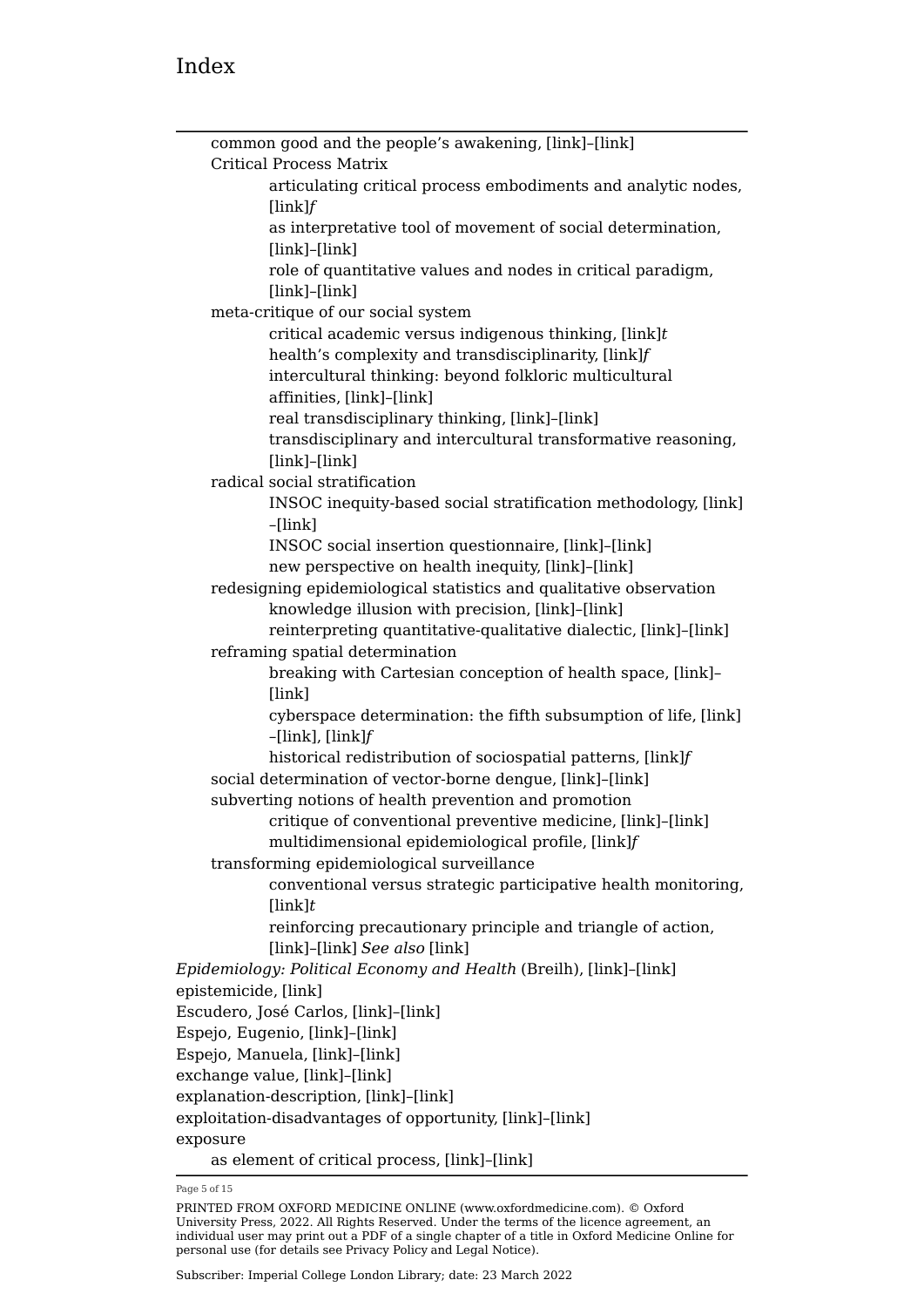$\overline{a}$ 

| as unique preconditions in infectious disease transmission, [link]<br>external conjunction, [link], [link] |
|------------------------------------------------------------------------------------------------------------|
| extractivism                                                                                               |
| capital acceleration 4.0 and neo-extractivism, [link]-[link]<br>defined, [link]                            |
| good extractivism, [link]-[link]                                                                           |
| as material support of economic expansion, [link]                                                          |
|                                                                                                            |
| Felicita, Orlando, [link]-[link]                                                                           |
| field of action, [link]-[link]                                                                             |
| fifth subsumption of life, [link]-[link], [link]f                                                          |
| formal subsumption, [link]-[link]                                                                          |
| formative period (1970s), [link]-[link]                                                                    |
| Foucault, M., [link]-[link]                                                                                |
| four S's of wellness/living, [link]-[link], [link]t, [link]                                                |
| fragmentation, [link]                                                                                      |
| fragmented empirical variables, [link]                                                                     |
| Frankfurt School, [link]                                                                                   |
| Fukuyama, F., [link]-[link]                                                                                |
|                                                                                                            |
| García, Juan Cesar, [link], [link]<br>García-Canclini, Nestor, [link]                                      |
| general domain, [link], [link]                                                                             |
| generative processes, [link]                                                                               |
| genetically modified organisms (GMOs), [link]-[link]                                                       |
| geographical space, [link]f, [link]-[link]                                                                 |
| good extractivism, [link]-[link]                                                                           |
| GPI (general domain, particular modes of living, individual styles of                                      |
| living), [link]                                                                                            |
| Greenland, Timothy, [link]-[link]                                                                          |
| Guilcamaigua, Doris, [link]-[link]                                                                         |
|                                                                                                            |
| Habermas, J., [link]                                                                                       |
| habitus                                                                                                    |
| Bourdieu's notion of, [link]                                                                               |
| revealing driving force of, [link]-[link]                                                                  |
| Harvey, David, [link], [link], [link]                                                                      |
| Health and Society (Donnangelo), [link]-[link]                                                             |
| health impacts evaluation model. See [link]<br>health inequality, brought about by social inequity, [link] |
| health inequity                                                                                            |
| as central embodiment of our civilization, [link]                                                          |
| consolidation of revolutionary social ideas concerning, [link]-[link]                                      |
| leading to Latin American social medicine movement, [link]-[link]                                          |
| new perspective on, [link]-[link]                                                                          |
| reconceiving the notion of, [link]-[link]                                                                  |

Page 6 of 15

PRINTED FROM OXFORD MEDICINE ONLINE (www.oxfordmedicine.com). © Oxford University Press, 2022. All Rights Reserved. Under the terms of the licence agreement, an individual user may print out a PDF of a single chapter of a title in Oxford Medicine Online for personal use (for details see [Privacy Policy](https://global.oup.com/privacy) and [Legal Notice](https://oxfordmedicine.com/page/legal-notice)).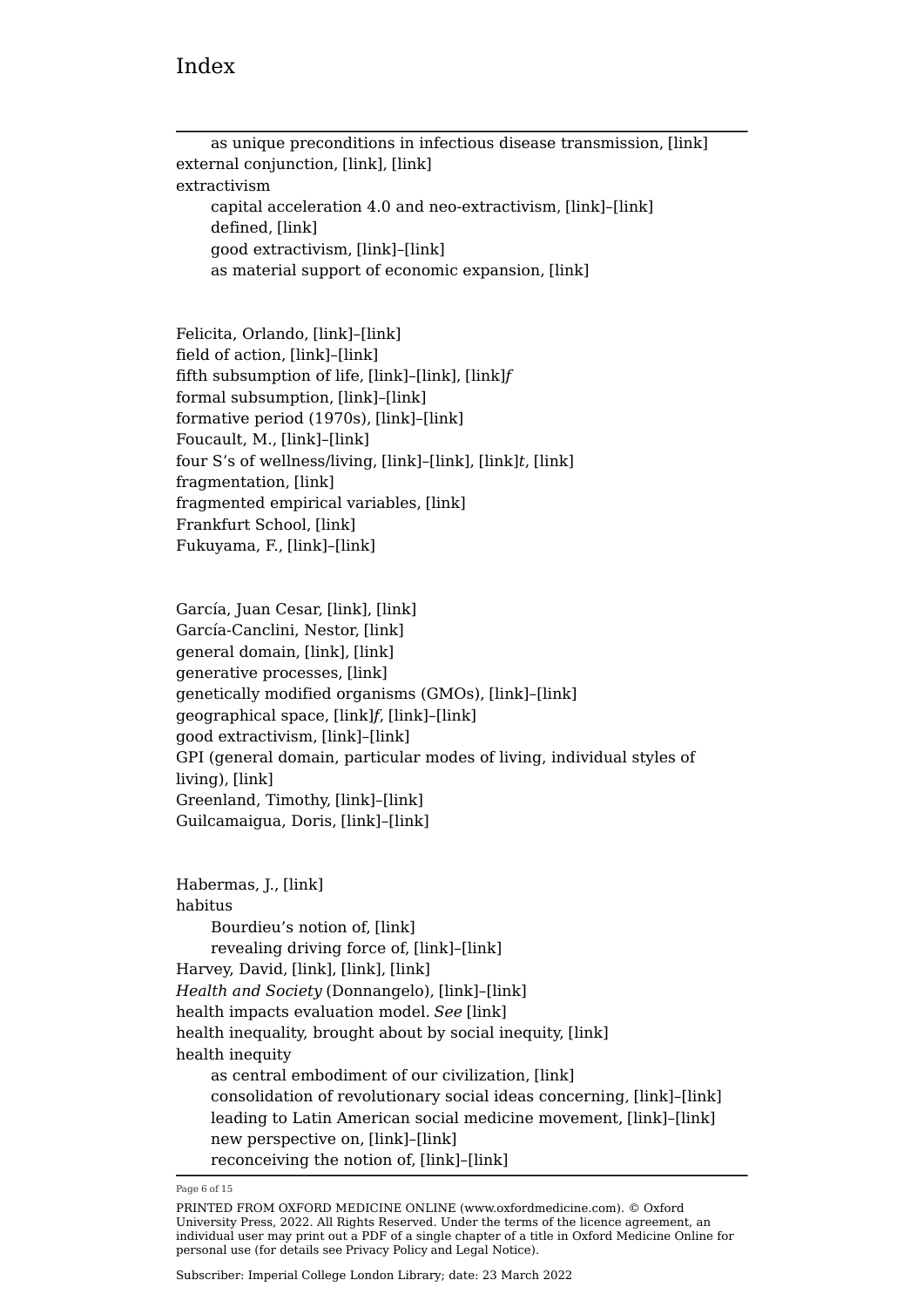| work of Espejo, [link]-[link]                                       |  |
|---------------------------------------------------------------------|--|
| health prevention and promotion                                     |  |
| critique of conventional preventive medicine, [link]-[link]         |  |
| multidimensional epidemiological profile, [link]f                   |  |
| redefining and extending, [link]-[link]                             |  |
| health/public health                                                |  |
| collective, public, and individual health, [link]f                  |  |
| as complex polysemic concept, [link]-[link], [link]f, [link]-[link] |  |
| importance of academic reform, [link]-[link]                        |  |
| scope of, [link]-[link]                                             |  |
| as subjective construction, [link]-[link] See also [link]           |  |
| health reform, [link]                                               |  |
| health reformism, [link]                                            |  |
| health space, [link]-[link]                                         |  |
| hegemony, [link]-[link]                                             |  |
| Hill, Austin Bradford, [link]-[link]                                |  |
| History of Public Health (Rosen), [link]-[link]                     |  |
| Holloran, E., [link]                                                |  |
| Hume, David, [link]-[link]                                          |  |
|                                                                     |  |
| indigenous populations                                              |  |
| critical academic versus indigenous thinking, [link]t               |  |
| epistemicide resulting in loss of native knowledge, [link]          |  |
| harmonizing emancipatory paradigm within, [link]-[link]             |  |
| increasing visibility of indigenous worldviews, [link]              |  |
| Inti Raymi uprising, [link]                                         |  |
| societies fractured by 16th-centruy colonial system, [link]-[link]  |  |
| individual dimension of health process, 146-47                      |  |
| individual health                                                   |  |
| collective, public, and individual health, [link]f                  |  |
| scope of, [link]-[link]                                             |  |
| individual processes, [link], [link]                                |  |
| individual styles of living, [link]-[link]                          |  |
| inductive reasoning, [link]f                                        |  |
| inequality, brought about by social inequity, [link]<br>inequity    |  |
| as defining characteristic of today's societies, [link]             |  |
| as fundamental cognitive element, [link]-[link]                     |  |
| reconceiving the notion of health inequity, [link]-[link]           |  |
| inequity-inequality                                                 |  |
| difference, [link]-[link]                                           |  |
| as false-cognitive separation, [link]-[link]                        |  |
| infectiousness, [link]                                              |  |
| infective source, [link]                                            |  |
| inoculation, [link]-[link]                                          |  |
| INSOC (inserción social)                                            |  |
| inequity-based social stratification methodology, [link]-[link]     |  |
|                                                                     |  |

social insertion questionnaire, [\[link\]](https://oxfordmedicine.com/view/10.1093/med/9780190492786.001.0001/med-9780190492786-chapter-4#med-9780190492786-chapter-4-div2-17)–[\[link\]](https://oxfordmedicine.com/view/10.1093/med/9780190492786.001.0001/med-9780190492786-chapter-4#med-9780190492786-chapter-4-div2-17)

Page 7 of 15

PRINTED FROM OXFORD MEDICINE ONLINE (www.oxfordmedicine.com). © Oxford University Press, 2022. All Rights Reserved. Under the terms of the licence agreement, an individual user may print out a PDF of a single chapter of a title in Oxford Medicine Online for personal use (for details see [Privacy Policy](https://global.oup.com/privacy) and [Legal Notice](https://oxfordmedicine.com/page/legal-notice)).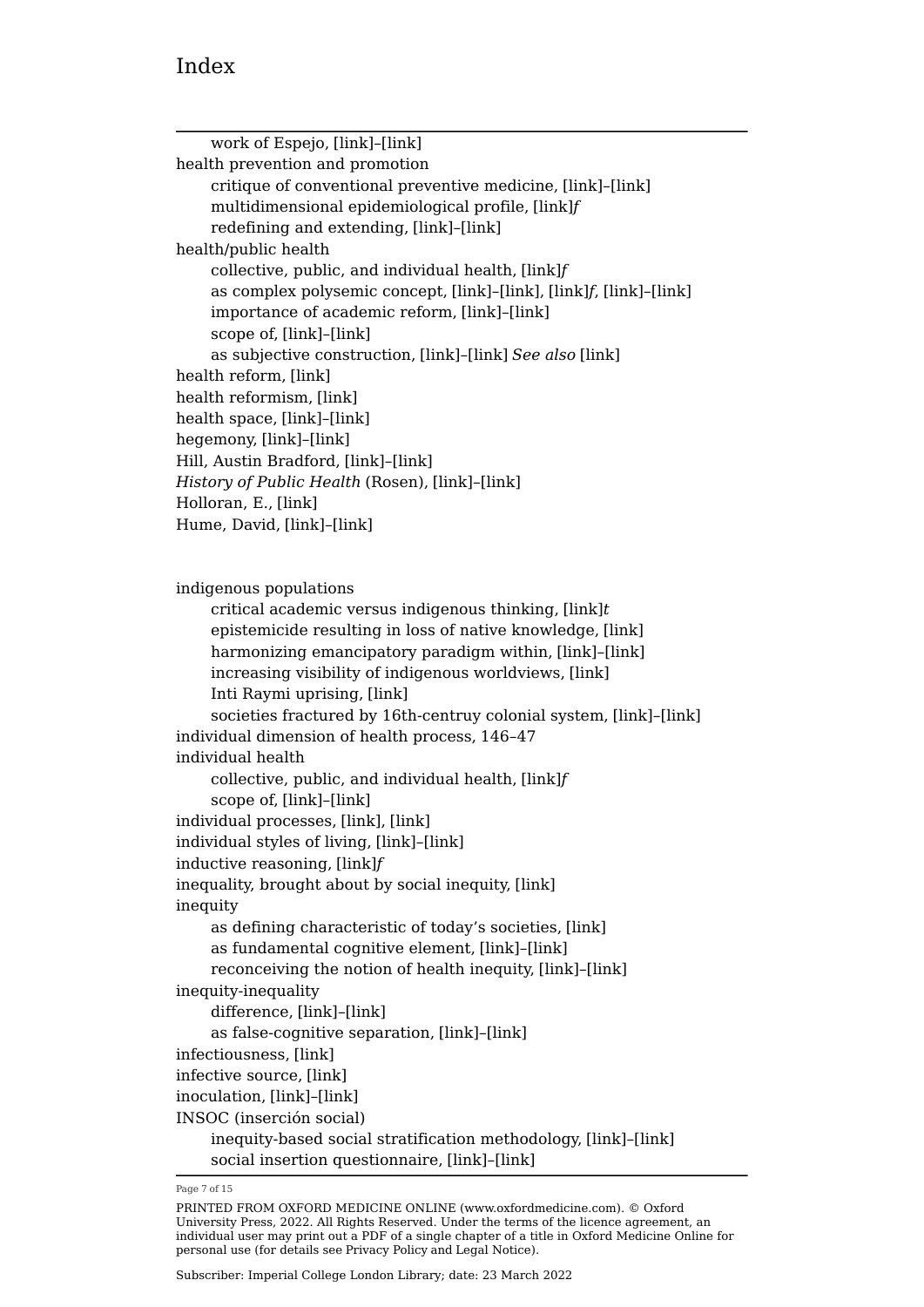intercultural thinking, [\[link\]](https://oxfordmedicine.com/view/10.1093/med/9780190492786.001.0001/med-9780190492786-chapter-4#med-9780190492786-chapter-4-div2-22)–[\[link\]](https://oxfordmedicine.com/view/10.1093/med/9780190492786.001.0001/med-9780190492786-chapter-4#med-9780190492786-chapter-4-div2-22) interdisciplinarity, [\[link\]](https://oxfordmedicine.com/view/10.1093/med/9780190492786.001.0001/med-9780190492786-chapter-4#med-9780190492786-chapter-4-div2-21)–[\[link\]](https://oxfordmedicine.com/view/10.1093/med/9780190492786.001.0001/med-9780190492786-chapter-4#med-9780190492786-chapter-4-div2-21) internal-external, [\[link\]](https://oxfordmedicine.com/view/10.1093/med/9780190492786.001.0001/med-9780190492786-chapter-3#med-9780190492786-chapter-3-div2-5)–[\[link\]](https://oxfordmedicine.com/view/10.1093/med/9780190492786.001.0001/med-9780190492786-chapter-3#med-9780190492786-chapter-3-div2-5) International Peasants Movement (Via Campesina), [\[link\]](https://oxfordmedicine.com/view/10.1093/med/9780190492786.001.0001/med-9780190492786-chapter-3#med-9780190492786-chapter-3-div1-6)–[\[link\]](https://oxfordmedicine.com/view/10.1093/med/9780190492786.001.0001/med-9780190492786-chapter-3#med-9780190492786-chapter-3-div1-6) Inti Raymi uprising, [\[link\]](https://oxfordmedicine.com/view/10.1093/med/9780190492786.001.0001/med-9780190492786-chapter-4#med-9780190492786-chapter-4-div2-22) IX Brazilian Epidemiology Congress, [\[link\]](https://oxfordmedicine.com/view/10.1093/med/9780190492786.001.0001/med-9780190492786-chapter-4#med-9780190492786-chapter-4-div2-19) Izurieta, Mónica, [\[link\]](https://oxfordmedicine.com/view/10.1093/med/9780190492786.001.0001/med-9780190492786-chapter-4#med-9780190492786-chapter-4-div1-20)–[\[link\]](https://oxfordmedicine.com/view/10.1093/med/9780190492786.001.0001/med-9780190492786-chapter-4#med-9780190492786-chapter-4-div1-20)

Julian Revolution period, [\[link\]](https://oxfordmedicine.com/view/10.1093/med/9780190492786.001.0001/med-9780190492786-chapter-2#med-9780190492786-chapter-2-div1-3)–[\[link\]](https://oxfordmedicine.com/view/10.1093/med/9780190492786.001.0001/med-9780190492786-chapter-2#med-9780190492786-chapter-2-div1-3)

knowledge illusion of linear reductionist thinking, [\[link\]](https://oxfordmedicine.com/view/10.1093/med/9780190492786.001.0001/med-9780190492786-chapter-3#med-9780190492786-chapter-3-div2-4)–[\[link\]](https://oxfordmedicine.com/view/10.1093/med/9780190492786.001.0001/med-9780190492786-chapter-3#med-9780190492786-chapter-3-div2-4) with precision, [\[link\]](https://oxfordmedicine.com/view/10.1093/med/9780190492786.001.0001/med-9780190492786-chapter-4#med-9780190492786-chapter-4-div2-13)–[\[link\]](https://oxfordmedicine.com/view/10.1093/med/9780190492786.001.0001/med-9780190492786-chapter-4#med-9780190492786-chapter-4-div2-13) Kowii, Ariruma, [\[link\]](https://oxfordmedicine.com/view/10.1093/med/9780190492786.001.0001/med-9780190492786-chapter-4#med-9780190492786-chapter-4-div2-22)–[\[link\]](https://oxfordmedicine.com/view/10.1093/med/9780190492786.001.0001/med-9780190492786-chapter-4#med-9780190492786-chapter-4-div2-22) Krieger, Nancy, [\[link\]](https://oxfordmedicine.com/view/10.1093/med/9780190492786.001.0001/med-9780190492786-chapter-3#med-9780190492786-chapter-3-div2-9)–[\[link\]](https://oxfordmedicine.com/view/10.1093/med/9780190492786.001.0001/med-9780190492786-chapter-3#med-9780190492786-chapter-3-div2-9) Kuhn, Thomas, [\[link\]](https://oxfordmedicine.com/view/10.1093/med/9780190492786.001.0001/med-9780190492786-chapter-2#med-9780190492786-chapter-2-div1-2) Kunzle, Luiz Allan, [\[link\]](https://oxfordmedicine.com/view/10.1093/med/9780190492786.001.0001/med-9780190492786-chapter-4#med-9780190492786-chapter-4-div1-20)

Latin American critical epidemiology

acceleration of unjust and injurious system, [\[link\]](https://oxfordmedicine.com/view/10.1093/med/9780190492786.001.0001/med-9780190492786-chapter-3#med-9780190492786-chapter-3-div1-5)–[\[link\]](https://oxfordmedicine.com/view/10.1093/med/9780190492786.001.0001/med-9780190492786-chapter-3#med-9780190492786-chapter-3-div1-5) capital acceleration 4.0 and neo-extractivism, [\[link\]](https://oxfordmedicine.com/view/10.1093/med/9780190492786.001.0001/med-9780190492786-chapter-3#med-9780190492786-chapter-3-div1-6)–[\[link\]](https://oxfordmedicine.com/view/10.1093/med/9780190492786.001.0001/med-9780190492786-chapter-3#med-9780190492786-chapter-3-div1-6) Cartesian bubble: preliminary panorama, [\[link\]](https://oxfordmedicine.com/view/10.1093/med/9780190492786.001.0001/med-9780190492786-chapter-3#med-9780190492786-chapter-3-div1-10)–[\[link\]](https://oxfordmedicine.com/view/10.1093/med/9780190492786.001.0001/med-9780190492786-chapter-3#med-9780190492786-chapter-3-div1-10) components of transformative audacious health and life sciences, [\[link\]](https://oxfordmedicine.com/view/10.1093/med/9780190492786.001.0001/med-9780190492786-chapter-3#med-9780190492786-chapter-3-div1-9)–[\[link\]](https://oxfordmedicine.com/view/10.1093/med/9780190492786.001.0001/med-9780190492786-chapter-3#med-9780190492786-chapter-3-div1-9) downfall of common good and derailment of institutional ethos, [\[link\]](https://oxfordmedicine.com/view/10.1093/med/9780190492786.001.0001/med-9780190492786-chapter-3#med-9780190492786-chapter-3-div1-7) –[\[link\]](https://oxfordmedicine.com/view/10.1093/med/9780190492786.001.0001/med-9780190492786-chapter-3#med-9780190492786-chapter-3-div1-7) linear reductionist and complex critical health definitions, [\[link\]](https://oxfordmedicine.com/view/10.1093/med/9780190492786.001.0001/med-9780190492786-chapter-3#med-9780190492786-chapter-3-tableGroup-2)*t* myths of "progressive" technocracy, [\[link\]](https://oxfordmedicine.com/view/10.1093/med/9780190492786.001.0001/med-9780190492786-chapter-3#med-9780190492786-chapter-3-div1-8)–[\[link\]](https://oxfordmedicine.com/view/10.1093/med/9780190492786.001.0001/med-9780190492786-chapter-3#med-9780190492786-chapter-3-div1-8) overcoming illusions of linear causality collective modes and individual styles of living, [\[link\]](https://oxfordmedicine.com/view/10.1093/med/9780190492786.001.0001/med-9780190492786-chapter-3#med-9780190492786-chapter-3-tableGroup-5)*t* comparative elements of paradigm shift, [\[link\]](https://oxfordmedicine.com/view/10.1093/med/9780190492786.001.0001/med-9780190492786-chapter-3#med-9780190492786-chapter-3-figureGroup-10)*f* complexity and critical science, [\[link\]](https://oxfordmedicine.com/view/10.1093/med/9780190492786.001.0001/med-9780190492786-chapter-3#med-9780190492786-chapter-3-div2-5)–[\[link\]](https://oxfordmedicine.com/view/10.1093/med/9780190492786.001.0001/med-9780190492786-chapter-3#med-9780190492786-chapter-3-div2-5) components of social determination movement, [\[link\]](https://oxfordmedicine.com/view/10.1093/med/9780190492786.001.0001/med-9780190492786-chapter-3#med-9780190492786-chapter-3-figureGroup-9)*f* determinants or determination/reformism or reform, [\[link\]](https://oxfordmedicine.com/view/10.1093/med/9780190492786.001.0001/med-9780190492786-chapter-3#med-9780190492786-chapter-3-div2-7)– [\[link\]](https://oxfordmedicine.com/view/10.1093/med/9780190492786.001.0001/med-9780190492786-chapter-3#med-9780190492786-chapter-3-div2-7), [\[link\]](https://oxfordmedicine.com/view/10.1093/med/9780190492786.001.0001/med-9780190492786-chapter-3#med-9780190492786-chapter-3-tableGroup-3)*t* domains of subsumption, embodiment, and artificialization, [\[link\]](https://oxfordmedicine.com/view/10.1093/med/9780190492786.001.0001/med-9780190492786-chapter-3#med-9780190492786-chapter-3-figureGroup-8)*f* factors describing conjunctions versus processes explaining movement, [\[link\]](https://oxfordmedicine.com/view/10.1093/med/9780190492786.001.0001/med-9780190492786-chapter-3#med-9780190492786-chapter-3-figureGroup-6)*f* integral transformative action, [\[link\]](https://oxfordmedicine.com/view/10.1093/med/9780190492786.001.0001/med-9780190492786-chapter-3#med-9780190492786-chapter-3-figureGroup-7)*f* matrix for epistemological comparative analysis of epidemiological paradigms, [\[link\]](https://oxfordmedicine.com/view/10.1093/med/9780190492786.001.0001/med-9780190492786-chapter-3#med-9780190492786-chapter-3-figureGroup-11)*f* principle of correspondence and empirical induction, [\[link\]](https://oxfordmedicine.com/view/10.1093/med/9780190492786.001.0001/med-9780190492786-chapter-3#med-9780190492786-chapter-3-figureGroup-5)*f*, [\[link\]](https://oxfordmedicine.com/view/10.1093/med/9780190492786.001.0001/med-9780190492786-chapter-3#med-9780190492786-chapter-3-div2-4)–[\[link\]](https://oxfordmedicine.com/view/10.1093/med/9780190492786.001.0001/med-9780190492786-chapter-3#med-9780190492786-chapter-3-div2-4) principles of good living and requisites for wellness, [\[link\]](https://oxfordmedicine.com/view/10.1093/med/9780190492786.001.0001/med-9780190492786-chapter-3#med-9780190492786-chapter-3-tableGroup-4)*t*

Page 8 of 15

PRINTED FROM OXFORD MEDICINE ONLINE (www.oxfordmedicine.com). © Oxford University Press, 2022. All Rights Reserved. Under the terms of the licence agreement, an individual user may print out a PDF of a single chapter of a title in Oxford Medicine Online for personal use (for details see [Privacy Policy](https://global.oup.com/privacy) and [Legal Notice](https://oxfordmedicine.com/page/legal-notice)).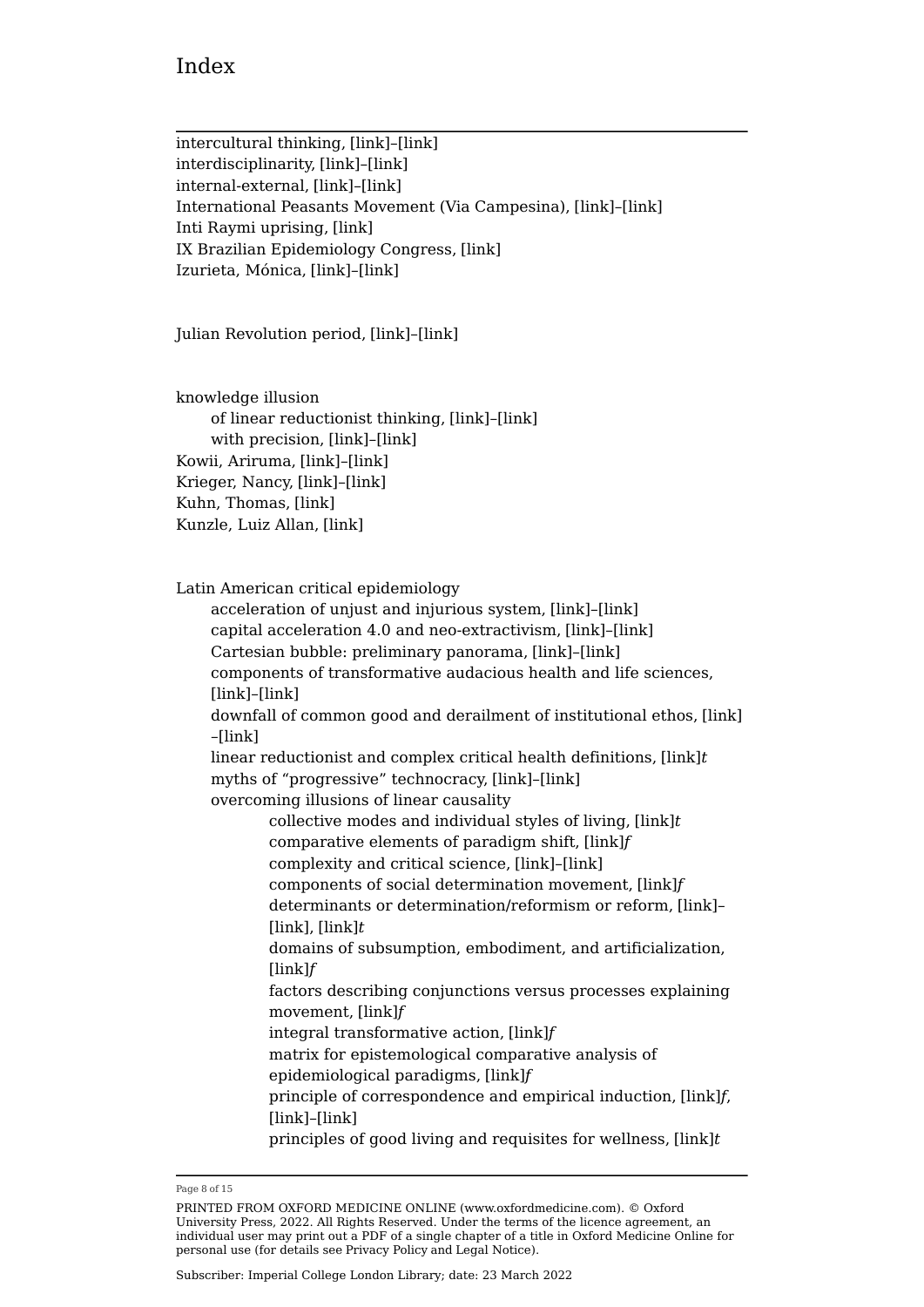| social reproduction, metabolism, subsumption/embodiment,                          |
|-----------------------------------------------------------------------------------|
| and inequity, [link]-[link]                                                       |
| subsumption of processes versus conjunction of factors, [link]<br>-[link]         |
| wellness, modes of living, and styles of living, [link]-[link] See<br>also [link] |
| Latin American critical social medicine tradition                                 |
| development of                                                                    |
| brief periodization of, [link]-[link], [link]t                                    |
| concept of collective health, [link]-[link], [link]f                              |
| construction of, [link]-[link]                                                    |
| health as complex polysemic concept, [link]f                                      |
| scientific knowledge, culture, and social (power) relations,                      |
| $[\ln k]$                                                                         |
| emblematic representatives of, [link]-[link]                                      |
| epidemiological paradigm clash in Latin American history, [link]-                 |
| [ $link$ ], [ $link$ ] $f$                                                        |
| origins of, [link]-[link]                                                         |
| Latin American Social Medicine Association, [link]                                |
| Laurell, Cristina, [link]-[link], [link]-[link]                                   |
| Lefebvre, H., [link], [link]                                                      |
| Lequerica, José Mejía, [link]-[link]                                              |
| lineal causality, [link]                                                          |
| linear causality                                                                  |
| collective modes and individual styles of living, [link]t                         |
| comparative elements of paradigm shift, [link]f                                   |
| complexity and critical science, [link]-[link]                                    |
| components of social determination movement, [link]f                              |
| domains of subsumption, embodiment, and artificialization, [link]f                |
| factors describing conjunctions versus processes explaining<br>movement, [link]f  |
| integral transformative action, [link]f                                           |
| matrix for epistemological comparative analysis of epidemiological                |
| paradigms, [link]f                                                                |
| principle of correspondence and empirical induction, [link]f, [link]-             |
| [link]                                                                            |
| principles of good living and requisites for wellness, [link]t                    |
| social determinants or social determination: institutional reformism              |
| or radical reform, [link]-[link], [link]t                                         |
| social reproduction, metabolism, subsumption/embodiment, and                      |
| inequity, [link]-[link]                                                           |
| subsumption of processes versus conjunction of factors, [link]-[link]             |
| wellness, modes of living, and styles of living, [link]-[link]                    |
| Lopez, Catalina, [link]-[link]                                                    |
| Lukács, Georg, [link]                                                             |
|                                                                                   |

"Malnutrition in Latin America" (Escudero), [\[link\]](https://oxfordmedicine.com/view/10.1093/med/9780190492786.001.0001/med-9780190492786-chapter-2#med-9780190492786-chapter-2-div2-3)–[\[link\]](https://oxfordmedicine.com/view/10.1093/med/9780190492786.001.0001/med-9780190492786-chapter-2#med-9780190492786-chapter-2-div2-3) Mantini-Briggs, Clara, [\[link\]](https://oxfordmedicine.com/view/10.1093/med/9780190492786.001.0001/med-9780190492786-chapter-4#med-9780190492786-chapter-4-div2-14)–[\[link\]](https://oxfordmedicine.com/view/10.1093/med/9780190492786.001.0001/med-9780190492786-chapter-4#med-9780190492786-chapter-4-div2-14)

Page 9 of 15

PRINTED FROM OXFORD MEDICINE ONLINE (www.oxfordmedicine.com). © Oxford University Press, 2022. All Rights Reserved. Under the terms of the licence agreement, an individual user may print out a PDF of a single chapter of a title in Oxford Medicine Online for personal use (for details see [Privacy Policy](https://global.oup.com/privacy) and [Legal Notice](https://oxfordmedicine.com/page/legal-notice)).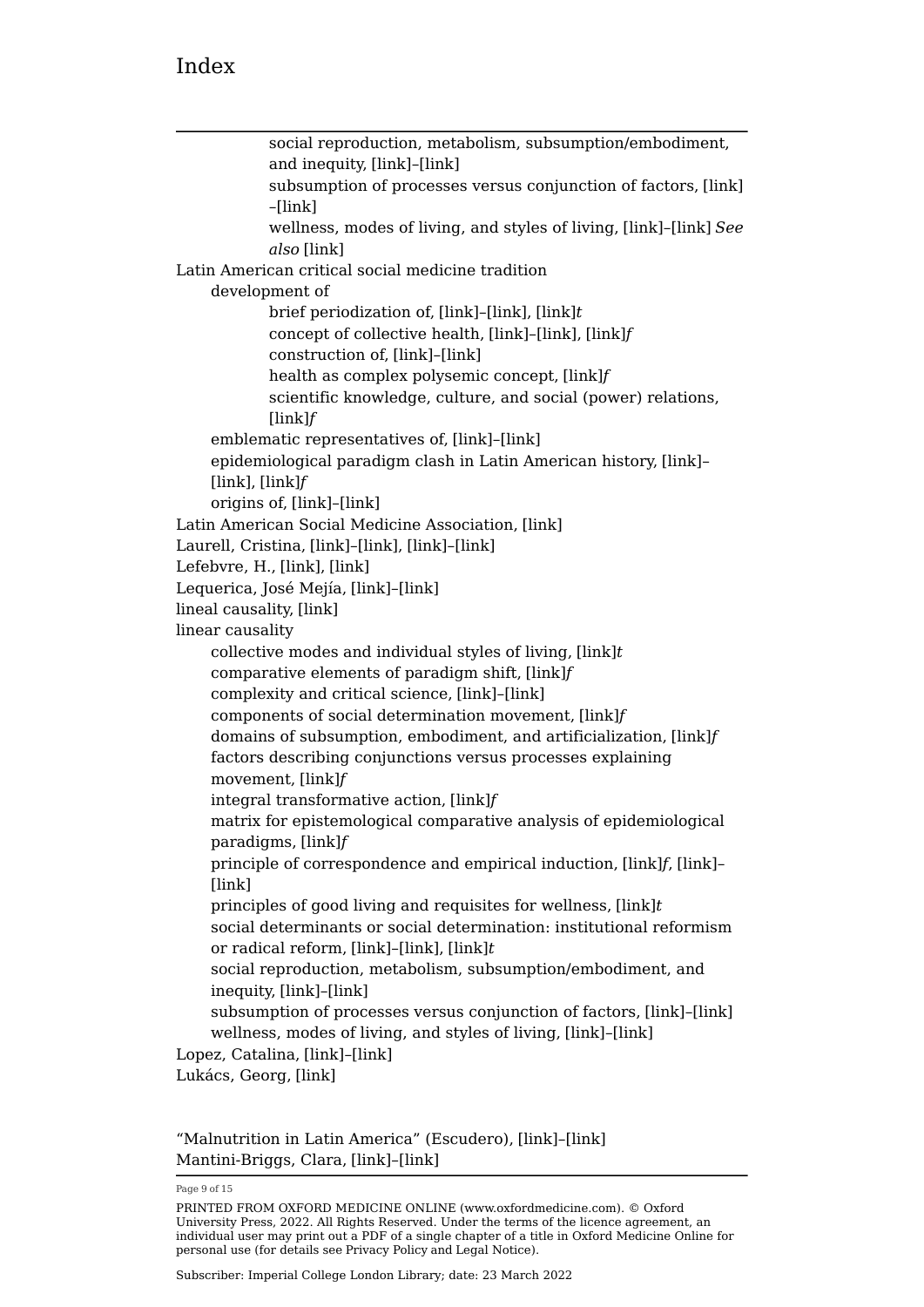*mappae mundi,* [\[link\]](https://oxfordmedicine.com/view/10.1093/med/9780190492786.001.0001/med-9780190492786-chapter-4#med-9780190492786-chapter-4-div2-18) Marx, Karl, [\[link\]](https://oxfordmedicine.com/view/10.1093/med/9780190492786.001.0001/med-9780190492786-chapter-3#med-9780190492786-chapter-3-div2-6)–[\[link\],](https://oxfordmedicine.com/view/10.1093/med/9780190492786.001.0001/med-9780190492786-chapter-3#med-9780190492786-chapter-3-div2-6) [\[link\]](https://oxfordmedicine.com/view/10.1093/med/9780190492786.001.0001/med-9780190492786-chapter-4#med-9780190492786-chapter-4-div2-19)–[\[link\]](https://oxfordmedicine.com/view/10.1093/med/9780190492786.001.0001/med-9780190492786-chapter-4#med-9780190492786-chapter-4-div2-19) McMahon, Brian, [\[link\]](https://oxfordmedicine.com/view/10.1093/med/9780190492786.001.0001/med-9780190492786-chapter-3#med-9780190492786-chapter-3-div2-6)–[\[link\]](https://oxfordmedicine.com/view/10.1093/med/9780190492786.001.0001/med-9780190492786-chapter-3#med-9780190492786-chapter-3-div2-6) medical geography, [\[link\]](https://oxfordmedicine.com/view/10.1093/med/9780190492786.001.0001/med-9780190492786-chapter-4#med-9780190492786-chapter-4-div2-18)–[\[link\]](https://oxfordmedicine.com/view/10.1093/med/9780190492786.001.0001/med-9780190492786-chapter-4#med-9780190492786-chapter-4-div2-18) medical research, flaws of mainstream, [\[link\]](https://oxfordmedicine.com/view/10.1093/med/9780190492786.001.0001/med-9780190492786-chapter-2#med-9780190492786-chapter-2-div2-3)–[\[link\]](https://oxfordmedicine.com/view/10.1093/med/9780190492786.001.0001/med-9780190492786-chapter-2#med-9780190492786-chapter-2-div2-3) *Medicine and Public Health at the End of Empire* (Waitzkin), [\[link\]](https://oxfordmedicine.com/view/10.1093/med/9780190492786.001.0001/med-9780190492786-chapter-2#med-9780190492786-chapter-2-div1-3) Menéndez, Eduardo, [\[link\]](https://oxfordmedicine.com/view/10.1093/med/9780190492786.001.0001/med-9780190492786-chapter-2#med-9780190492786-chapter-2-div2-3)–[\[link\]](https://oxfordmedicine.com/view/10.1093/med/9780190492786.001.0001/med-9780190492786-chapter-2#med-9780190492786-chapter-2-div2-3), [\[link\]](https://oxfordmedicine.com/view/10.1093/med/9780190492786.001.0001/med-9780190492786-chapter-3#med-9780190492786-chapter-3-div2-9)–[\[link\]](https://oxfordmedicine.com/view/10.1093/med/9780190492786.001.0001/med-9780190492786-chapter-3#med-9780190492786-chapter-3-div2-9), [\[link\]](https://oxfordmedicine.com/view/10.1093/med/9780190492786.001.0001/med-9780190492786-chapter-4#med-9780190492786-chapter-4-div2-14)–[\[link\]](https://oxfordmedicine.com/view/10.1093/med/9780190492786.001.0001/med-9780190492786-chapter-4#med-9780190492786-chapter-4-div2-14) metabolism, of science and nature, [\[link\]](https://oxfordmedicine.com/view/10.1093/med/9780190492786.001.0001/med-9780190492786-chapter-3#med-9780190492786-chapter-3-div2-6)–[\[link\]](https://oxfordmedicine.com/view/10.1093/med/9780190492786.001.0001/med-9780190492786-chapter-3#med-9780190492786-chapter-3-div2-6) metacritical analysis, [\[link\]](https://oxfordmedicine.com/view/10.1093/med/9780190492786.001.0001/med-9780190492786-chapter-4#med-9780190492786-chapter-4-div2-20)–[\[link\]](https://oxfordmedicine.com/view/10.1093/med/9780190492786.001.0001/med-9780190492786-chapter-4#med-9780190492786-chapter-4-div2-20) meta-critique of our social system critical academic versus indigenous thinking, [\[link\]](https://oxfordmedicine.com/view/10.1093/med/9780190492786.001.0001/med-9780190492786-chapter-4#med-9780190492786-chapter-4-tableGroup-8)*t* health's complexity and transdisciplinarity, [\[link\]](https://oxfordmedicine.com/view/10.1093/med/9780190492786.001.0001/med-9780190492786-chapter-4#med-9780190492786-chapter-4-figureGroup-15)*f* intercultural thinking: beyond folkloric multicultural affinities, [\[link\]](https://oxfordmedicine.com/view/10.1093/med/9780190492786.001.0001/med-9780190492786-chapter-4#med-9780190492786-chapter-4-div2-22)– [\[link\]](https://oxfordmedicine.com/view/10.1093/med/9780190492786.001.0001/med-9780190492786-chapter-4#med-9780190492786-chapter-4-div2-22) real transdisciplinary thinking, [\[link\]](https://oxfordmedicine.com/view/10.1093/med/9780190492786.001.0001/med-9780190492786-chapter-4#med-9780190492786-chapter-4-div2-21)–[\[link\]](https://oxfordmedicine.com/view/10.1093/med/9780190492786.001.0001/med-9780190492786-chapter-4#med-9780190492786-chapter-4-div2-21) transdisciplinary and intercultural transformative reasoning, [\[link\]](https://oxfordmedicine.com/view/10.1093/med/9780190492786.001.0001/med-9780190492786-chapter-4#med-9780190492786-chapter-4-div2-20)– [\[link\]](https://oxfordmedicine.com/view/10.1093/med/9780190492786.001.0001/med-9780190492786-chapter-4#med-9780190492786-chapter-4-div2-20) microclasses, [\[link\]](https://oxfordmedicine.com/view/10.1093/med/9780190492786.001.0001/med-9780190492786-chapter-4#med-9780190492786-chapter-4-div2-16) mind-body, [\[link\]](https://oxfordmedicine.com/view/10.1093/med/9780190492786.001.0001/med-9780190492786-chapter-3#med-9780190492786-chapter-3-div2-5)–[\[link\]](https://oxfordmedicine.com/view/10.1093/med/9780190492786.001.0001/med-9780190492786-chapter-3#med-9780190492786-chapter-3-div2-5) modes of living class modes of living-individual living opportunities, [\[link\]](https://oxfordmedicine.com/view/10.1093/med/9780190492786.001.0001/med-9780190492786-chapter-4#med-9780190492786-chapter-4-div2-15)–[\[link\]](https://oxfordmedicine.com/view/10.1093/med/9780190492786.001.0001/med-9780190492786-chapter-4#med-9780190492786-chapter-4-div2-15) defenders of neoliberal mode of living, [\[link\]](https://oxfordmedicine.com/view/10.1093/med/9780190492786.001.0001/med-9780190492786-chapter-3#med-9780190492786-chapter-3-div1-5)–[\[link\]](https://oxfordmedicine.com/view/10.1093/med/9780190492786.001.0001/med-9780190492786-chapter-3#med-9780190492786-chapter-3-div1-5) development of social determination movement, [\[link\]](https://oxfordmedicine.com/view/10.1093/med/9780190492786.001.0001/med-9780190492786-chapter-3#med-9780190492786-chapter-3-div2-5) as domain of multidimensionality, [\[link\]](https://oxfordmedicine.com/view/10.1093/med/9780190492786.001.0001/med-9780190492786-chapter-3#med-9780190492786-chapter-3-div2-5) GPI (general domain, particular modes of living, individual styles of living), [\[link\]](https://oxfordmedicine.com/view/10.1093/med/9780190492786.001.0001/med-9780190492786-chapter-3#med-9780190492786-chapter-3-div1-6) neoliberal mode of living, [\[link\]](https://oxfordmedicine.com/view/10.1093/med/9780190492786.001.0001/med-9780190492786-chapter-1#med-9780190492786-chapter-1-div1-1)–[\[link\]](https://oxfordmedicine.com/view/10.1093/med/9780190492786.001.0001/med-9780190492786-chapter-1#med-9780190492786-chapter-1-div1-1) overcoming illusions of linear causality collective modes and individual styles of living, [\[link\]](https://oxfordmedicine.com/view/10.1093/med/9780190492786.001.0001/med-9780190492786-chapter-3#med-9780190492786-chapter-3-tableGroup-5)*t* wellness, modes of living, and styles of living, [\[link\]](https://oxfordmedicine.com/view/10.1093/med/9780190492786.001.0001/med-9780190492786-chapter-3#med-9780190492786-chapter-3-div2-8)–[\[link\]](https://oxfordmedicine.com/view/10.1093/med/9780190492786.001.0001/med-9780190492786-chapter-3#med-9780190492786-chapter-3-div2-8) multidimensionality, [\[link\]](https://oxfordmedicine.com/view/10.1093/med/9780190492786.001.0001/med-9780190492786-chapter-3#med-9780190492786-chapter-3-div2-5) multidisciplinarity, [\[link\]](https://oxfordmedicine.com/view/10.1093/med/9780190492786.001.0001/med-9780190492786-chapter-4#med-9780190492786-chapter-4-div2-21)–[\[link\]](https://oxfordmedicine.com/view/10.1093/med/9780190492786.001.0001/med-9780190492786-chapter-4#med-9780190492786-chapter-4-div2-21)

National Confederation of Indigenous Peoples of Ecuador, [\[link\]](https://oxfordmedicine.com/view/10.1093/med/9780190492786.001.0001/med-9780190492786-chapter-4#med-9780190492786-chapter-4-div2-22) National Constitution of 2008, [\[link\]](https://oxfordmedicine.com/view/10.1093/med/9780190492786.001.0001/med-9780190492786-chapter-4#med-9780190492786-chapter-4-div2-22)–[\[link\]](https://oxfordmedicine.com/view/10.1093/med/9780190492786.001.0001/med-9780190492786-chapter-4#med-9780190492786-chapter-4-div2-22) natural reproduction, versus social reproduction, [\[link\]](https://oxfordmedicine.com/view/10.1093/med/9780190492786.001.0001/med-9780190492786-chapter-3#med-9780190492786-chapter-3-div2-6)–[\[link\]](https://oxfordmedicine.com/view/10.1093/med/9780190492786.001.0001/med-9780190492786-chapter-3#med-9780190492786-chapter-3-div2-6), [\[link\]](https://oxfordmedicine.com/view/10.1093/med/9780190492786.001.0001/med-9780190492786-chapter-3#med-9780190492786-chapter-3-div2-6)–[\[link\]](https://oxfordmedicine.com/view/10.1093/med/9780190492786.001.0001/med-9780190492786-chapter-3#med-9780190492786-chapter-3-div2-6) neo-extractivism, [\[link\]](https://oxfordmedicine.com/view/10.1093/med/9780190492786.001.0001/med-9780190492786-chapter-3#med-9780190492786-chapter-3-div1-6)–[\[link\]](https://oxfordmedicine.com/view/10.1093/med/9780190492786.001.0001/med-9780190492786-chapter-3#med-9780190492786-chapter-3-div1-6) neoliberalism absolute belief in role of competition, [\[link\]](https://oxfordmedicine.com/view/10.1093/med/9780190492786.001.0001/med-9780190492786-chapter-3#med-9780190492786-chapter-3-div1-5) acceleration of neoliberal scheme, [\[link\]](https://oxfordmedicine.com/view/10.1093/med/9780190492786.001.0001/med-9780190492786-chapter-3#med-9780190492786-chapter-3-div1-8)–[\[link\]](https://oxfordmedicine.com/view/10.1093/med/9780190492786.001.0001/med-9780190492786-chapter-3#med-9780190492786-chapter-3-div1-8) anti-neoliberal protests in Latin America, [\[link\]](https://oxfordmedicine.com/view/10.1093/med/9780190492786.001.0001/med-9780190492786-chapter-3#med-9780190492786-chapter-3-div1-6) championed by company representatives and public servants, [\[link\]](https://oxfordmedicine.com/view/10.1093/med/9780190492786.001.0001/med-9780190492786-chapter-2#med-9780190492786-chapter-2-div2-3) defenders of neoliberal mode of living, [\[link\]](https://oxfordmedicine.com/view/10.1093/med/9780190492786.001.0001/med-9780190492786-chapter-3#med-9780190492786-chapter-3-div1-5)–[\[link\]](https://oxfordmedicine.com/view/10.1093/med/9780190492786.001.0001/med-9780190492786-chapter-3#med-9780190492786-chapter-3-div1-5) fostering neoliberal city development, [\[link\]](https://oxfordmedicine.com/view/10.1093/med/9780190492786.001.0001/med-9780190492786-chapter-4#med-9780190492786-chapter-4-div1-18) Fukuyama's view of modern civilization, [\[link\]](https://oxfordmedicine.com/view/10.1093/med/9780190492786.001.0001/med-9780190492786-chapter-3#med-9780190492786-chapter-3-div1-5)–[\[link\]](https://oxfordmedicine.com/view/10.1093/med/9780190492786.001.0001/med-9780190492786-chapter-3#med-9780190492786-chapter-3-div1-5) imposition of neoliberal diet, [\[link\]](https://oxfordmedicine.com/view/10.1093/med/9780190492786.001.0001/med-9780190492786-chapter-1#med-9780190492786-chapter-1-div1-1) neoliberal mode of living, [\[link\]](https://oxfordmedicine.com/view/10.1093/med/9780190492786.001.0001/med-9780190492786-chapter-1#med-9780190492786-chapter-1-div1-1)–[\[link\]](https://oxfordmedicine.com/view/10.1093/med/9780190492786.001.0001/med-9780190492786-chapter-1#med-9780190492786-chapter-1-div1-1) proclaimed successes of, [\[link\]](https://oxfordmedicine.com/view/10.1093/med/9780190492786.001.0001/med-9780190492786-chapter-3#med-9780190492786-chapter-3-div1-5)

Page 10 of 15

PRINTED FROM OXFORD MEDICINE ONLINE (www.oxfordmedicine.com). © Oxford University Press, 2022. All Rights Reserved. Under the terms of the licence agreement, an individual user may print out a PDF of a single chapter of a title in Oxford Medicine Online for personal use (for details see [Privacy Policy](https://global.oup.com/privacy) and [Legal Notice](https://oxfordmedicine.com/page/legal-notice)).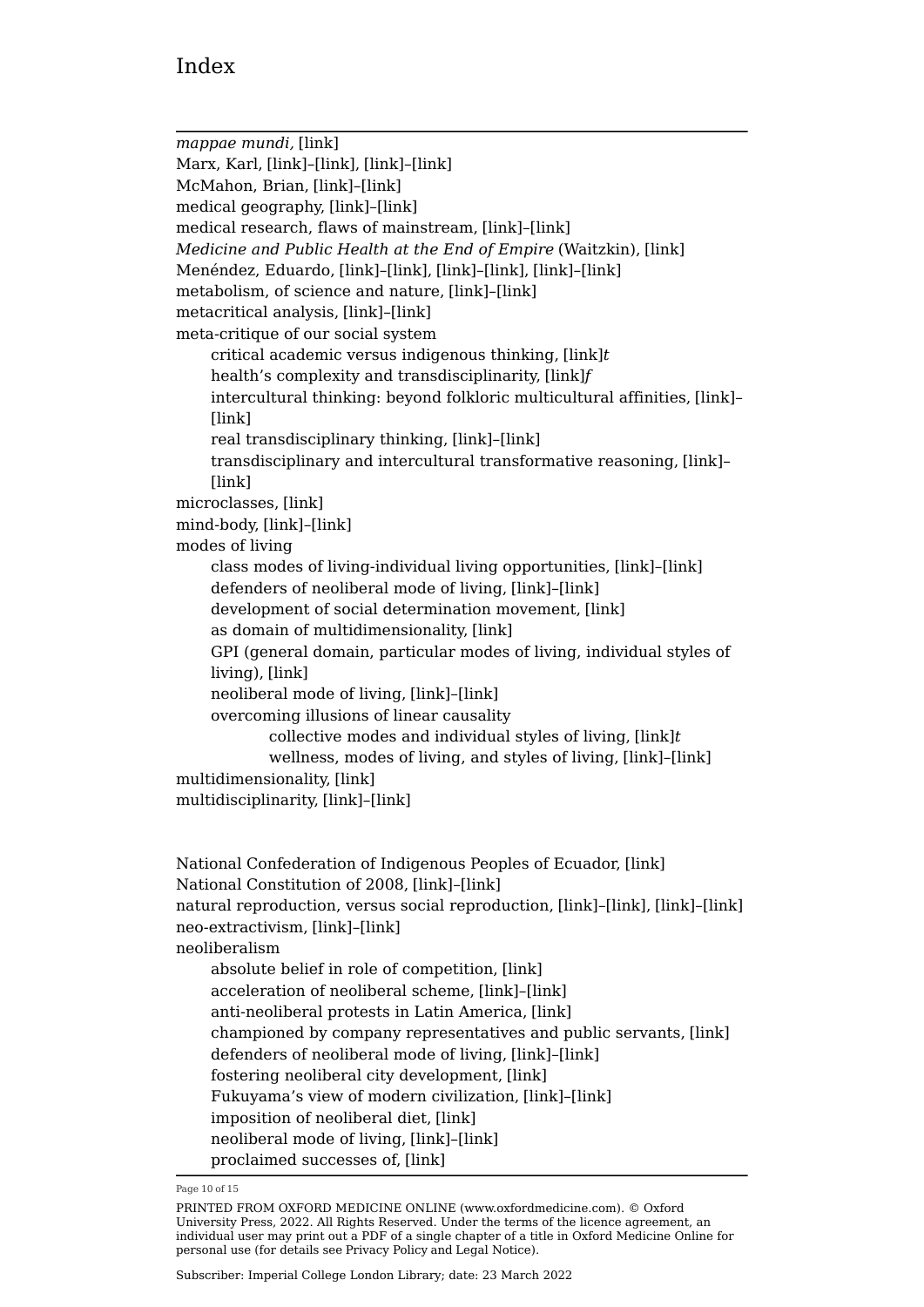savage urbanism, [\[link\]](https://oxfordmedicine.com/view/10.1093/med/9780190492786.001.0001/med-9780190492786-chapter-4#med-9780190492786-chapter-4-tableGroup-8)*t* scholars opposing, [\[link\]](https://oxfordmedicine.com/view/10.1093/med/9780190492786.001.0001/med-9780190492786-chapter-2#med-9780190492786-chapter-2-div1-3)–[\[link\]](https://oxfordmedicine.com/view/10.1093/med/9780190492786.001.0001/med-9780190492786-chapter-2#med-9780190492786-chapter-2-div1-3) significant epidemiological differentials appearing in neoliberal cities, [\[link\]](https://oxfordmedicine.com/view/10.1093/med/9780190492786.001.0001/med-9780190492786-chapter-3#med-9780190492786-chapter-3-div1-6) systemic regression of human, social, and environmental rights due to, [\[link\]](https://oxfordmedicine.com/view/10.1093/med/9780190492786.001.0001/med-9780190492786-chapter-1#med-9780190492786-chapter-1-div1-1)–[\[link\]](https://oxfordmedicine.com/view/10.1093/med/9780190492786.001.0001/med-9780190492786-chapter-1#med-9780190492786-chapter-1-div1-1) takeoff of extractivist productivism, [\[link\]](https://oxfordmedicine.com/view/10.1093/med/9780190492786.001.0001/med-9780190492786-chapter-2#med-9780190492786-chapter-2-tableGroup-1)*t* urban capital acceleration in neoliberal city, [\[link\]](https://oxfordmedicine.com/view/10.1093/med/9780190492786.001.0001/med-9780190492786-chapter-3#med-9780190492786-chapter-3-div1-6)–[\[link\]](https://oxfordmedicine.com/view/10.1093/med/9780190492786.001.0001/med-9780190492786-chapter-3#med-9780190492786-chapter-3-div1-6) New Economics Foundation (NEF), [\[link\]](https://oxfordmedicine.com/view/10.1093/med/9780190492786.001.0001/med-9780190492786-chapter-3#med-9780190492786-chapter-3-div2-8)–[\[link\]](https://oxfordmedicine.com/view/10.1093/med/9780190492786.001.0001/med-9780190492786-chapter-3#med-9780190492786-chapter-3-div2-8) Nunes, Everardo Duarte, [\[link\]](https://oxfordmedicine.com/view/10.1093/med/9780190492786.001.0001/med-9780190492786-chapter-2#med-9780190492786-chapter-2-div2-3) objects-subjects (gender and ethnocultural rights), [\[link\]](https://oxfordmedicine.com/view/10.1093/med/9780190492786.001.0001/med-9780190492786-chapter-2#med-9780190492786-chapter-2-div2-3) object-subject-praxis movement, [\[link\]](https://oxfordmedicine.com/view/10.1093/med/9780190492786.001.0001/med-9780190492786-chapter-1#med-9780190492786-chapter-1-div1-1) "On the Chilean Socio-medical Reality" (Allende), [\[link\]](https://oxfordmedicine.com/view/10.1093/med/9780190492786.001.0001/med-9780190492786-chapter-2#med-9780190492786-chapter-2-div1-3) Pachamamism, [\[link\]](https://oxfordmedicine.com/view/10.1093/med/9780190492786.001.0001/med-9780190492786-chapter-4#med-9780190492786-chapter-4-div2-22) paradigm, [\[link\]](https://oxfordmedicine.com/view/10.1093/med/9780190492786.001.0001/med-9780190492786-chapter-2#med-9780190492786-chapter-2-div1-2) Paredes, Ricardo, [\[link\]](https://oxfordmedicine.com/view/10.1093/med/9780190492786.001.0001/med-9780190492786-chapter-2#med-9780190492786-chapter-2-div1-3)–[\[link\]](https://oxfordmedicine.com/view/10.1093/med/9780190492786.001.0001/med-9780190492786-chapter-2#med-9780190492786-chapter-2-div1-3) particular processes, [\[link\],](https://oxfordmedicine.com/view/10.1093/med/9780190492786.001.0001/med-9780190492786-chapter-3#med-9780190492786-chapter-3-div2-6) [\[link\]](https://oxfordmedicine.com/view/10.1093/med/9780190492786.001.0001/med-9780190492786-chapter-4#med-9780190492786-chapter-4-div2-11) Pasolini, P., [\[link\]](https://oxfordmedicine.com/view/10.1093/med/9780190492786.001.0001/med-9780190492786-chapter-3#med-9780190492786-chapter-3-div1-7)–[\[link\]](https://oxfordmedicine.com/view/10.1093/med/9780190492786.001.0001/med-9780190492786-chapter-3#med-9780190492786-chapter-3-div1-7) Paz y Miño, Luis Telmo, [\[link\]](https://oxfordmedicine.com/view/10.1093/med/9780190492786.001.0001/med-9780190492786-chapter-2#med-9780190492786-chapter-2-div1-3) *Philosophy of Epidemiology* (Broadbent), [\[link\]](https://oxfordmedicine.com/view/10.1093/med/9780190492786.001.0001/med-9780190492786-chapter-3#med-9780190492786-chapter-3-div1-9)–[\[link\]](https://oxfordmedicine.com/view/10.1093/med/9780190492786.001.0001/med-9780190492786-chapter-3#med-9780190492786-chapter-3-div1-9) place in productive apparatus, [\[link\]](https://oxfordmedicine.com/view/10.1093/med/9780190492786.001.0001/med-9780190492786-chapter-4#med-9780190492786-chapter-4-div2-17) policy triangle, [\[link\]](https://oxfordmedicine.com/view/10.1093/med/9780190492786.001.0001/med-9780190492786-chapter-4#med-9780190492786-chapter-4-div1-19) political economy applied to health-related contradictions of society, [\[link\]](https://oxfordmedicine.com/view/10.1093/med/9780190492786.001.0001/med-9780190492786-chapter-2#med-9780190492786-chapter-2-div2-3) clash with contagionism, [\[link\]](https://oxfordmedicine.com/view/10.1093/med/9780190492786.001.0001/med-9780190492786-chapter-2#med-9780190492786-chapter-2-figureGroup-1)*f*, [\[link\]](https://oxfordmedicine.com/view/10.1093/med/9780190492786.001.0001/med-9780190492786-chapter-2#med-9780190492786-chapter-2-div1-2)–[\[link\]](https://oxfordmedicine.com/view/10.1093/med/9780190492786.001.0001/med-9780190492786-chapter-2#med-9780190492786-chapter-2-div1-2) Marx's work on, [\[link\]](https://oxfordmedicine.com/view/10.1093/med/9780190492786.001.0001/med-9780190492786-chapter-3#med-9780190492786-chapter-3-div2-6)–[\[link\]](https://oxfordmedicine.com/view/10.1093/med/9780190492786.001.0001/med-9780190492786-chapter-3#med-9780190492786-chapter-3-div2-6) political power, [\[link\]](https://oxfordmedicine.com/view/10.1093/med/9780190492786.001.0001/med-9780190492786-chapter-4#med-9780190492786-chapter-4-div2-17)–[\[link\]](https://oxfordmedicine.com/view/10.1093/med/9780190492786.001.0001/med-9780190492786-chapter-4#med-9780190492786-chapter-4-div2-17) posthumanism, [\[link\]](https://oxfordmedicine.com/view/10.1093/med/9780190492786.001.0001/med-9780190492786-chapter-3#med-9780190492786-chapter-3-div1-6) precautionary principle concept of, [\[link\]](https://oxfordmedicine.com/view/10.1093/med/9780190492786.001.0001/med-9780190492786-chapter-4#med-9780190492786-chapter-4-div1-19) reinforced by critical processes matrix, [\[link\]](https://oxfordmedicine.com/view/10.1093/med/9780190492786.001.0001/med-9780190492786-chapter-4#med-9780190492786-chapter-4-div2-11) reinforcing precautionary principle and triangle of action, [\[link\]](https://oxfordmedicine.com/view/10.1093/med/9780190492786.001.0001/med-9780190492786-chapter-4#med-9780190492786-chapter-4-div1-19)– [\[link\]](https://oxfordmedicine.com/view/10.1093/med/9780190492786.001.0001/med-9780190492786-chapter-4#med-9780190492786-chapter-4-div1-19) prevention and promotion critique of conventional preventive medicine, [\[link\]](https://oxfordmedicine.com/view/10.1093/med/9780190492786.001.0001/med-9780190492786-chapter-4#med-9780190492786-chapter-4-div1-18)–[\[link\]](https://oxfordmedicine.com/view/10.1093/med/9780190492786.001.0001/med-9780190492786-chapter-4#med-9780190492786-chapter-4-div1-18) multidimensional epidemiological profile, [\[link\]](https://oxfordmedicine.com/view/10.1093/med/9780190492786.001.0001/med-9780190492786-chapter-4#med-9780190492786-chapter-4-figureGroup-16)*f* redefining and extending, [\[link\]](https://oxfordmedicine.com/view/10.1093/med/9780190492786.001.0001/med-9780190492786-chapter-4#med-9780190492786-chapter-4-div1-18)–[\[link\]](https://oxfordmedicine.com/view/10.1093/med/9780190492786.001.0001/med-9780190492786-chapter-4#med-9780190492786-chapter-4-div1-18) primary prevention, [\[link\]](https://oxfordmedicine.com/view/10.1093/med/9780190492786.001.0001/med-9780190492786-chapter-4#med-9780190492786-chapter-4-div1-18)–[\[link\]](https://oxfordmedicine.com/view/10.1093/med/9780190492786.001.0001/med-9780190492786-chapter-4#med-9780190492786-chapter-4-div1-18) *Principle of Causality in Modern Science, The* (Bunge), [\[link\]](https://oxfordmedicine.com/view/10.1093/med/9780190492786.001.0001/med-9780190492786-chapter-3#med-9780190492786-chapter-3-div2-6)–[\[link\]](https://oxfordmedicine.com/view/10.1093/med/9780190492786.001.0001/med-9780190492786-chapter-3#med-9780190492786-chapter-3-div2-6) principle of correspondence, [\[link\]](https://oxfordmedicine.com/view/10.1093/med/9780190492786.001.0001/med-9780190492786-chapter-3#med-9780190492786-chapter-3-figureGroup-5)*f*, [\[link\]](https://oxfordmedicine.com/view/10.1093/med/9780190492786.001.0001/med-9780190492786-chapter-3#med-9780190492786-chapter-3-div2-4) processes-factors, [\[link\]](https://oxfordmedicine.com/view/10.1093/med/9780190492786.001.0001/med-9780190492786-chapter-3#med-9780190492786-chapter-3-div2-5)–[\[link\]](https://oxfordmedicine.com/view/10.1093/med/9780190492786.001.0001/med-9780190492786-chapter-3#med-9780190492786-chapter-3-div2-5) production-consumption, as false-cognitive separation, [\[link\]](https://oxfordmedicine.com/view/10.1093/med/9780190492786.001.0001/med-9780190492786-chapter-4#med-9780190492786-chapter-4-div2-15)–[\[link\]](https://oxfordmedicine.com/view/10.1093/med/9780190492786.001.0001/med-9780190492786-chapter-4#med-9780190492786-chapter-4-div2-15) profound prevention, [\[link\]](https://oxfordmedicine.com/view/10.1093/med/9780190492786.001.0001/med-9780190492786-chapter-4#med-9780190492786-chapter-4-div1-18) public health collective, public, and individual health, [\[link\]](https://oxfordmedicine.com/view/10.1093/med/9780190492786.001.0001/med-9780190492786-chapter-2#med-9780190492786-chapter-2-figureGroup-2)*f*

Page 11 of 15

PRINTED FROM OXFORD MEDICINE ONLINE (www.oxfordmedicine.com). © Oxford University Press, 2022. All Rights Reserved. Under the terms of the licence agreement, an individual user may print out a PDF of a single chapter of a title in Oxford Medicine Online for personal use (for details see [Privacy Policy](https://global.oup.com/privacy) and [Legal Notice](https://oxfordmedicine.com/page/legal-notice)).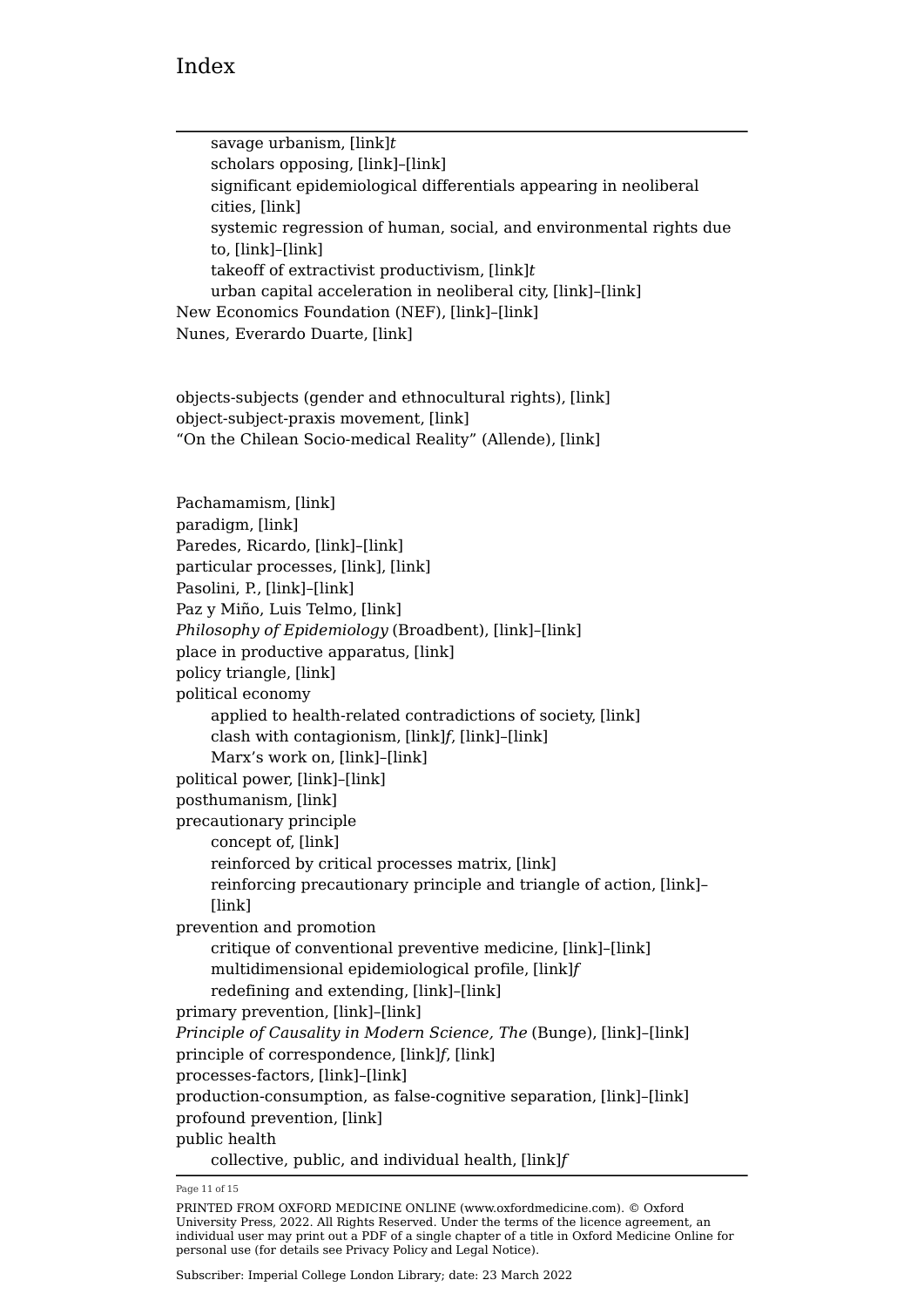| scope of, [link]-[link] See also [link]<br>purpose-mechanism, [link]-[link]                 |
|---------------------------------------------------------------------------------------------|
| qualitative nodes, [link]-[link]<br>qualitativism, [link]-[link]                            |
| quantitative values (variables), [link]-[link]<br>quantitativism, [link]-[link]             |
| reduction, [link]-[link]                                                                    |
| reductionism                                                                                |
| criticism of, [link]-[link]                                                                 |
| definition of, [link]-[link]                                                                |
| lineal approach by means of social characterization survey<br>instruments, [link]-[link]    |
| summary of, [link]                                                                          |
| Reflections on a Safe Method to Protect the People from Smallpox<br>(Espejo), [link]-[link] |
| reform, [link]                                                                              |
| reformism, [link]                                                                           |
| reification, of ontological units as individualized elements, [link]                        |
| Rosen, George, [link]-[link]                                                                |
| Rothman, Kenneth, [link]-[link]                                                             |
|                                                                                             |
|                                                                                             |
| Samaja, Juan, [link]-[link], [link]-[link]                                                  |
| Sandoval, Maria, [link]-[link]                                                              |
| Santos, Boaventura, [link]-[link]                                                           |
| Santos, M., [link]-[link]<br>scientific power, [link]-[link]                                |
| secondary prevention, [link]-[link]                                                         |
| secondary-primary (properties), [link]-[link]                                               |
| second period of diversification (1980s), [link]                                            |
| separation, of ontological units from their contexts, [link]                                |
| settler colonialism, [link]-[link], [link], [link]-[link]                                   |
| Sigerist, Henry, [link]-[link], [link]-[link]                                               |
| singularity, [link]                                                                         |
| sins of expertness, [link]-[link]                                                           |
| social determination of health                                                              |
| analyzed in a broader contextual determination, [link]                                      |
| as antithetical to notion of social determinants, [link]                                    |
| as backbone of critical epidemiology, [link]                                                |
| Breilh's work on, [link]-[link]                                                             |
| conceptual core of, [link]                                                                  |
| critical debate over, [link]-[link]                                                         |
| early work on, [link]-[link]                                                                |
| overcoming illusions of linear causality                                                    |
| collective modes and individual styles of living, [link]t                                   |

Page 12 of 15

PRINTED FROM OXFORD MEDICINE ONLINE (www.oxfordmedicine.com). © Oxford University Press, 2022. All Rights Reserved. Under the terms of the licence agreement, an individual user may print out a PDF of a single chapter of a title in Oxford Medicine Online for personal use (for details see [Privacy Policy](https://global.oup.com/privacy) and [Legal Notice](https://oxfordmedicine.com/page/legal-notice)).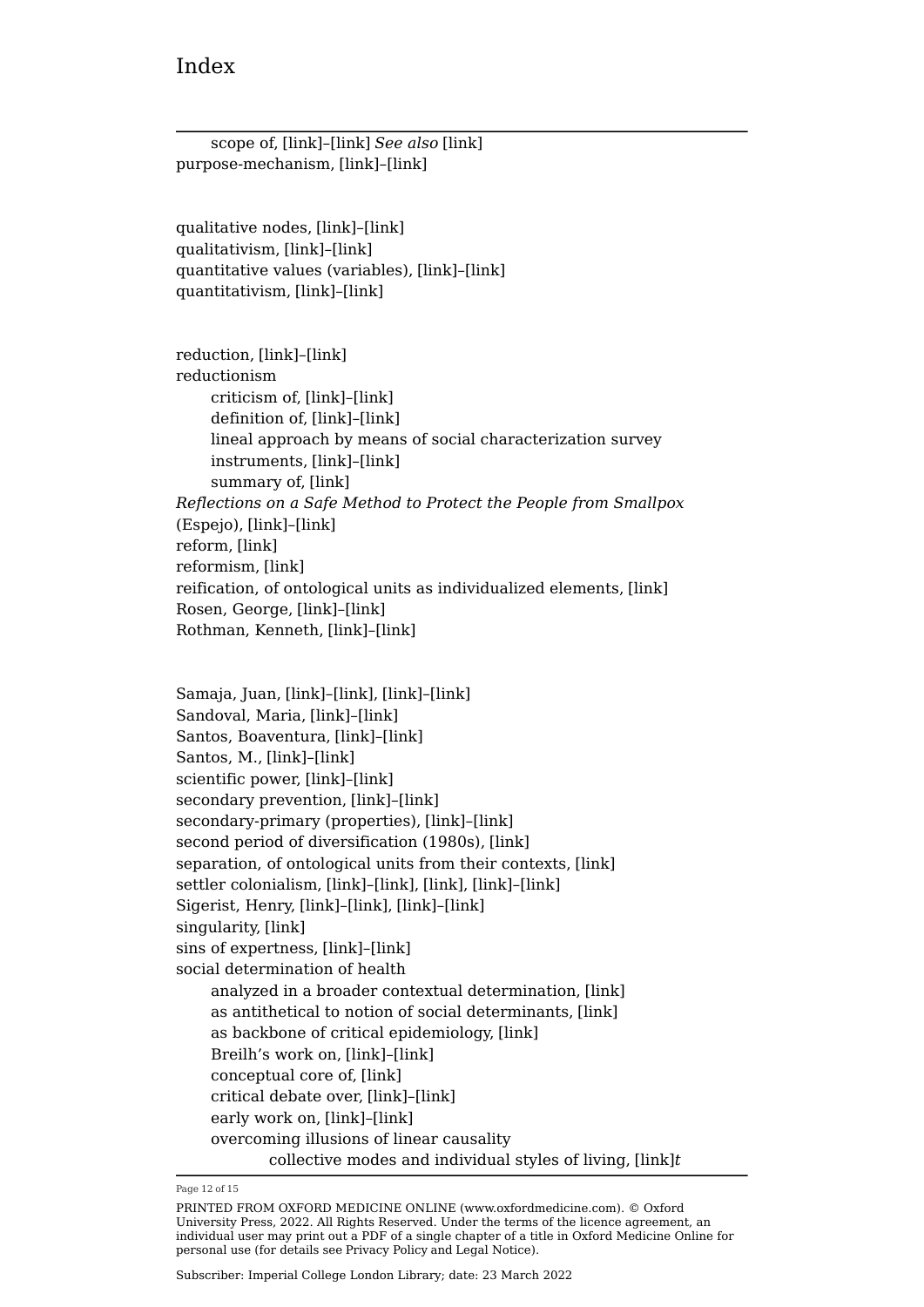```
comparative elements of paradigm shift, [link]f
            complexity and critical science, [link]–[link]
            components of social determination movement, [link]f
            domains of subsumption, embodiment, and artificialization,
            [link]f
            factors describing conjunctions versus processes explaining 
            movement, [link]f
            integral transformative action, [link]f
            matrix for epistemological comparative analysis of 
            epidemiological paradigms, [link]f
            principle of correspondence and empirical induction, [link]f,
            [link]–[link]
            principles of good living and requisites for wellness, [link]t
            social determinants or social determination: institutional 
            reformism or radical reform, [link]–[link], [link]t
            social reproduction, metabolism, subsumption/embodiment, 
            and inequity, [link]–[link]
            subsumption of processes versus conjunction of factors, [link]
            –[link]
            wellness, modes of living, and styles of living, [link]–[link]
    pioneering concepts of Espejo, [link]–[link]
    quantitative and qualitative attributes and, [link]
    vector-borne dengue, [link]–[link]
social inequity, [link]
social insertion
    definition of, [link]
    social insertion questionnaire, [link]–[link]
social medicine/collective health movement
    construction of, [link]–[link]
    sources of knowledge and inspiring practices, [link] See also [link]
social power, [link]–[link]
social power concentration matrix, [link]–[link]
social reproduction
    general domain, individual and particular processes of, [link], [link],
    [link]
    versus natural reproduction, [link]–[link], [link]–[link]
    requirements of dominant relations and hegemony, [link]
    transforming processes of, [link]–[link]
Social Sciences and Health in Latin America (Nunes), [link]
social spatiality, [link]f, [link]
social stratification
    INSOC inequity-based social stratification methodology, [link]–[link]
    INSOC social insertion questionnaire, [link]–[link]
    new perspective on health inequity, [link]–[link]
society-nature metabolism, [link]–[link]
society-science, [link]–[link]
"Sociological Analysis of Morbidity of Two Mexican Peoples" (Laurell),
[link]–[link]
Soliz, Fernanda, [link]–[link]
```
Page 13 of 15

PRINTED FROM OXFORD MEDICINE ONLINE (www.oxfordmedicine.com). © Oxford University Press, 2022. All Rights Reserved. Under the terms of the licence agreement, an individual user may print out a PDF of a single chapter of a title in Oxford Medicine Online for personal use (for details see [Privacy Policy](https://global.oup.com/privacy) and [Legal Notice](https://oxfordmedicine.com/page/legal-notice)).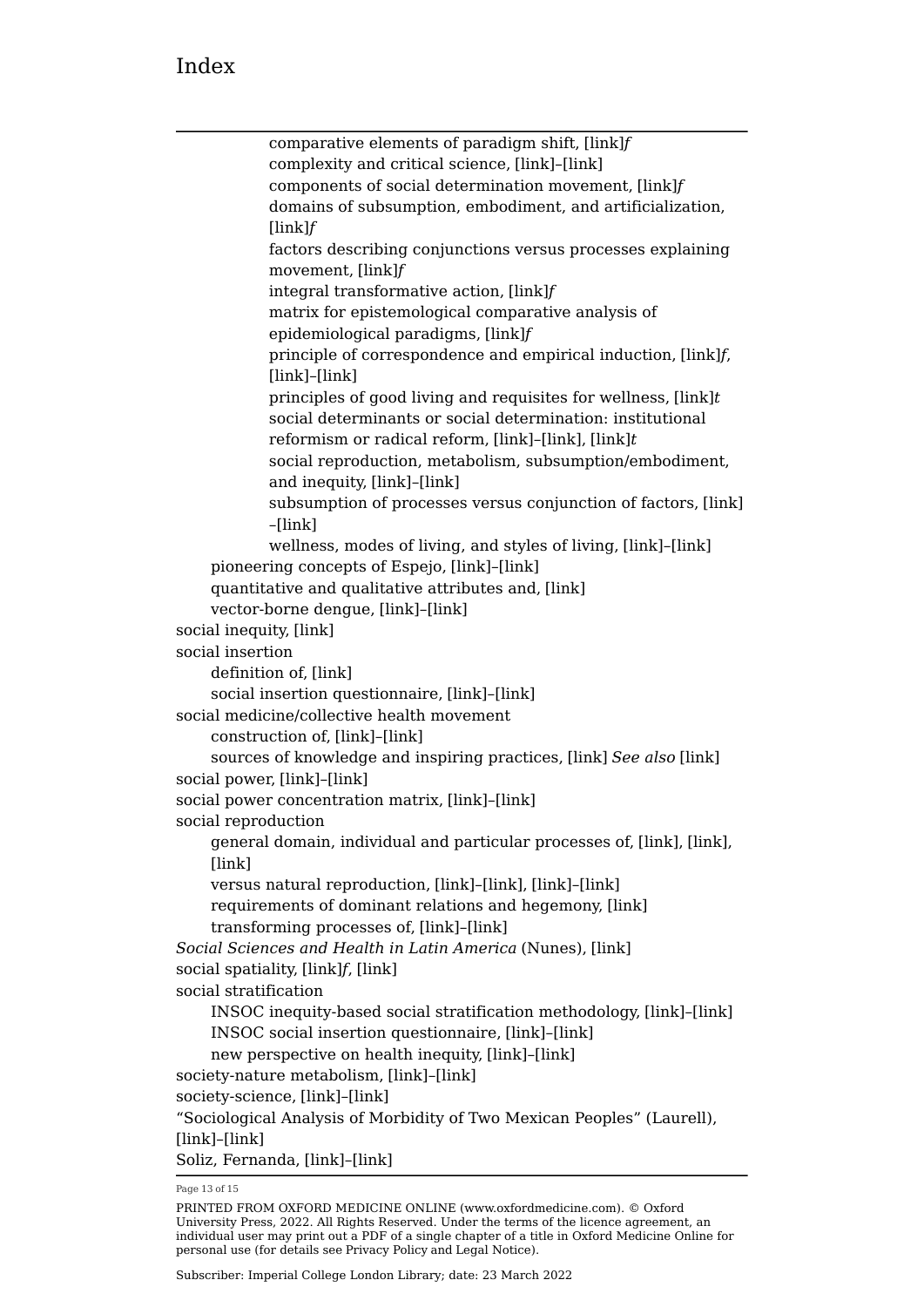```
spatial determination
    breaking with Cartesian conception of health space, [link]–[link]
    cyberspace determination: the fifth subsumption of life, [link]–[link],
    [link]f
    historical redistribution of sociospatial patterns, [link]f
Spiegel, Jerry, [link]–[link]
structural functionalism, [link]
styles of living
    development of social determination movement, [link]
    as domain of multidimensionality, [link]
subjective construction, health as, [link]–[link]
subject-object, [link]–[link]
subject of knowledge, [link]
subsumption
    [link]
    embodiment integrated into, [link]–[link]
    fifth subsumption of life, [link]–[link], [link]f
    formal subsumption, [link]–[link]
    as fundamental cognitive element, [link]–[link]
    principle of, [link]–[link]
    subsumption of processes versus conjunction of factors, [link]–[link]
subsumption-conjunction, [link]–[link]
sumak kawsay, [link]–[link]
surveillance
    conventional versus strategic participative health monitoring, [link]t
    as obsolete philosophy and methodology, [link]–[link]
    transforming epidemiological surveillance, [link]–[link]
susceptibility, [link]–[link]
symbolic systems, [link]–[link]
Synthetic Public Health Plan for Argentina (Carrillo), [link]–[link]
Tambellini, Ana, [link]–[link], [link]–[link]
technical relationship, [link]
territory, [link]–[link]
tertiary prevention, [link]–[link]
Third Latin American Seminar on Social Medicine, [link]–[link]
```
Thompson, Julie, [\[link\]](https://oxfordmedicine.com/view/10.1093/med/9780190492786.001.0001/med-9780190492786-chapter-4#med-9780190492786-chapter-4-div2-21)–[\[link\]](https://oxfordmedicine.com/view/10.1093/med/9780190492786.001.0001/med-9780190492786-chapter-4#med-9780190492786-chapter-4-div2-21) through-extension, [\[link\]](https://oxfordmedicine.com/view/10.1093/med/9780190492786.001.0001/med-9780190492786-chapter-3#med-9780190492786-chapter-3-div2-5)–[\[link\]](https://oxfordmedicine.com/view/10.1093/med/9780190492786.001.0001/med-9780190492786-chapter-3#med-9780190492786-chapter-3-div2-5) Tillería, Ylonka, [\[link\]](https://oxfordmedicine.com/view/10.1093/med/9780190492786.001.0001/med-9780190492786-chapter-4#med-9780190492786-chapter-4-div1-20)–[\[link\]](https://oxfordmedicine.com/view/10.1093/med/9780190492786.001.0001/med-9780190492786-chapter-4#med-9780190492786-chapter-4-div1-20) tip-of-the-iceberg phenomena, [\[link\]](https://oxfordmedicine.com/view/10.1093/med/9780190492786.001.0001/med-9780190492786-chapter-4#med-9780190492786-chapter-4-div2-13), [\[link\],](https://oxfordmedicine.com/view/10.1093/med/9780190492786.001.0001/med-9780190492786-chapter-4#med-9780190492786-chapter-4-div2-15) [\[link\]](https://oxfordmedicine.com/view/10.1093/med/9780190492786.001.0001/med-9780190492786-chapter-4#med-9780190492786-chapter-4-div1-16)–[\[link\]](https://oxfordmedicine.com/view/10.1093/med/9780190492786.001.0001/med-9780190492786-chapter-4#med-9780190492786-chapter-4-div1-16) Torres, Bayron, [\[link\]](https://oxfordmedicine.com/view/10.1093/med/9780190492786.001.0001/med-9780190492786-chapter-4#med-9780190492786-chapter-4-div1-20) transdisciplinarity approach, [\[link\],](https://oxfordmedicine.com/view/10.1093/med/9780190492786.001.0001/med-9780190492786-chapter-3#med-9780190492786-chapter-3-div2-5) [\[link\]](https://oxfordmedicine.com/view/10.1093/med/9780190492786.001.0001/med-9780190492786-chapter-4#med-9780190492786-chapter-4-div2-21)–[\[link\]](https://oxfordmedicine.com/view/10.1093/med/9780190492786.001.0001/med-9780190492786-chapter-4#med-9780190492786-chapter-4-div2-21) transmission, [\[link\]](https://oxfordmedicine.com/view/10.1093/med/9780190492786.001.0001/med-9780190492786-chapter-4#med-9780190492786-chapter-4-div2-10) *Treatise of Human Nature* (Hume), [\[link\]](https://oxfordmedicine.com/view/10.1093/med/9780190492786.001.0001/med-9780190492786-chapter-3#med-9780190492786-chapter-3-div2-6)–[\[link\]](https://oxfordmedicine.com/view/10.1093/med/9780190492786.001.0001/med-9780190492786-chapter-3#med-9780190492786-chapter-3-div2-6) triangle of action, [\[link\]](https://oxfordmedicine.com/view/10.1093/med/9780190492786.001.0001/med-9780190492786-chapter-4#med-9780190492786-chapter-4-div1-19)–[\[link\]](https://oxfordmedicine.com/view/10.1093/med/9780190492786.001.0001/med-9780190492786-chapter-4#med-9780190492786-chapter-4-div1-19) Tucayta organization, [\[link\]](https://oxfordmedicine.com/view/10.1093/med/9780190492786.001.0001/med-9780190492786-chapter-4#med-9780190492786-chapter-4-div2-22)–[\[link\]](https://oxfordmedicine.com/view/10.1093/med/9780190492786.001.0001/med-9780190492786-chapter-4#med-9780190492786-chapter-4-div2-22)

Page 14 of 15

PRINTED FROM OXFORD MEDICINE ONLINE (www.oxfordmedicine.com). © Oxford University Press, 2022. All Rights Reserved. Under the terms of the licence agreement, an individual user may print out a PDF of a single chapter of a title in Oxford Medicine Online for personal use (for details see [Privacy Policy](https://global.oup.com/privacy) and [Legal Notice](https://oxfordmedicine.com/page/legal-notice)).